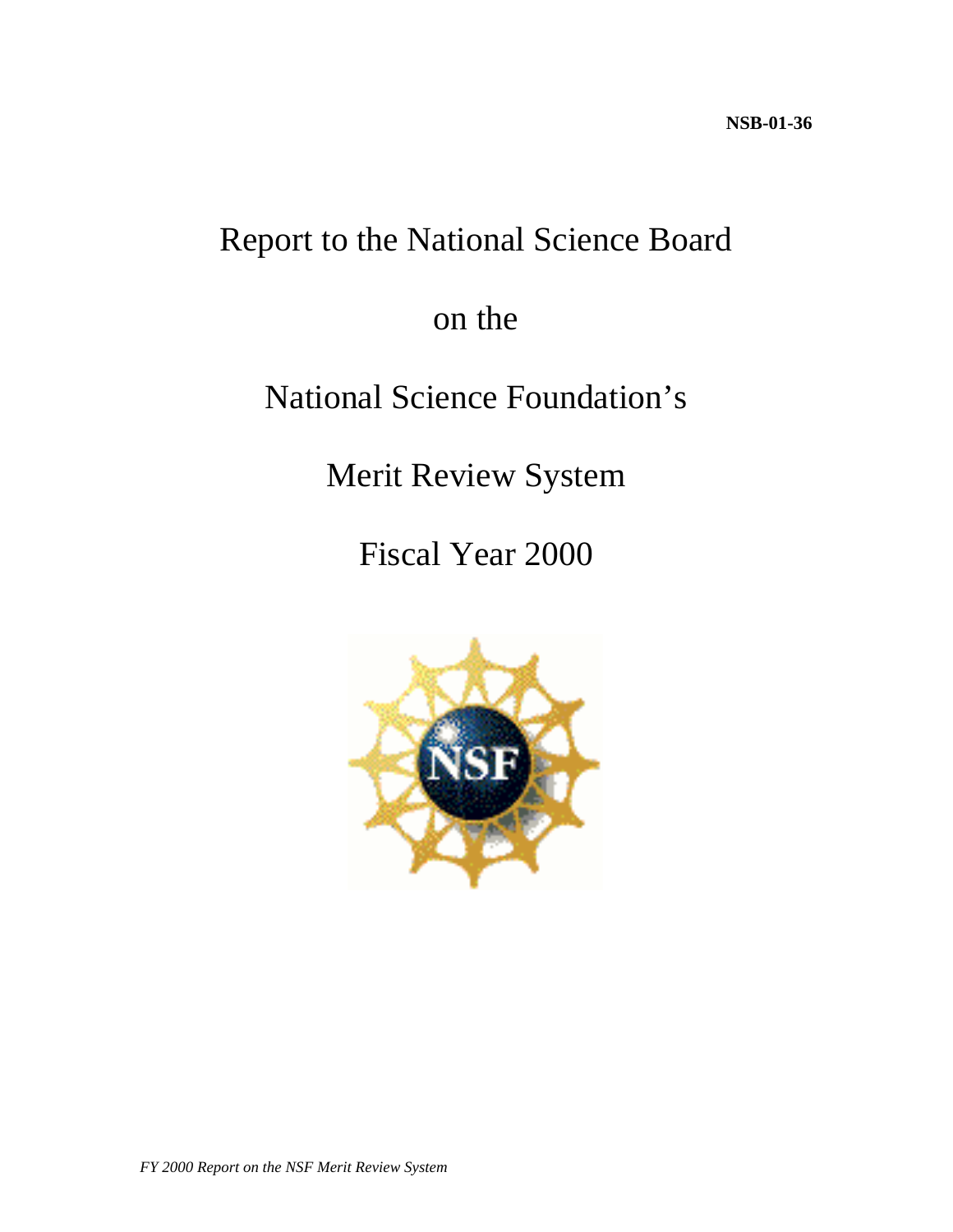# FY 2000 Report on the NSF Merit Review System

### **TABLE OF CONTENTS**

|    | 2                                          |
|----|--------------------------------------------|
| 1. | $\overline{3}$<br>3<br>$\overline{4}$<br>5 |
| 2. | 6<br>6<br>8<br>9<br>10<br>11               |
| 3. | 12<br>12<br>13<br>14                       |
| 4. | 17<br>17<br>17<br>18<br>18<br>19           |
|    | $.20 - 39$                                 |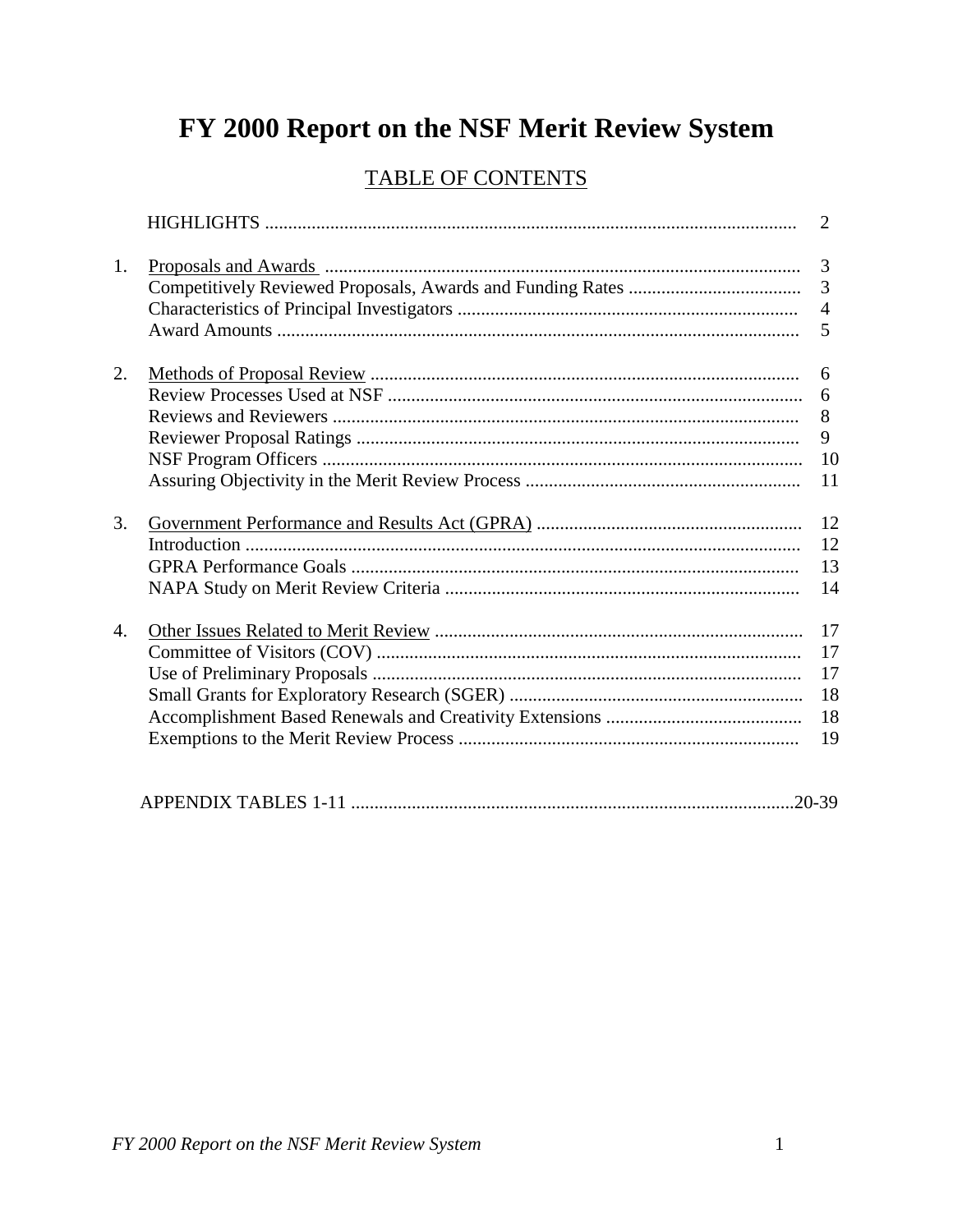#### **HIGHLIGHTS**

- 1. During FY 2000 NSF took action on 29,407 competitively reviewed proposals, and provided funding to 9,762 of them. This resulted in an overall funding rate of 33 percent. These numbers have changed very little during the past five years. In FY 2000, Directorate funding rates ranged from 25 to 39 percent.
- 2. In FY 2000, the number of awards to minority Principal Investigators (PIs) increased from 422 to 482, a 14 percent increase over FY 1999. Still, this is only about five percent of the total number of NSF awards. The funding rate for minority PIs is 32 percent, very close to NSF's overall rate of 33 percent.
- 3. During FY 2000, female PIs received 1,932 awards, a 16 percent increase over FY 1999. The funding rate was 35 percent. Since 1993 the number of proposals received from female PIs has increased by 18 percent and the number of awards has increased by 32 percent.
- 4. There continues to be a wide disparity in the funding rates of "new PIs" and "prior PIs" (24 percent and 40 percent, respectively in FY 2000). In FY 2000 new PIs submitted 12,320 proposals, up slightly from FY 1999 but down by 15 percent from FY 1993-94 levels.
- 5. The average annualized award amount in FY 2000 was \$105,839, an increase of 13 percent over FY 1999. The average amount for female PIs was \$95,987, compared to \$108,825 for male PIs. The average amount for minority PIs was \$88,743. In NSF's FY 2001GPRA Performance Plan, a specific goal is to increase the average award size for research projects to \$109,000.
- 6. Since 1991 the percentage of NSF proposals reviewed by panel-only has increased from 40 to 46 percent of all proposals. During the same period, there has been a steady decline in the use of mailonly review from 30 to 17 percent. The use of mail-plus-panel review increased from 31 to 38 percent during the past ten years.
- 7. For proposal decisions in FY 2000, 46,897 external reviewers were sent one or more proposals for mail review and 8,708 reviewers served as panelists. In FY 2000, 60 percent of requests for mail reviews produced responses, an increase from the 59 percent response rate in FY 1999, although below the 64 percent response rate that prevailed in the 1990s.
- 8. There is considerable overlap among the average reviewer ratings of successful and unsuccessful proposals, most notably in the range of "very good" average ratings. This is true for all three proposal review methods (panel-only, mail-only, and mail plus panel). Almost \$2 billion of declined proposals are rated very good or better and almost \$1 billion are rated as high as the average NSF award.
- 9. The use of preliminary proposals has increased in frequency over the past several years in NSF programs. In FY 2000, NSF acted on 1,281 official preliminary proposals that were logged into the proposal processing system. (Almost all through FastLane.) Of these, NSF encouraged the submission of full proposals in 236 cases and discouraged submission in 1,045 cases.
- 10. Although NSF did not fully meet its FY 2000 GPRA goal of getting reviewers and program officers to address both merit review criteria, NSF is taking steps to assure that significant progress will be made.
- 11. In FY 2000, 54% of proposals were processed within six months, falling short of NSF's GPRA Goal of 70%. In FY 2001, NSF staff will work cooperatively to reduce overloads and bottlenecks.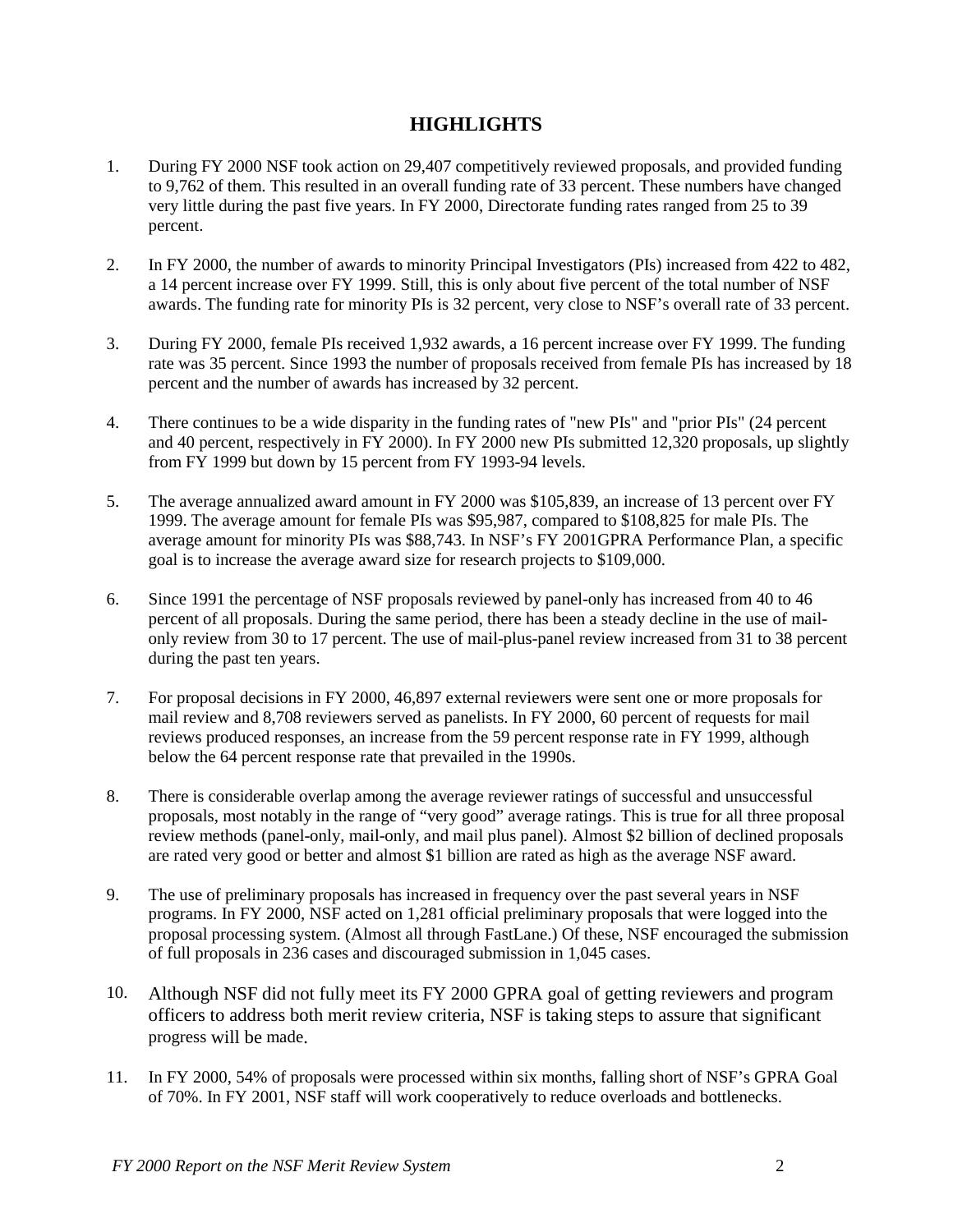## **FY 2000 Report on the NSF Merit Review System**

Among the Federal agencies, NSF has a unique mission: to strengthen the overall health of U.S. science and engineering across a broad and expanding research and education frontier. NSF invests in the best ideas from the most capable people, determined by competitive merit review. The merit review system is at the very heart of NSF's selection of the projects through which its mission is achieved. NSF evaluates proposals for research and education projects using two criteria: the intellectual merit of the proposed activity and the broader impacts of the proposed activity on society.

The *FY 2000 Report on the NSF Merit Review System* responds to a National Science Board (NSB) policy endorsed in 1977 and amended in 1984, requesting that the Director of the National Science Foundation (NSF) submit an annual report on the NSF proposal review system. This report provides summary information about levels of proposal and award activity and the process by which proposals are reviewed and awarded.

### **1. Proposals and Awards**

Competitively Reviewed Proposals, Awards and Funding Rates

During FY 2000, NSF took action on 29,407 competitive, merit reviewed research and education proposals, as shown in **Text Figure 1**. The number of proposals reviewed annually by NSF has remained stable over the past decade.

NSF funding was awarded to 9,762 of the proposals, resulting in an overall funding rate of 33 percent. This rate has ranged from 30-34 percent over the past ten years. As shown in **Appendix Table 1,** <sup>1</sup> there are significant differences in the funding rates of the NSF directorate, ranging from 25 percent for the Engineering Directorate (ENG) to 39 percent the Geosciences (GEO) and Mathematical and Physical Sciences Directorates (MPS).

|                                      |        | <b>Fiscal Year</b> |        |        |        |  |  |  |  |
|--------------------------------------|--------|--------------------|--------|--------|--------|--|--|--|--|
| 1999<br>1996<br>2000<br>1998<br>1997 |        |                    |        |        |        |  |  |  |  |
| <b>Proposals</b>                     | 30,230 | 30,189             | 28,319 | 28,501 | 29,407 |  |  |  |  |
| <b>Awards</b>                        | 9.070  | 9,864              | 9,280  | 9.112  | 9.762  |  |  |  |  |
| <b>Funding Rate</b>                  | 30%    | 33%                | 33%    | 32%    | 33%    |  |  |  |  |

#### **Text Figure 1 NSF Proposal, Award and Funding Rate Trends**

 $\overline{a}$ 

<sup>&</sup>lt;sup>1</sup> The term "directorates" as used in this report, refers to NSF's seven programmatic directorates and the Office of Polar Programs.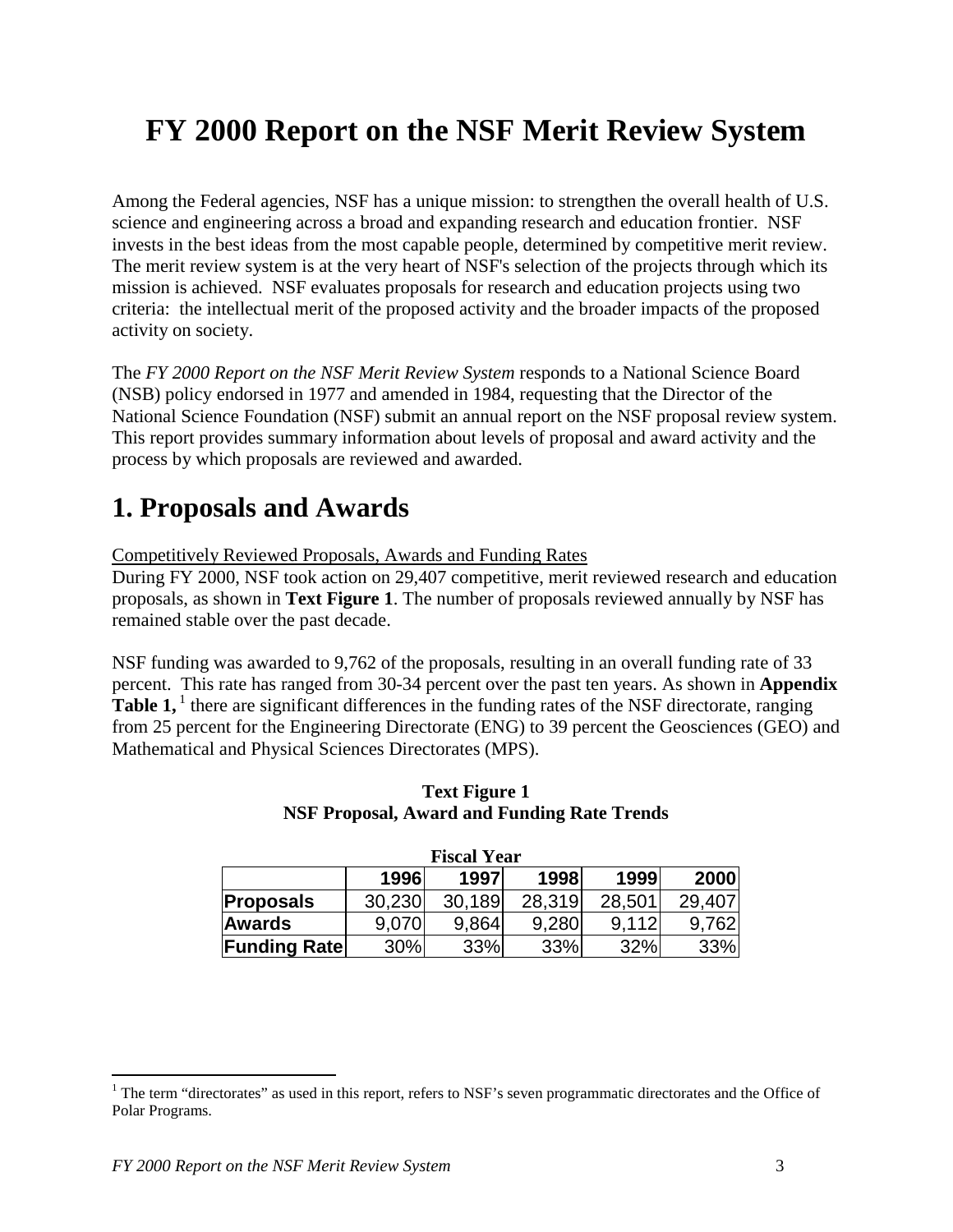There are many possible reasons for these differences. For example, since funding rates are lower for new PIs, directorates (such as ENG) with a higher than average proportion of proposals from new PIs will have lower than average funding rates.

In addition to funding proposals that were competitively reviewed during FY 2000, NSF awarded 6,683 continuing grant increments (CGIs) based on proposals which had been competitively reviewed in earlier years. CGIs are funded in annual increments from current year appropriations. The CGI procedure complements the other major type of NSF award instrument – standard grants – where all funds for a multiple year project are obligated in the initial award. NSF policy limits the amount of next year's CGI commitments to 65 percent of a program's current fiscal year operating plan.

#### Characteristics of Principal Investigators

Trends in funding rate for all Principal Investigators (PIs), female and minority PIs<sup>2</sup>, and prior and new PIs are shown in **Text Figure 2** below. Proposals, awards, funding rates and trends by PI characteristics are presented in **Appendix Table 2**.

During FY 2000, female PIs received 1,932 awards, a 16 percent increase. The funding rate was 35 percent, compared to 33 percent for male PIs. During the past few years, these funding rates have varied within a narrow range.

More significantly, since 1993 the number of proposals received from female PIs has increased by 18 percent and the number of awards has increased by 32 percent. During FY 2000, about 19 percent of competitively reviewed proposals were from female PIs, who received 20 percent of the awards.



 $\overline{a}$ <sup>2</sup> Minority includes American Indian or Alaskan Native, Black, Hispanic, and Pacific Islander and excludes Asian and White, not of Hispanic Origin.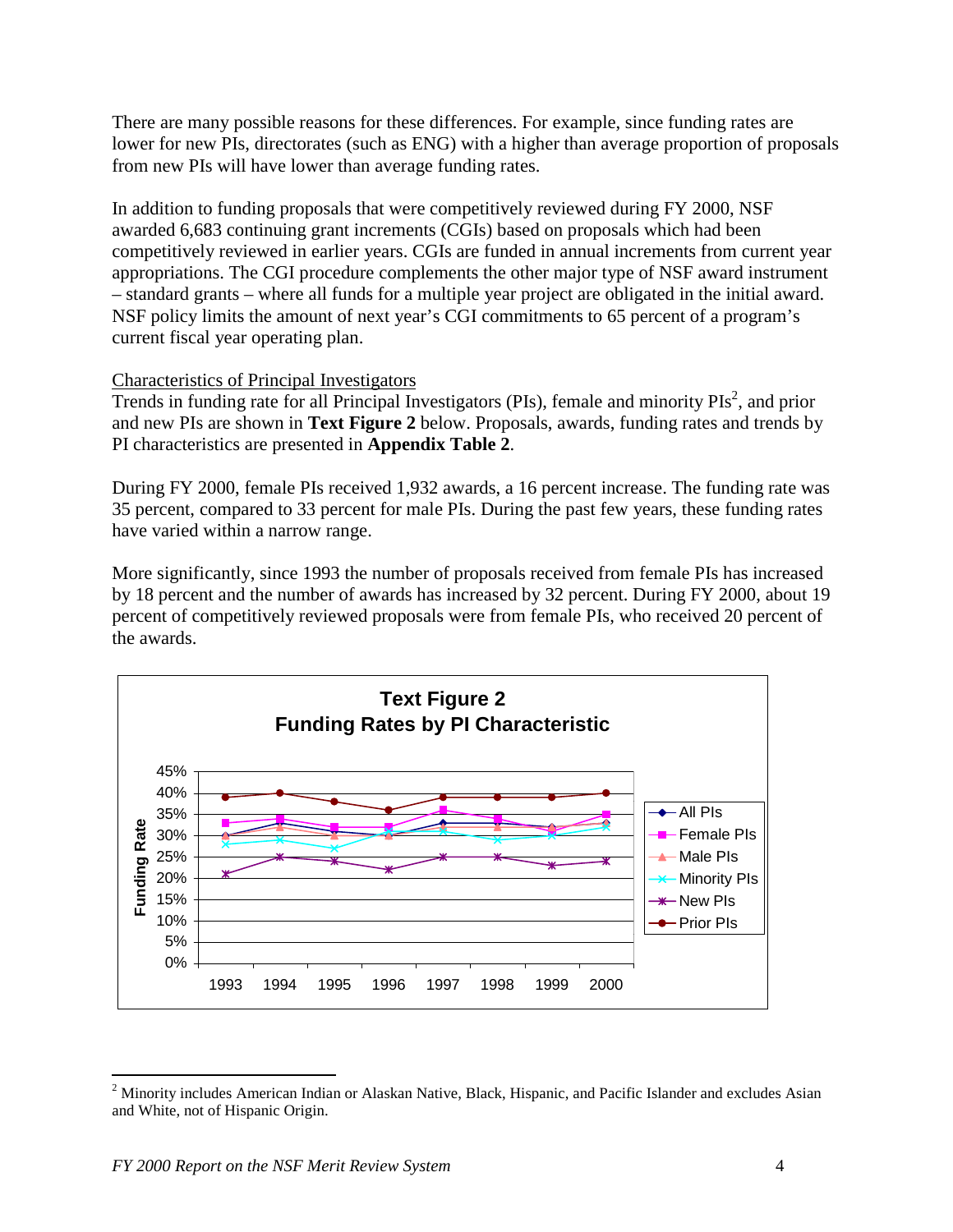In FY 2000, the number of awards to minority PIs increased to 482, a 14% increase over FY 1999. Still, this is only about five percent of the total number of NSF awards. The funding rate for minority PIs is 32%, slightly less than the overall rate of 33%. During the past decade, the minority funding rate has usually been 1-3 percentage points below the overall funding rate. Proposals have remained fairly level while the number of awards has increased only slightly.

In FY 2000, NSF established a GPRA goal to identify mechanisms to increase the number of women and underrepresented minorities in the proposal applicant pool, and to identify mechanisms to retain that pool (see page 16). In FY 2001, NSF will build on the results of this goal by targeting the reviewer pool.

There continues to be a wide disparity in the funding rates of "new  $PIs''^3$  and "prior  $PIs''$  (24 percent and 40 percent, respectively in FY 2000). One possible reason for this trend is that prior PIs are more likely to cite the results of previously funded projects in their subsequent proposals. Reviewers tend to favor PIs with proven track records.

As indicated in Appendix Table 2, in FY 2000 new PIs submitted 12,320 proposals, up slightly from FY 1999 but down by 15 percent from FY 1993-94 levels. In order to encourage the proposal process to be open to new people and ideas, NSF has established an FY 2000 GPRA performance goal of *30 percent of competitive research grants going to new investigators*. As discussed on page 16, the FY 2000 result was 27 percent. In FY 2001 NSF will increase its efforts to promote awareness of the research opportunities at NSF open to new investigators.

#### Award Amounts

Data on median and average award amounts<sup>4</sup> from FY 1996-2000 are presented by directorate in **Appendix Table 3** and **Text Figure 3**.



 $3$  A proposal is counted in the New PI subcategory if the PI was not a PI on a previous NSF Award.

<sup>&</sup>lt;sup>4</sup> The difference between the median and average award amounts reflects the effect of numerous small awards on the median, and a few large awards for centers, facilities, and large systemic initiatives on the average award amount.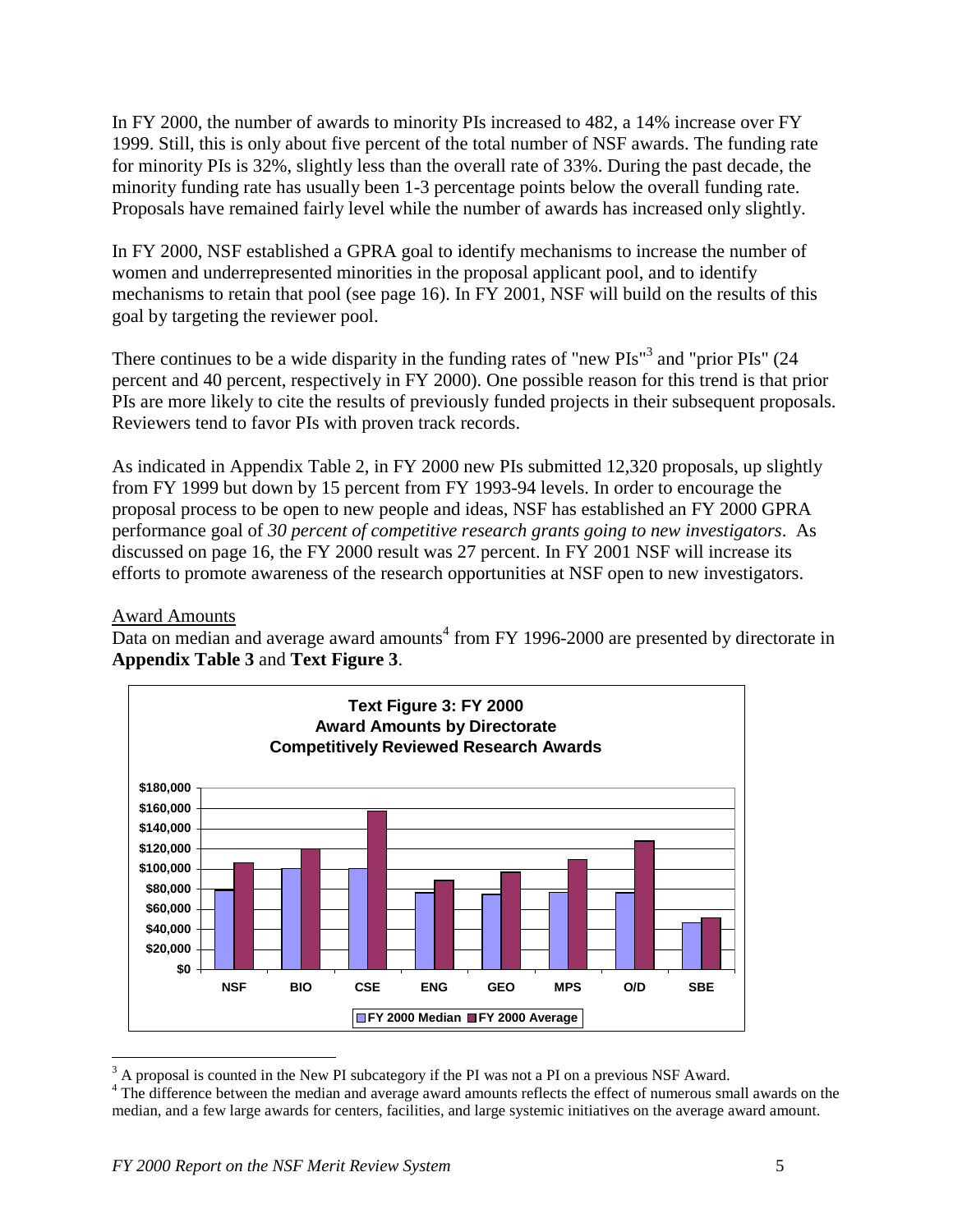The average annualized award amount in FY 2000 was \$105,839, an increase of 13 percent from FY 1999. The average amount for female PIs was \$95,987, compared to \$108,825 for male PIs. The average amount for minority PIs was \$88,743. Although each directorate increased its average award amount in FY 2000, the increase in the Computer and Information Science and Engineering (CISE) directorate was particularly large (\$111K to \$157K). This was due to a very large program solicitation in (Information Technology Research) which had a focus on large projects.

Adequate award size is important both to getting high quality proposals and to ensuring that proposed work can be accomplished as planned. Larger awards will increase the efficiency of the system by allowing scientists and engineers to devote a greater portion of their time to actual research rather than proposal writing and other paperwork. In NSF's FY 2001 Government Performance and Results Act (GPRA) Performance Plan, a specific goal is to increase the average annualized award size for research projects to \$109,000, and the average award duration from 2.8 to 3 years.

### **2. Methods of Proposal Review**

The involvement of knowledgeable peers from outside the Foundation in the review of proposals is the keystone of NSF's proposal review system. Their judgements of the extent to which proposals address established criteria are vital for informing NSF staff and influencing funding recommendations. For this reason, NSF's system of proposal review can accurately be characterized as "merit review with peer evaluation."

#### Review Processes Used at NSF

NSF programs obtain external peer review by three principal methods: (1) "mail-only," (2) "panel-only," and (3) "mail-plus-panel" review. In addition, site visits by NSF staff and external peers are often used to review proposals for large facilities, centers, and systemic reform initiatives. NSF program officers are given discretion in the specific use of review methods, subject to supervisory approval.

In "mail-only" reviews, peers are sent proposals and asked to submit written comments to NSF through FastLane, NSF's Web-based system for electronic proposal submission and review. These mail reviews are then used by the NSF program officer to support a recommendation for award or decline.

"Panel-only" review refers to the process of soliciting reviews only from those peers who meet in a panel review setting to discuss their reviews and provide advice directly to the program officer. Most programs that use this process provide proposals to panelists and receive their reviews prior to the panel meeting.

Many proposals submitted to NSF are reviewed using some combination of these two processes ("mail-plus-panel" review). Those programs that employ the mail-plus-panel review process have developed several different configurations, such as: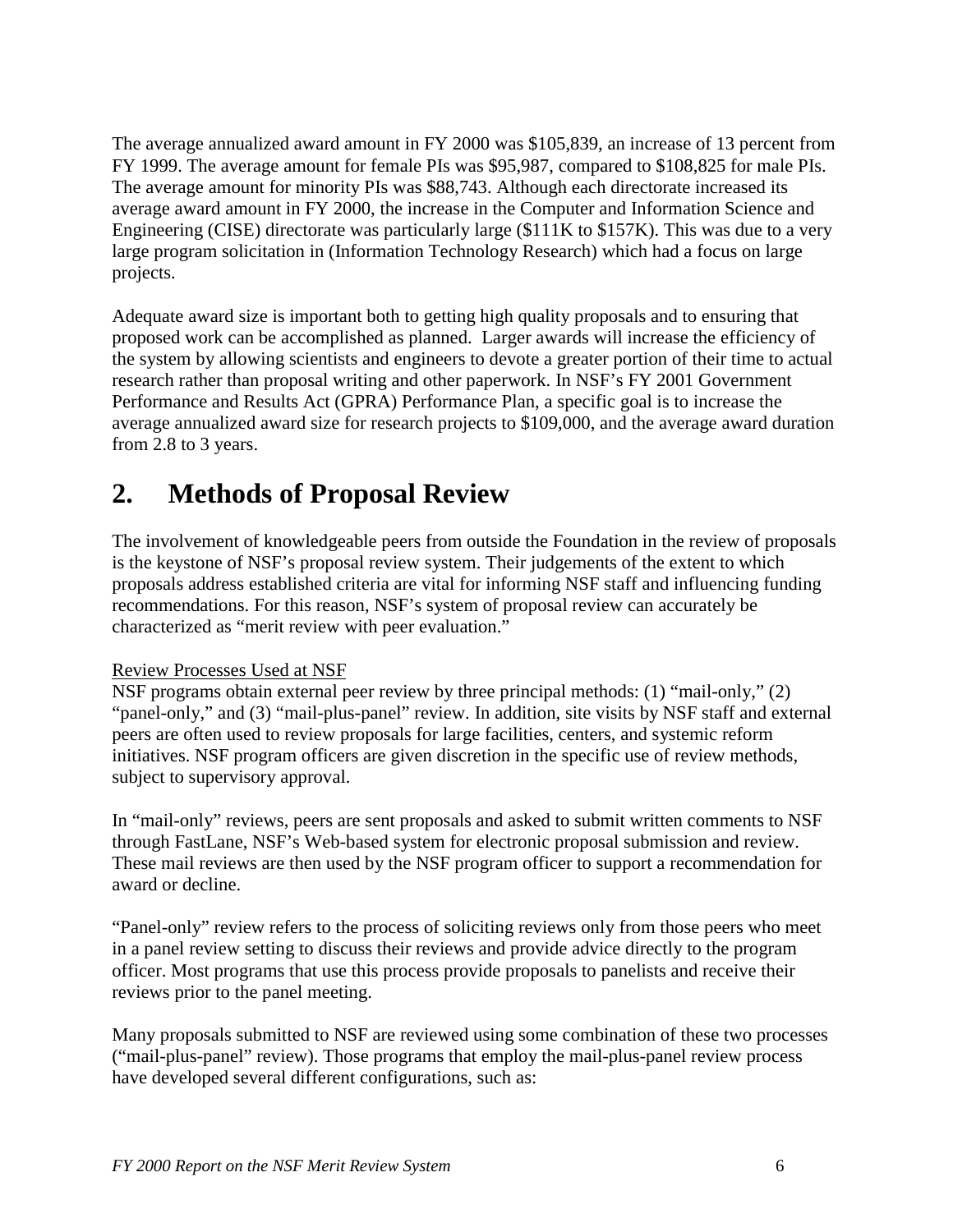- A peer is asked to submit a written mail review and also serve as a panelist, in effect contributing two reviews for each proposal; and
- A peer is asked to participate only as a panelist, with responsibility only for reviewing and discussing mail reviews written by others and providing verbal and/or written advice to the program officer.

The use of various review methods has changed markedly over time, as shown in **Text Figure 4**, and the corresponding data in **Appendix Table 4**. Since 1991 the percentage of NSF proposals reviewed by panel-only has increased from 40 to 46 percent of all proposals. During the same period, there has been a steady decline in the use of mail-only review from 30 to 17 percent. The use of mail-plus-panel review increased from 31 to 38 percent during the past ten years.



Directorate-level data on the use of different review processes during FY 2000 are presented in **Appendix Table 5**. For both historical and currently practical reasons, NSD Directorates vary in their use of proposal review methods. Mail-plus-panel review was the predominant review process used in the BIO, GEO, and SBE Directorates. Mail-only review was the most common mode of review in MPS. Panel-only review was the predominant method in CISE, ENG and EHR. These trends have major implications for the way that NSF conducts its business. For example, as indicated in **Text Figure 5**, there is a strong relationship between time to decision and type of review. In FY 2000, 58% of all proposals reviewed by panel-only were processed within six months, compared to 52% for mail-plus-panel and 47% for mail-only.

The increasing trend toward a review process that includes some form of panel review likely results from such factors as: the increasing numbers of proposals that require multidisciplinary reviews (which panels seem better able to provide); the need to reduce proposal processing time (time-to-decision) and the increasing difficulty of obtaining ad-hoc mail reviews.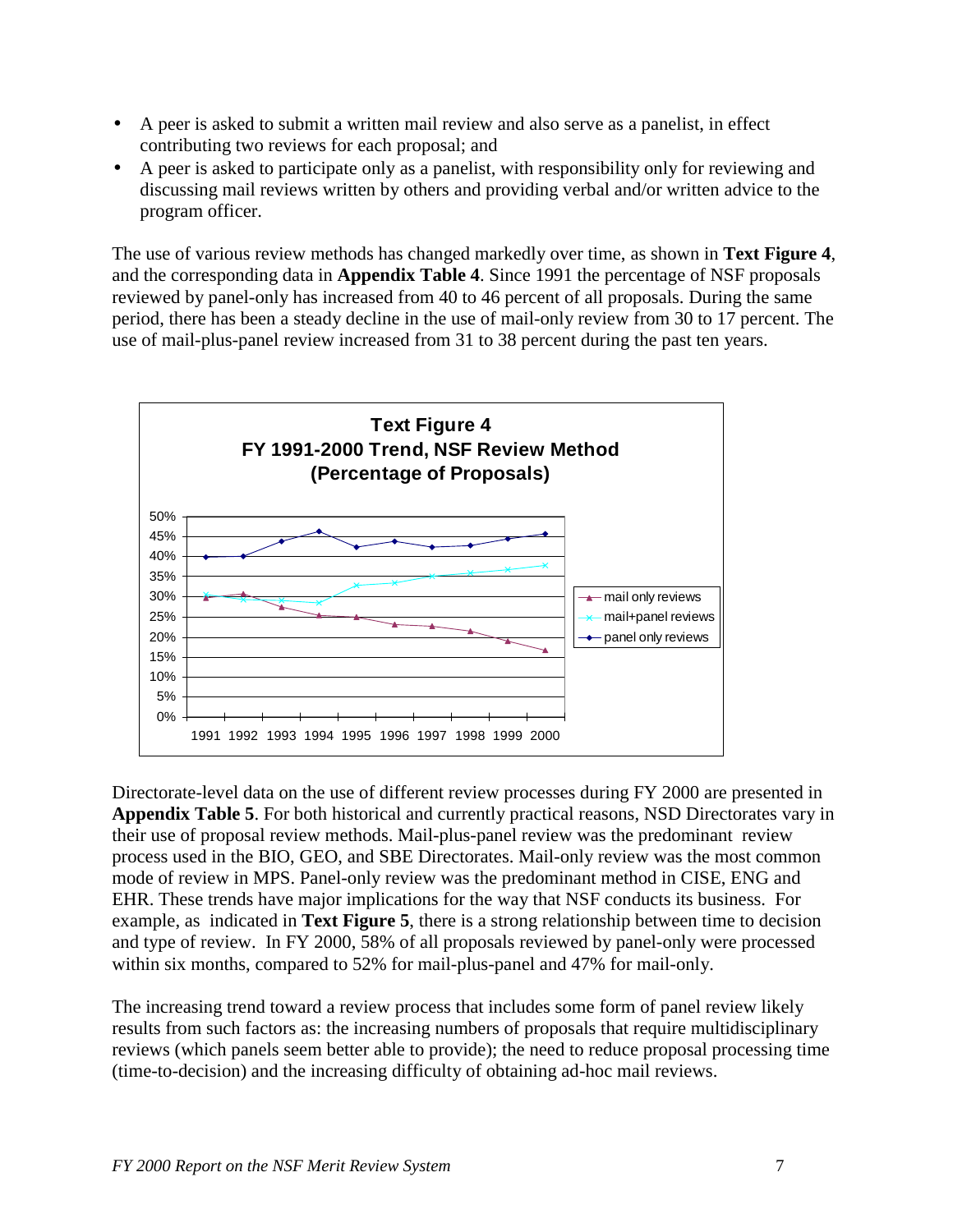#### **Text Figure 5 Time to Decision by Type FY 1999 – 2000**

| <b>FY</b> | <b>Review Method 0-6 Months</b> |     | $>6-9$<br><b>Months</b> | $>9-12$<br><b>Months</b> | >12 Months |
|-----------|---------------------------------|-----|-------------------------|--------------------------|------------|
| 2000      | Mail-plus-Panel                 | 52% | 37%                     | 8%                       | 3%         |
|           | <b>Mail Only</b>                | 47% | 38%                     | 10%                      | 4%         |
|           | Panel Only                      | 58% | 32%                     | 8%                       | 2%         |
| 1999      | Mail-plus-Panel                 | 54% | 36%                     | 7%                       | 3%         |
|           | Mail Only                       | 50% | 36%                     | 10%                      | 4%         |
|           | <b>Panel Only</b>               | 65% | 27%                     | 6%                       | 1%         |

#### Reviews and Reviewers

NSF policy states that each recommendation for final action on a proposal must be accompanied by at least three external reviews, unless the requirement has been waived under special circumstances. The total numbers of reviews and the average numbers of reviews per proposal obtained by the three different review methods are presented in **Text Figure 6**. There is considerable variation among the review methods. Some of this difference may be attributed to the way reviewers are counted in various types of panels. For example, a panel might have 10-12 panelists of whom 4 lead reviewers are assigned to write an individual review. But, if all 10-12 panelists weigh in on the panel consensus, all may be counted as reviewers.

 Directorate-level data for FY 2000 are presented in **Appendix Table 6**. The wide variation among directorates in the number of reviews per proposal may possible reflect: (1) their preferences for the different review methods, and (2) differences in the way directorates count reviewers on the panel review process.

#### **Text Figure 6 Reviews per Proposal, FY 2000**

|                             |         | All Methods   Mail-plus-Panel   Mail-Only   Panel-Only |        |        |
|-----------------------------|---------|--------------------------------------------------------|--------|--------|
| # of Reviews                | 241,879 | 143,366                                                | 22,085 | 76,428 |
| # of Proposals              | 28,559  | 10,786                                                 | 4,758  | 13,015 |
| <b>Reviews per Proposal</b> | 8.5     | 13.3                                                   | 4.6    | 5.9    |

Diversity of the reviewer pool is an important feature of the merit review system. Reviewers from diverse backgrounds help ensure that a wide range of perspectives is taken into consideration in the review process. NSF emphasizes reviewer diversity through a variety of processes, including use of a large and expanding Foundation-wide reviewer database, explicit policy guidance, mandatory training for all program officers, and directorate-level initiatives.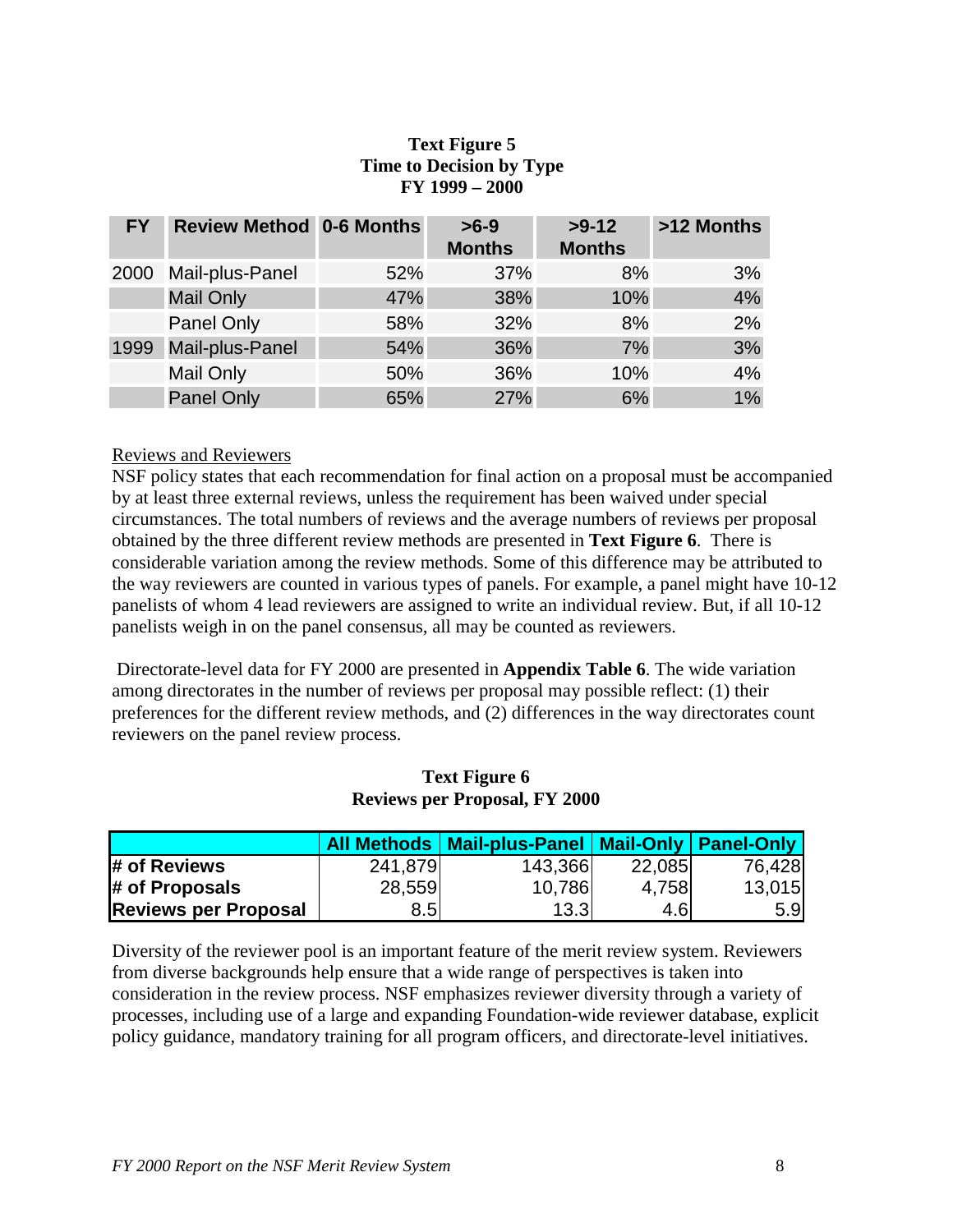NSF maintains a central electronic database of about 250,000 reviewers. For proposal decisions in FY 2000, 46,897 of these reviewers were sent one or more proposals for mail review and 8,708 reviewers served as panelists. In all, 52,318 individuals served on a panel, were sent a proposal for mail review, or served in both functions.

Potential reviewers are identified from a variety of sources including applicant suggestions, references attached to proposals and published papers, and input from mail reviewers, panelists, and visiting scientists. During FY 2000, approximately 7,000 of the 259,623 records now in the reviewer database were either added or updated. Participation in the peer review process is voluntary. Panelists are reimbursed for expenses; mail reviewers receive no financial compensation. In FY 2000, 60 percent of requests for mail reviews produced responses, which represents an increase from the 59 percent response rate in FY 1999, although it is still not equal to the 64 percent response rate that prevailed in the 1990s.

In FY 2001, NSF will develop systems and policies to enable it to request voluntary demographic data electronically from all reviewers to determine participation levels of members of underrepresented groups in the NSF reviewer pool. A baseline for FY 2002 will be derived from this data.

#### Reviewer Proposal Ratings

The distribution of average summary ratings<sup>5</sup> of reviews for awarded and declined proposals is provided in **Text Figure 7.**



**Text Figure 7 Distribution of Average Reviewer Ratings**

Number of FY 2000 Proposals -- 19,669 Declines, 9,763 Awards

1

<sup>&</sup>lt;sup>5</sup> The NSF merit review system emphasizes reviewer narratives over summary ratings. Summary ratings are but one indicator of reviewer judgment of the proposal quality. The written narratives provided by reviewers, the deliberations by panel members, and the expert opinions provided by program officers are all important components of the merit review system. No one component is allowed to dominate over the others.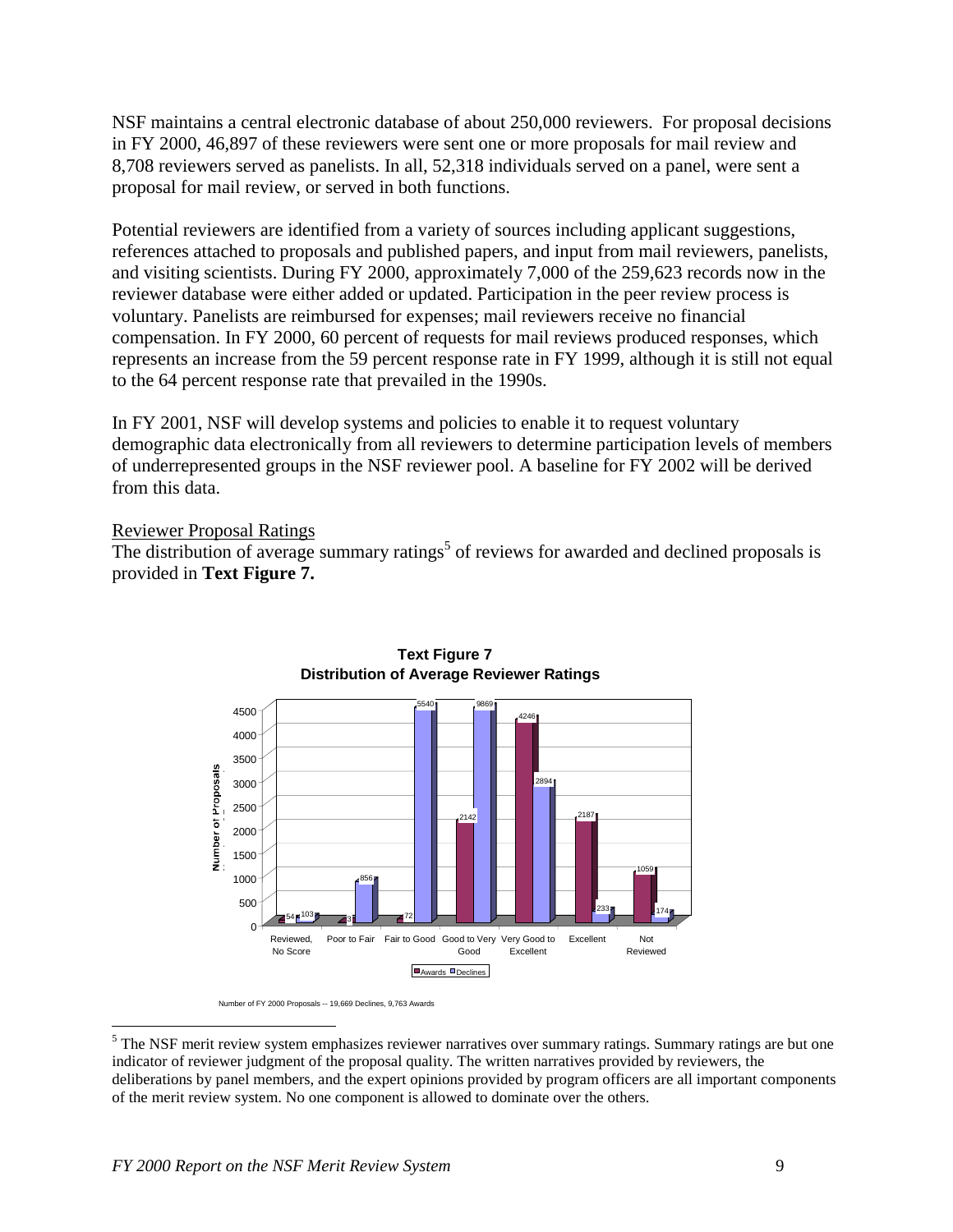These data indicate considerable overlap among the average reviewer ratings of successful and unsuccessful proposals, most notably in the range of "very good" average ratings. The judgment and discretion of the NSF professional staff is essential to making this difficult separation between awards and declines. **Appendix Table 7** indicates that this overlap among the average reviewer ratings is present and similar in degree for each of the three proposal review methods used by NSF (panel-only, mail-only, and mail plus panel).

These data also indicates that a large number of potentially fundable proposals are declined each year. **Text Figure 8** indicates that almost \$2 billion of declined proposals are rated very good or better and that almost \$1 billion are rated as high as the average NSF award. These declined proposals represent a rich portfolio of unfunded opportunities – fertile ground for learning and discovery that lies fallow.





#### NSF Program Officers

 $\overline{a}$ 

The narrative comments and summary ratings provided by external reviewers are essential inputs that inform the judgment of the program officers who formulate award and decline recommendations to NSF's senior management. In making these recommendations, highly qualified program officers produce and manage a portfolio of awards, addressing such factors as:

- Contributions to human resource and institutional infrastructure development,
- Support for "risky" proposals with potential for significant advances in a field,
- Encouragement of interdisciplinary activities, and
- Achievement of program-level objectives and initiatives.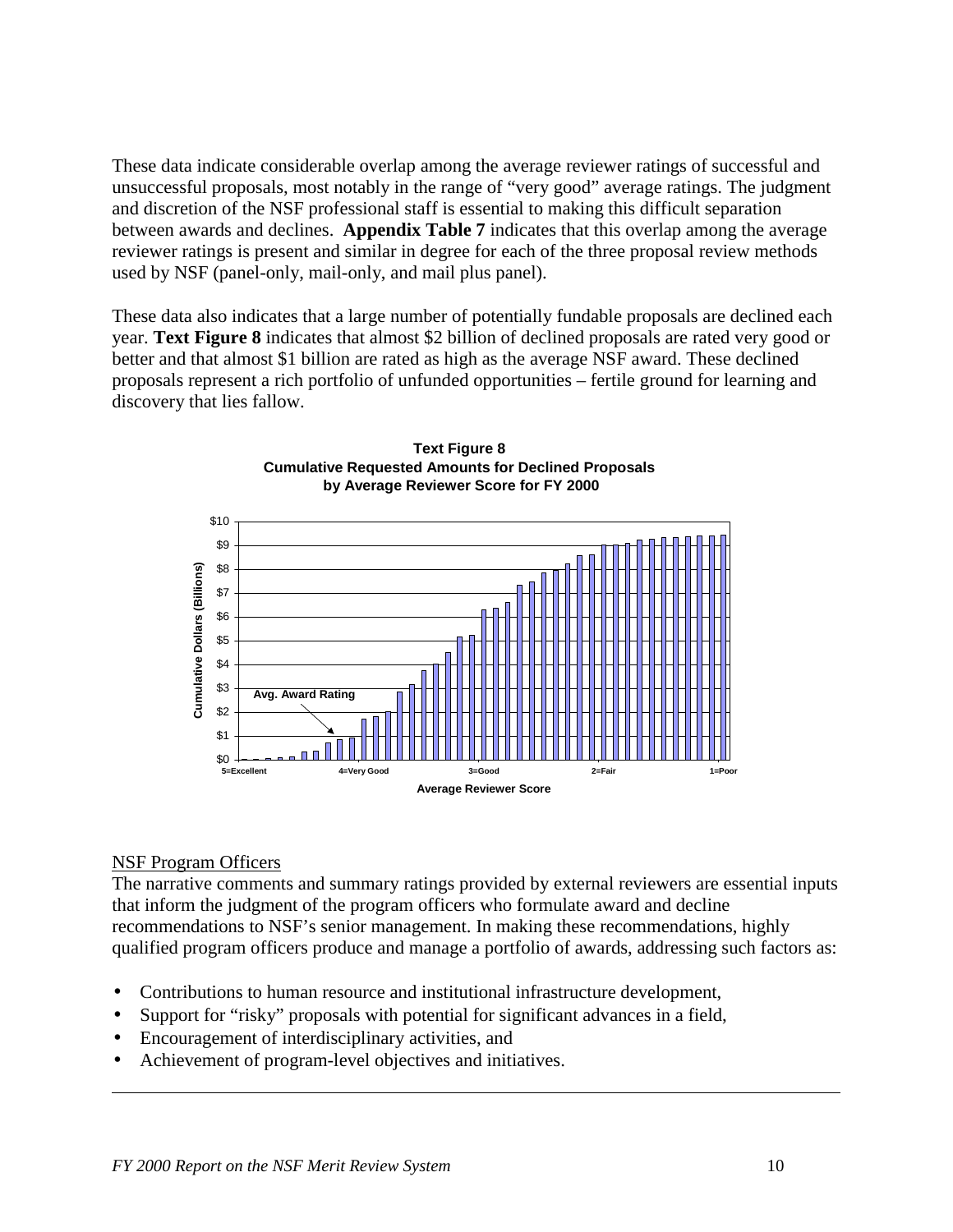The number of program officers employed by NSF has remained stable at around 400 for the past five years, despite increases in proposal complexity and general workload. The distribution of these program officers by characteristics is presented in **Text Figure 9**.

|                                                                                                                                                                                                                                             | <b>Assistant</b><br><b>Program</b><br><b>Directors</b> | <b>Associate</b><br><b>Program</b><br><b>Directors</b> | <b>Program</b><br><b>Directors</b> | <b>Total</b> |  |  |
|---------------------------------------------------------------------------------------------------------------------------------------------------------------------------------------------------------------------------------------------|--------------------------------------------------------|--------------------------------------------------------|------------------------------------|--------------|--|--|
| <b>Total</b>                                                                                                                                                                                                                                | 11                                                     | 25                                                     | 360                                | 396          |  |  |
| <b>Male</b>                                                                                                                                                                                                                                 | 3                                                      | 17                                                     | 229                                | 249          |  |  |
|                                                                                                                                                                                                                                             | 27%                                                    | 68%                                                    | 64%                                | 63%          |  |  |
| Female                                                                                                                                                                                                                                      | 8                                                      | 8                                                      | 131                                | 147          |  |  |
|                                                                                                                                                                                                                                             | 73%                                                    | 32%                                                    | 36%                                | 37%          |  |  |
| <b>Minority</b>                                                                                                                                                                                                                             | $\overline{2}$                                         | $\overline{\mathbf{4}}$                                | 69                                 | 75           |  |  |
|                                                                                                                                                                                                                                             | 18%                                                    | 16%                                                    | 19%                                | 19%          |  |  |
| White,                                                                                                                                                                                                                                      | $\boldsymbol{9}$                                       | 21                                                     | 291                                | 321          |  |  |
| Non-Hispanic                                                                                                                                                                                                                                | 82%                                                    | 84%                                                    | 81%                                | 81%          |  |  |
| <b>Permanent</b>                                                                                                                                                                                                                            | 10                                                     | 22                                                     | 190                                | 222          |  |  |
|                                                                                                                                                                                                                                             | 91%                                                    | 88%                                                    | 53%                                | 56%          |  |  |
| <b>VSEE</b>                                                                                                                                                                                                                                 | $\mathbf{0}$                                           | $\mathbf{1}$                                           | 37                                 | 38           |  |  |
|                                                                                                                                                                                                                                             | $0.0\%$                                                | 4%                                                     | 10%                                | 10%          |  |  |
| <b>Temporary</b>                                                                                                                                                                                                                            | $\mathbf{1}$                                           | 1                                                      | 40                                 | 42           |  |  |
|                                                                                                                                                                                                                                             | 9%                                                     | 4%                                                     | 11%                                | 10%          |  |  |
| <b>IPA</b>                                                                                                                                                                                                                                  | $\mathbf{0}$                                           | 1                                                      | 93                                 | 94           |  |  |
|                                                                                                                                                                                                                                             | $0\%$                                                  | 4%                                                     | 26%                                | 24%          |  |  |
| Source: NSF Division of Human Resource Management<br>Notes: VSEE: Individual employed as a Visiting Scientist, Engineer, or<br>Educator (formerly termed "Rotator").<br>IPA: Individual employed under the Intergovernmental Personnel Act. |                                                        |                                                        |                                    |              |  |  |

#### **Text Figure 9 Distribution of NSF Program Officers by Characteristics As of October 1, 2000**

Depending on their professional experience, program officers are classified as assistant program director, associate program director, or program director. They can be permanent NSF employees or temporary employees. Some temporary program officers are "on loan" as visiting scientists, engineers, and educators (VSEEs) for up to three years from their host institutions. Others are employed through grants to the home institutions under the terms of the Intergovernmental Personnel Act (IPA).

The number of minority program directors has increased from 73 to 75, while number of female program directors has decreased from 150 to 147. However, the percentages in text Figure 9 are not significantly different than those reported in the *FY 1999 Report on the Merit Review System.* Of the 222 program directors that have permanent positions at NSF, 23 have reported having a major disability.

#### Assuring Objectivity in the Merit Review Process

NSF program officers carefully check all proposals for potential conflict-of-interest and select expert outside reviewers with no apparent potential conflicts. All reviewers are instructed to declare potential conflicts. All program officers receive conflicts-of-interest training annually.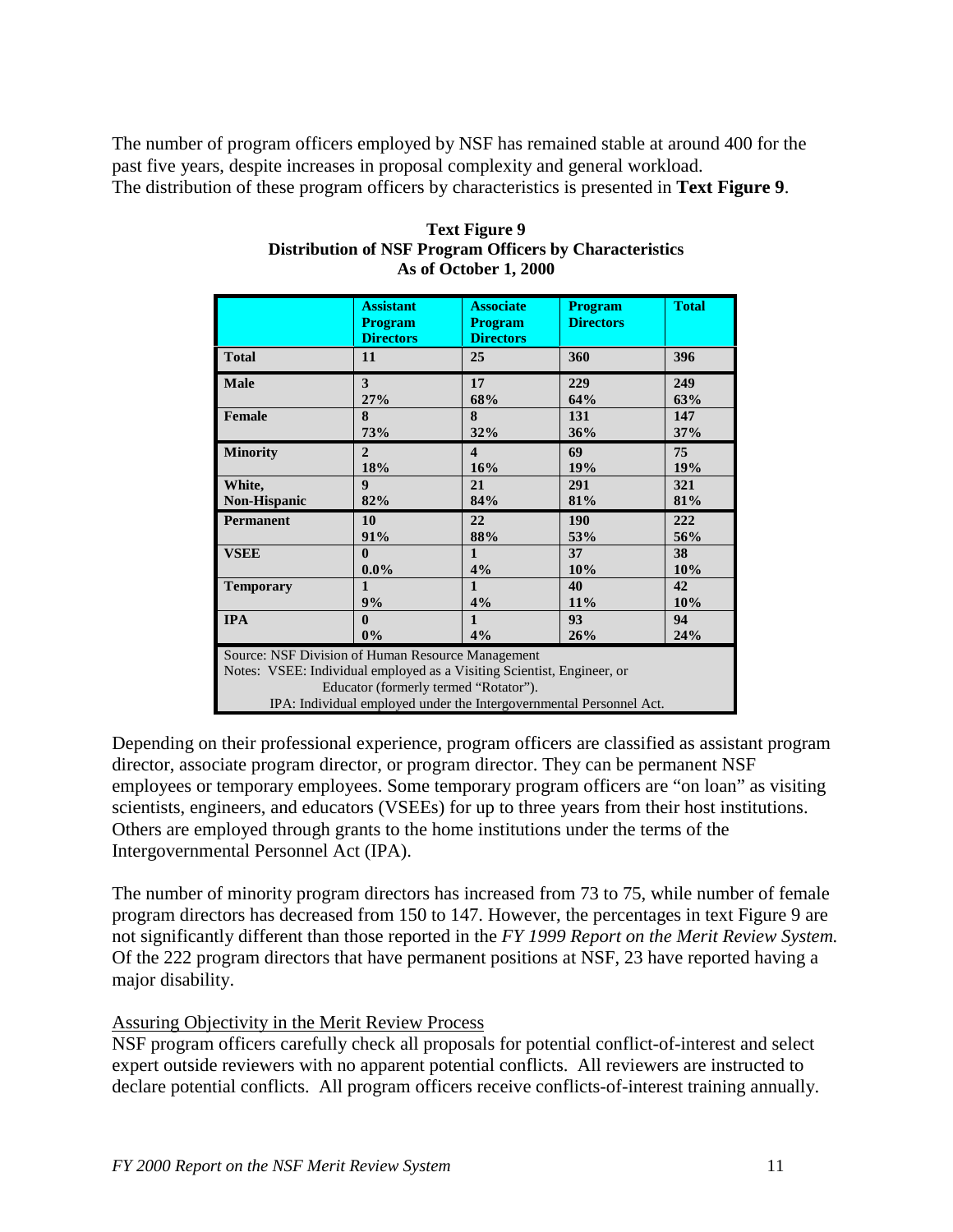Every proposer receives from the NSF program officer a description of the context in which the proposal was reviewed, along with an anonymous verbatim copy of each review that was considered in the review process. A declined PI may ask the cognizant program officer for additional clarification of the decision. If after considering this additional information a PI is not satisfied that the proposal was fairly handled and reasonably reviewed, he or she may request formal reconsideration from the cognizant Assistant Director (AD). This request can be based on the PI's perception of procedural errors or on disagreements over the substantive issues dealt with by reviewers. If the AD upholds the original action, the applicant's institution may request a second reconsideration from the Foundation's Deputy Director (O/DD). On average, NSF annually declines over 20,000 proposals but receives only 40-50 requests for formal reconsideration. Most program-level decisions are upheld in the reconsideration process. Out of the 247 requests for formal reconsideration of declined proposals during the past six years, 10 decisions have been reversed. The number of requests for formal reconsideration and resulting decisions at both the AD and O/DD levels from FY 1995 through FY 2000 are displayed in **Appendix Table 8**.

Each program officer's recommendation to award or decline a proposal is subject to a programmatic review by a higher level reviewing official (usually the division director), and an administrative review by a grants officer in the Office of Budget, Finance, and Award Management (BFA). The Director's Review Board (DRB) must review all award recommendations in excess of \$1.5 million in any one project year or \$6 million over five years.<sup>6</sup>

Changes to the NSB threshold were effective at the start of FY 2000. The new threshold requires NSB approval of awards where the average annual award amount is 1% or more of the awarding directorate's prior year current plan.<sup>7</sup> In FY 2000, the NSB reviewed 16 actions, including six recommended proposals, two RFPs, and eight new programs and major construction projects.

## **3. Government Performance and Results Act (GPRA)**

#### Introduction

 $\overline{a}$ 

Because of its importance to the success of NSF's mission, "o*perating a credible, efficient merit review system"* is cited as one of the four critical factors for success in NSF's FY 2001-2006 GPRA Strategic Plan. The NSF Inspector General has also identified merit review in her annual list of management and performance challenges:<sup>8</sup>

" ..... NSF should enhance its efforts to expand the peer review community to ensure diversity with respect to race, gender, geography and type of school, providing the chance to participate to all who are qualified."

 $6$  Effective, FY 2001, items subject to DRB review include awards with an average annual award amount of 2.5% or more of a Division's prior year current plan.

<sup>&</sup>lt;sup>7</sup> Other items requiring NSB prior approval are new programs and major construction projects that meet certain specifications.<br><sup>8</sup> Inspector General letter to the NSF Director, "IG's Statement Concerning NSF's Most Serious Management and

Performance Challenges," January 4, 2001.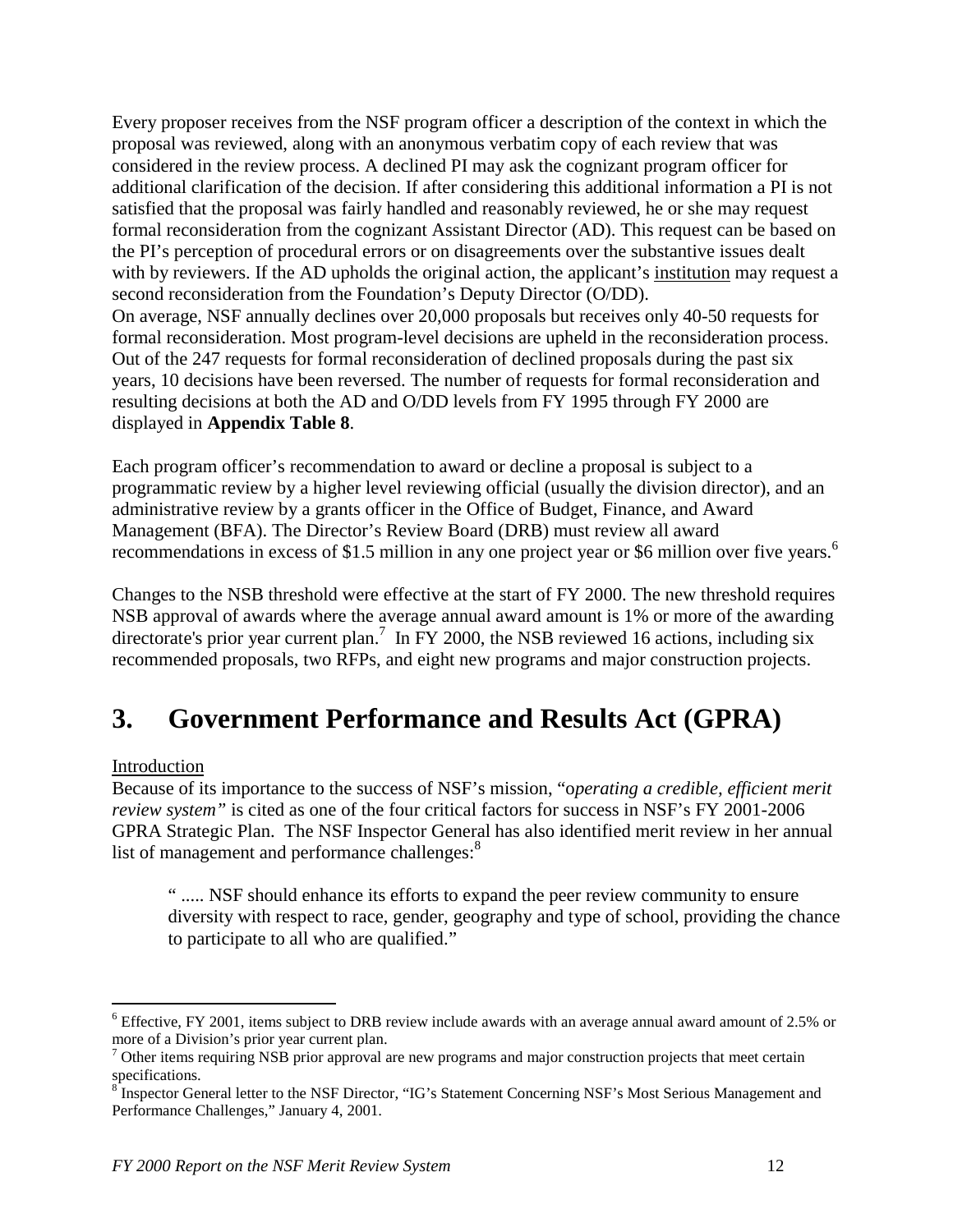Not surprisingly then, several of the investment process goals in the FY 2000 GPRA Performance Plan are focused on various aspects of the award selection process, such as the use of the merit review criteria, the need to keep the awards system open to new people and new ideas, and the time it takes to process a proposal. NSF's progress in meeting these goals is described below.

#### GPRA Performance Goals and Results

**Investment Process Goal 1:** *At least 90% of NSF funds will be allocated to projects reviewed by appropriate peers external to NSF and selected through a merit-based competitive process.*

Background: The Administration and NSF believe that award selections based on a competitive merit review process with peer evaluation ensure those ideas from the strongest researchers and educators will be identified.

Results: This goal was achieved in FY 2000. As in FY 1999, NSF allocated 95% of its funds to merit reviewed projects. It will be revised for FY 2001, based on OMB revised definitions.<sup>9</sup>

*Investment Process Goal 2: NSF performance in implementation of the new merit review criteria is successful when:*

- ! *reviewers address the elements of both generic review criteria appropriate to the proposal at hand, and*
- ! *when program officers take the information provided into account in their decisions on awards, as judged by external independent experts.*

Background: New criteria were used for the first time during FY 1999. The use of both criteria (quality and impact) by both expert reviewers and program staff is an important step in the investment process and for the implementation of NSF's broader goals. To evaluate NSF's progress in meeting this goal, external committees are asked to assess the use of the two merit review criteria by reviewers and program officers.

Results**:** *This goal was not achieved.* For FY 2000, a total of 58 out of 64 reports rated programs on their use of both merit review criteria. NSF was judged successful in achieving this goal in *only 20 of the 58 reports*. These results provide a clearer indication that NSF has a long way to go to fully achieve this goal, but that progress has been made.

Full implementation of this goal is a priority for NSF in FY 2001 and beyond. To do so requires information to be included in proposals, addressed by reviewers, and taken into account by program staff. NSF has taken steps to ensure that incoming proposals contain adequate information for reviewers to evaluate.

 $\overline{a}$ 

 $9$  During FY 2000, the Office of Management and Budget revised the Federal goal, stating that 70-90% of research and development funds should be awarded to merit reviewed projects. Under the new definition, federally-funded research and development centers (FFRDCs) and merit-reviewed scientific research with competitive selection and internal (program) evaluation will not be considered merit reviewed. Taking into account the new definition, NSF has revised its goal for FY 2001 to 85%.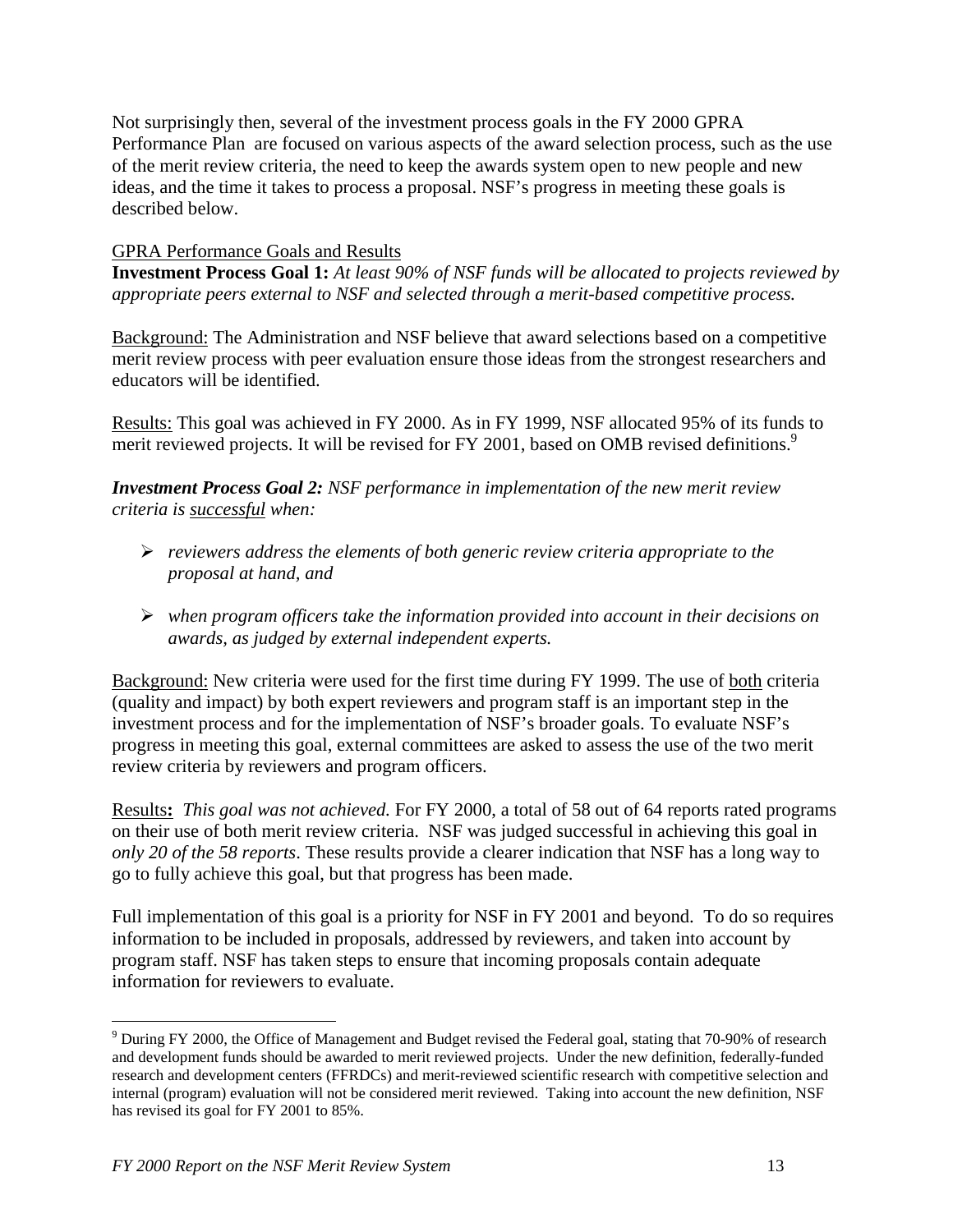For FY 2001, different on-screen pages have been provided in FastLane – NSF's electronic data system - so reviewers can address each merit-review criterion separately. The performance data will be collected from the FastLane database. Program officer reviews of projects will be inspected for use of both criteria.

*Related NAPA Study:* In response to a directive by the Senate Appropriations Committee that NSF review the procedure and criteria for merit review once the new criteria have been in place for a year, in FY 2000, NSF issued a contract to NAPA to conduct a study of the impact of the new merit review criteria on the nature of the projects NSF supports. In conducting the study, NAPA interviewed key personnel and stakeholders from the S&E community and analyzed a sample of COV reports and proposal documents. The key finding was that it is too soon to make valid judgements about the impact and effectiveness of the new criteria. The NAPA report also highlighted the need to (1) improve the conceptual clarity of the criteria, (2) better communicate with proposers, reviewers and NSF staff about how the criteria are to be used, and (3) improve quantitative measures and performance indicators to track the objectives and implementation of the new criteria. NSF is implementing these suggestions beginning in FY 2001.

#### *Investment Process Goal 3: Identify possible reasons for customer dissatisfaction with NSF's merit review system and with NSF's complaint system. (New goal in FY 2000)*

Background: For the past two years, NSF has participated in a national assessment of customer satisfaction along with about 30 other federal agencies. The mechanism used to assess customer satisfaction is the American Customer Satisfaction Index (ACSI), a cross-industry index of customer satisfaction. The Foundation's ACSI results (Baseline: 57 on a scale of 0-100 in FY 1999) for that survey indicated that NSF grant applicants generally hold NSF in high regard and give it high marks for accessibility and usefulness of information. However, NSF received only mid-level scores for its merit review process and for its handling of customer complaints.

Results: This goal was achieved through meetings with principal investigators and research administrators, and additional surveys including the ACSI\* survey of awardees only and regional grants seminar surveys. The awardee survey results indicate that NSF customers' primary concern regarding the timeliness and efficiency of the proposal process is the time it takes NSF to reach a funding decision. NSF is striving to improve the time to decision (see Investment Process goal 7). Applicants who stated that they had a specific problem or concern with the quality or fairness of merit review identified two primary concerns: reviews were inappropriate (i.e., reviews did not seem to adequately address the proposed project, in the opinion of the applicant) and reviews were uneven (i.e., the range of review scores included both high and low scores).

*Investment Process Goal 4: Identify best practices and training necessary for NSF staff to (1) conduct merit review and answer questions about the review criteria and process, and (2) answer questions from the community and to deal with complaints in a forthright manner. (New goal in FY 2000)*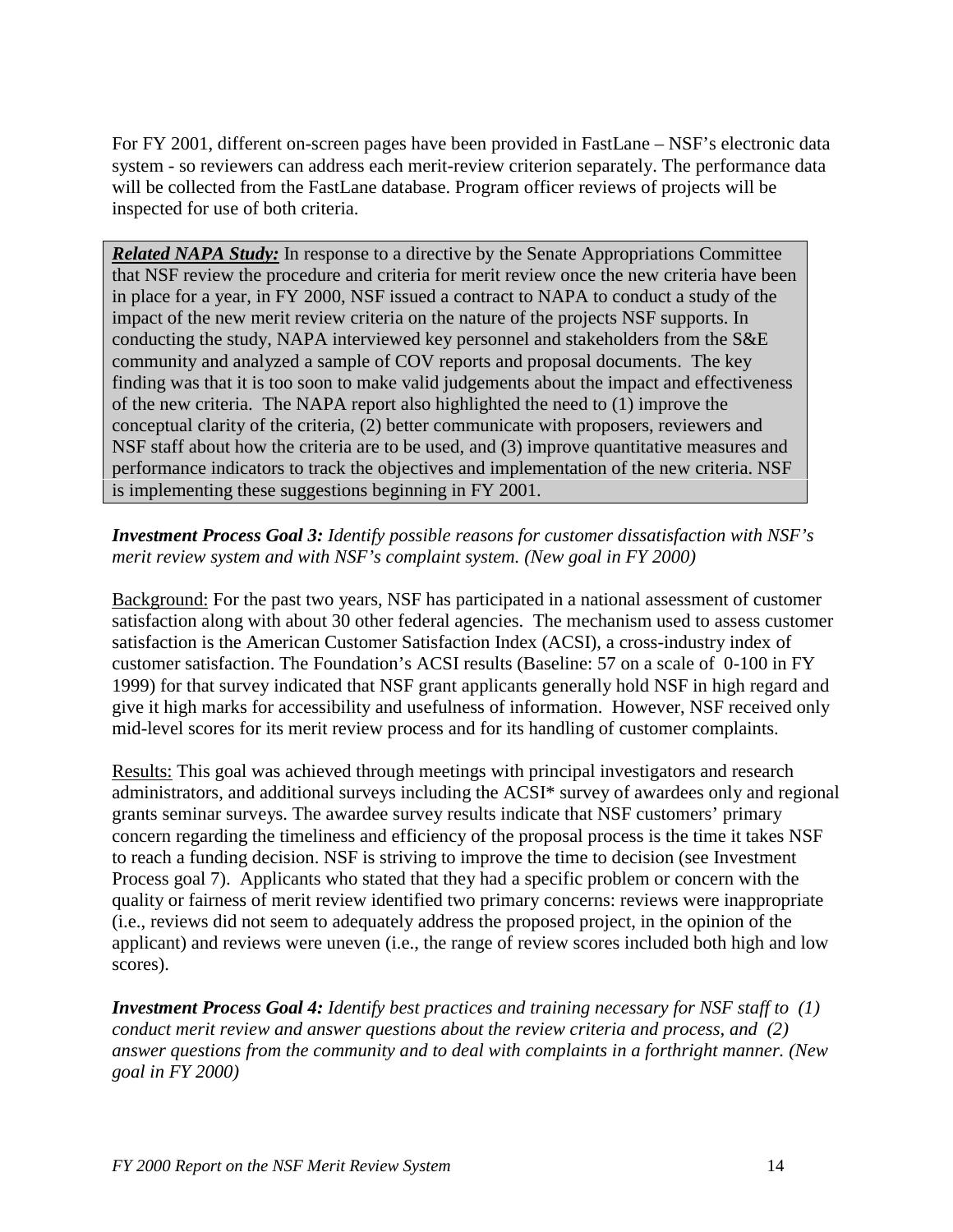Results: This goal was not achieved. During FY 2000 NSF conducted customer service surveys and solicited other forms of feedback in an effort to pinpoint specific customer issues and to identify effective practices for handling customer complaints within NSF. Further, other Federal agencies were examined to locate a model with similar customer interactions, but no appropriate model was identified. However, models of best practices and NSF staff training are still being developed in FY 2001.

NSF continues to place great importance on these issues and will complete this effort in FY 2001. In addition, NSF will pilot the best of the models in NSF divisions and provide specific customer service training to NSF staff.

*Investment Process Goal 5: Improve NSF's overall ACSI index compared to the FY 1999 index of 57 (on a scale of 0-100).*

#### Background: (See Goal 3 background.)

Results: This goal was achieved. NSF achieved an ACSI index of 58 in FY 2000. This feedback is helping NSF to focus its efforts to improve customer service The 2000 ACSI survey indicated that NSF improved slightly in two key areas: 1) timeliness and efficiency of the proposal process and 2) quality and fairness of merit review. These were two of the areas of greatest concern from the FY 1999 survey.

#### *Investment Process Goal 6: Time to Prepare Proposals: 95% of program announcements and solicitations will be available at least three months prior to proposal deadlines or target dates.*

Background: NSF staff work toward this goal by limiting the number of special competitions requiring individual program announcements and solicitations, planning for such competitions as far in advance as possible, and initiating clearance processes at least six months prior to the anticipated proposal deadlines.

Results: This goal was not achieved. In FY 2000, 89% of program announcements and solicitations were made available at least three months prior to their deadline/target date. Approximately 8 percent of program announcements and solicitations missed the 90-day time limit by fewer than 5 days. This is a significant improvement over FY 1999, when 75% of announcements met the 3-month standard. The Foundation intends to review and revise the timing of clearance procedures, in order to ensure that web posting of announcements will occur in a timely manner.

#### *Investment Process Goal 7: Maintain the FY 1999 goal to process 70% of proposals within six months of receipt, improving upon the FY 1998 baseline of 58%.*

Background: NSF's long term goal continues to be processing 95% of proposals within six months of receipt. In other words, NSF should be able to tell applicants whether their proposals have been declined or recommended for funding within six months of receiving them.

Results: This goal was not achieved. In FY 2000, 54% of proposals were processed within six months of receipt, while an additional 35% of proposals were processed between six and nine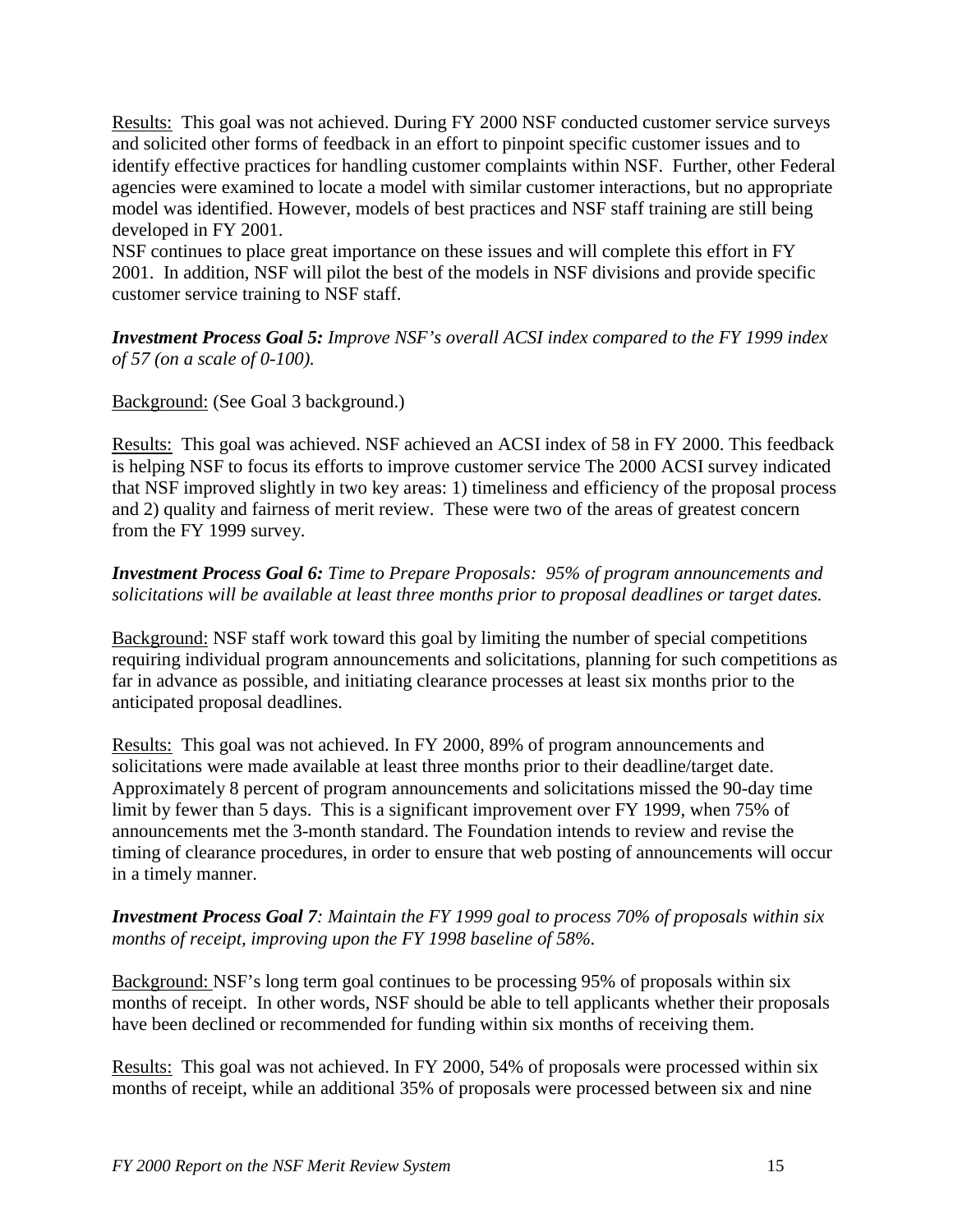months of receipt. In FY 2001, NSF staff will work towards shortening the award processing time by making more effective use of electronic mechanisms in conducting the review, working cooperatively to reduce overloads and bottlenecks, and by carefully tracking the stage of processing and age of all proposals.

In addition, some internal organizations are reconsidering the practice of holding over proposals for potential funding until the next fiscal year, while some have added "performance on prompt handling of proposals" to the performance evaluation criteria of their staff. Moreover, NSF is committed to increasing staffing in FY 2001, to accommodate the anticipated increase in proposals associated with the budget increase and the major initiatives.

#### *Investment Process Goal 8: The percentage of competitive research grants going to new investigators will be at least 30%, 3% over the FY 1998 baseline of 27%.*

Background: NSF believes that it is important that the proposal and award process be open to new people and new ideas, to help ensure that NSF is supporting research at the frontier of science and engineering. NSF is committed to maintaining openness in the system and will strive to increase the percentage of awards to new investigators. This goal will be maintained in FY 2001.

Results: This goal was not achieved. The percentage of competitive research grants to new investigators was 28% in FY 2000, one percent higher than in FY 1999. In the early 1990's, NSF had percentages approximating 30 percent of all competitive research grants going to new investigators. The percentage dropped over the mid-1990's, and is now rising slightly.

This is a challenging goal for NSF. NSF will continue to seek creative and innovative proposals from new investigators. Program staff will attend scientific meetings, conferences, and conventions and will conduct site visits to promote awareness of the research opportunities at NSF and to encourage new investigators to submit proposals. NSF will examine trends, such as whether the pool of new investigators is smaller than in previous years or whether they are submitting fewer proposals, and if needed, use this information to modify targets in the future.

*Investment Process Goal 11: NSF will identify mechanisms to increase the number of women and underrepresented minorities in the proposal applicant pool, and will identify mechanisms to retain that pool.*

Background: Recognizing that progress toward all outcome goals for research and education requires maximal diversity of intellectual thought, NSF is emphasizing attention to enhancing the participation of groups currently underrepresented in science and engineering, including women, underrepresented minorities, and persons with disabilities, in all its programs. The long-term objective is to have a science and engineering workforce that mirrors the U.S. population.

Results: This goal was achieved. NSF continues to work toward increasing diversity in its proposal applicant pool through the following means: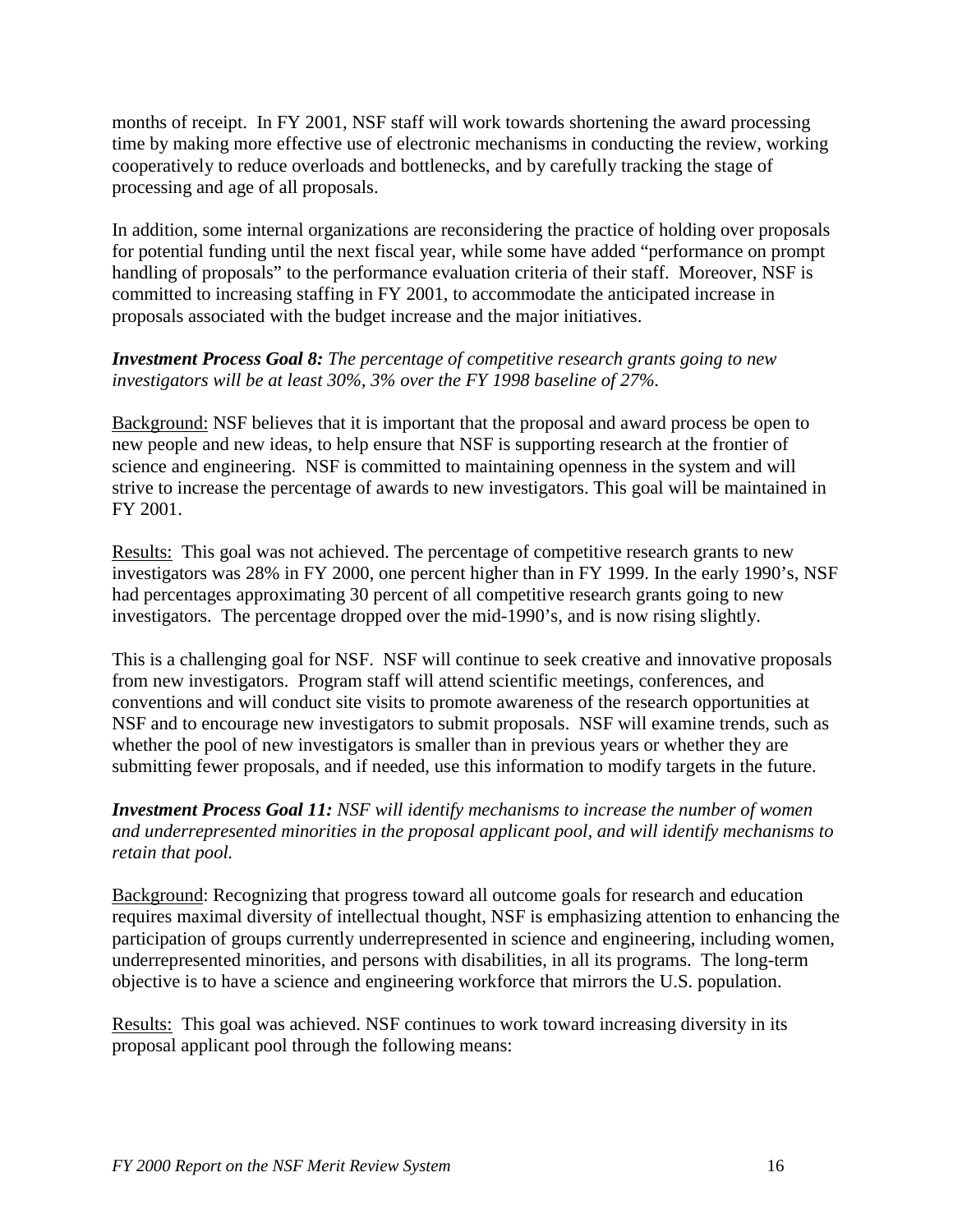- To place the issue on equal footing with the quality of research being supported, NSF issued Important Notice No. 125 to presidents of universities and colleges encouraging PIs to address the merit review criterion – what are the broader impacts of the proposed activity- which embraces integrating diversity into all NSF supported activities;
- Developing and increasing funding for specialized programs designed to promote diversity;
- Recruiting members of underrepresented groups for merit review panels, COVs, and NSF workshops and conferences; and
- Strongly encouraging women, minorities, and persons with disabilities to compete fully in NSF programs.

NSF is revising this goal to extend its efforts as it continues to pursue diversity in the applicant pool. A new goal in FY 2001 will build on the results of this goal by targeting the reviewer pool. NSF will begin to request voluntary demographic data electronically from all reviewers to determine participation levels of members of underrepresented groups in the NSF reviewer pool. A baseline for FY 2002 will be derived from this data.

## **4. Other Issues Related to Merit Review**

#### Use of Preliminary Proposals

Some programs try to manage proposal pressure by requiring submission of preliminary proposals. The intent of preliminary proposals is to limit the burden imposed on proposers, reviewers and NSF staff. Normally, preliminary proposals require only enough information to make fair and reasonable decisions regarding encouragement/discouragement of a full proposal. Review of preliminary proposals varies widely, ranging from non-binding advice from program officers to proposers, to recommendations from external reviewers.

The use of preliminary proposals has increased in frequency over the past several years in NSF programs. In FY 2000, NSF acted on 1,281 official preliminary proposals that were logged into the proposal processing system. (Almost all through FastLane.) Of these, NSF encouraged the submission of full proposals in 236 cases and discouraged submission in 1,045 cases.

#### Small Grants for Exploratory Research (SGER)

Since the beginning of FY 1990, the Small Grants for Exploratory Research (SGER) option has permitted program officers throughout the Foundation to make short-term (one to two years), small-scale grants *without formal external review*. Characteristics of activities that can be supported by an SGER award include: preliminary work on untested and novel ideas; application of new approaches to "old" topics; ventures into emerging research areas; and narrow windows of opportunity for data collection, such as natural disasters and infrequent phenomena.

Potential SGER applicants are encouraged to contact an NSF program officer before submitting an SGER proposal to determine its appropriateness for funding. As potential SGER applicants have become familiar with this practice, the SGER funding rate has steadily increased over the past eight years Additional details are shown in **Text Figure 10**.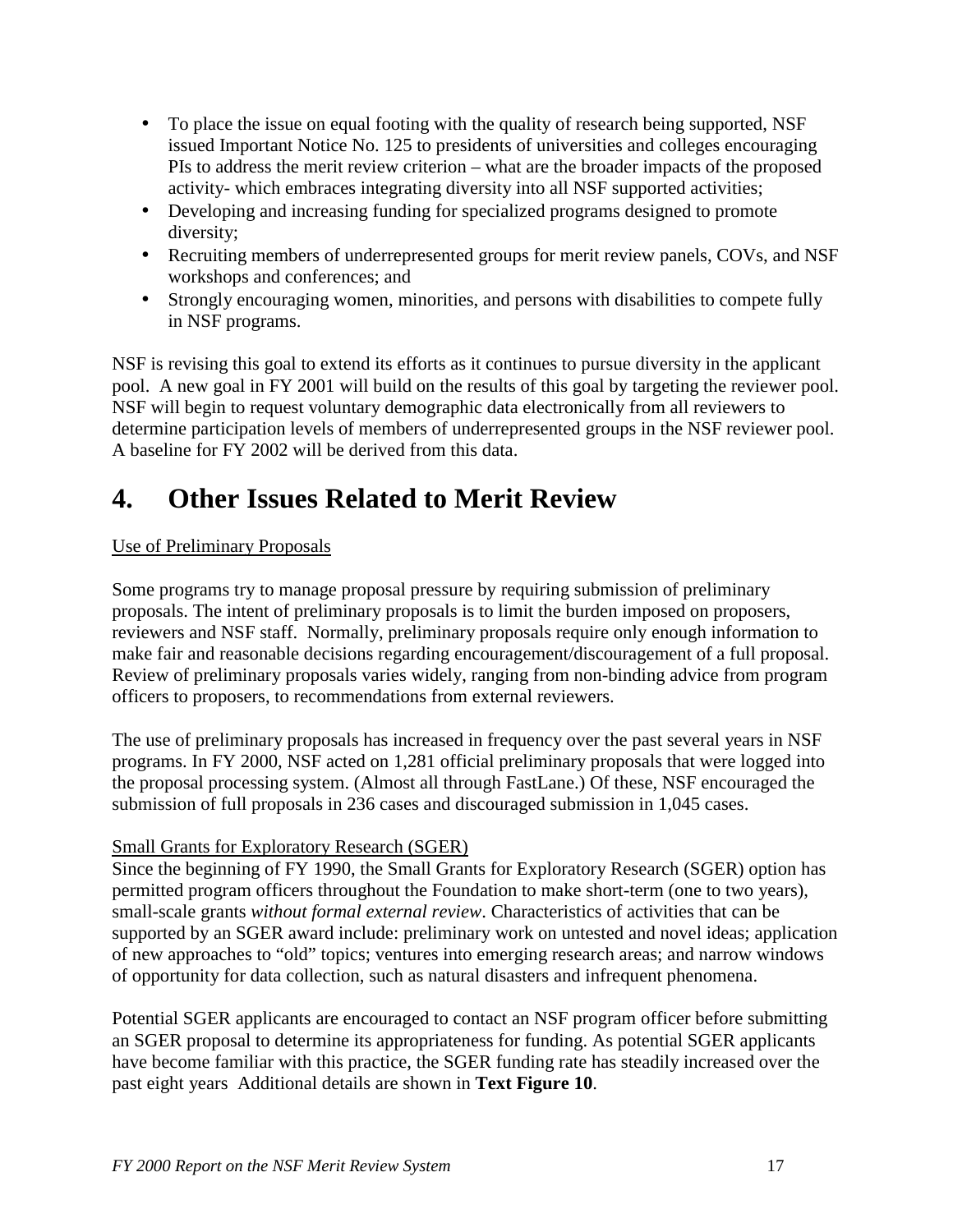| <b>Small Grants for Exploratory Research (SGER)</b> |                     |  |  |  |
|-----------------------------------------------------|---------------------|--|--|--|
|                                                     | <b>Fiscal Years</b> |  |  |  |
| 1993 1994 1995 1996 1997 1998 1999 2000             |                     |  |  |  |

**Proposals** 309 258 228 205 244 302 278 317 **Awards** 213 185 168 144 194 250 224 272 **Funding Rate(%)** | 69 72 74 70 80 83 81 86

#### **Text Figure 10 Small Grants for Exploratory Research (SGER)**

NSF received 317 SGER proposals in FY 2000 and made 272 awards. Directorate-level data on SGER proposal pressure and funding rates are presented in **Appendix Table 9**.

The total amount awarded to SGERs in FY 1999 was \$12,293,477. The average SGER award amount in FY 2000 was \$57,813, a 33 percent increase relative to the FY 1997 average award amount of \$43,367. Despite these increases, the total NSF investment in SGERs about 0.6 percent of the operating budget for research and education, far below the five percent that program officers may commit to SGER awards. The history of SGER awards by directorate from FY 1998 to FY 2000 is presented in **Appendix Table 10.**

#### Accomplishment Based Renewals and Creativity Extensions

In addition to SGERs, NSF program officers may recommend *accomplishment based renewals* and *creativity extensions*. In 2000 there were 39 requests for accomplishment based renewals, 27 of which were awarded. There were also 43 creativity based extensions made to existing NSF grants.

In an accomplishment-based renewal, the project description is replaced by copies of no more than six reprints of publications resulting from the research supported by NSF (or research supported by other sources that is closely related to the NSF-supported research) during the preceding three- to five-year period. In addition, a brief (not to exceed four pages) summary of plans for the proposed support period must be submitted. All other information required for NSF proposal submission remains the same.

A creativity extension is an extension of funding for up to two years for certain research grants. The objective of such extensions is to offer the most creative investigators an extended opportunity to attack "high-risk" opportunities in the same general research area, but not necessarily covered by the original/current proposal. Special Creativity Extensions are initiated by the NSF Program Officer based on progress during the first two years of a three-year grant.

#### Exemptions to the Merit Review Process

Authorized exemptions to the peer review process are listed in NSF Manual 10, Section 122 and include routine award actions such as continuing grant increments and no-cost extensions. In special circumstances, the Director or designee may waive peer review requirements. In most cases, these waivers are granted for proposals which present extraordinary problems in obtaining external peer reviews or are otherwise not suited for the usual merit review process.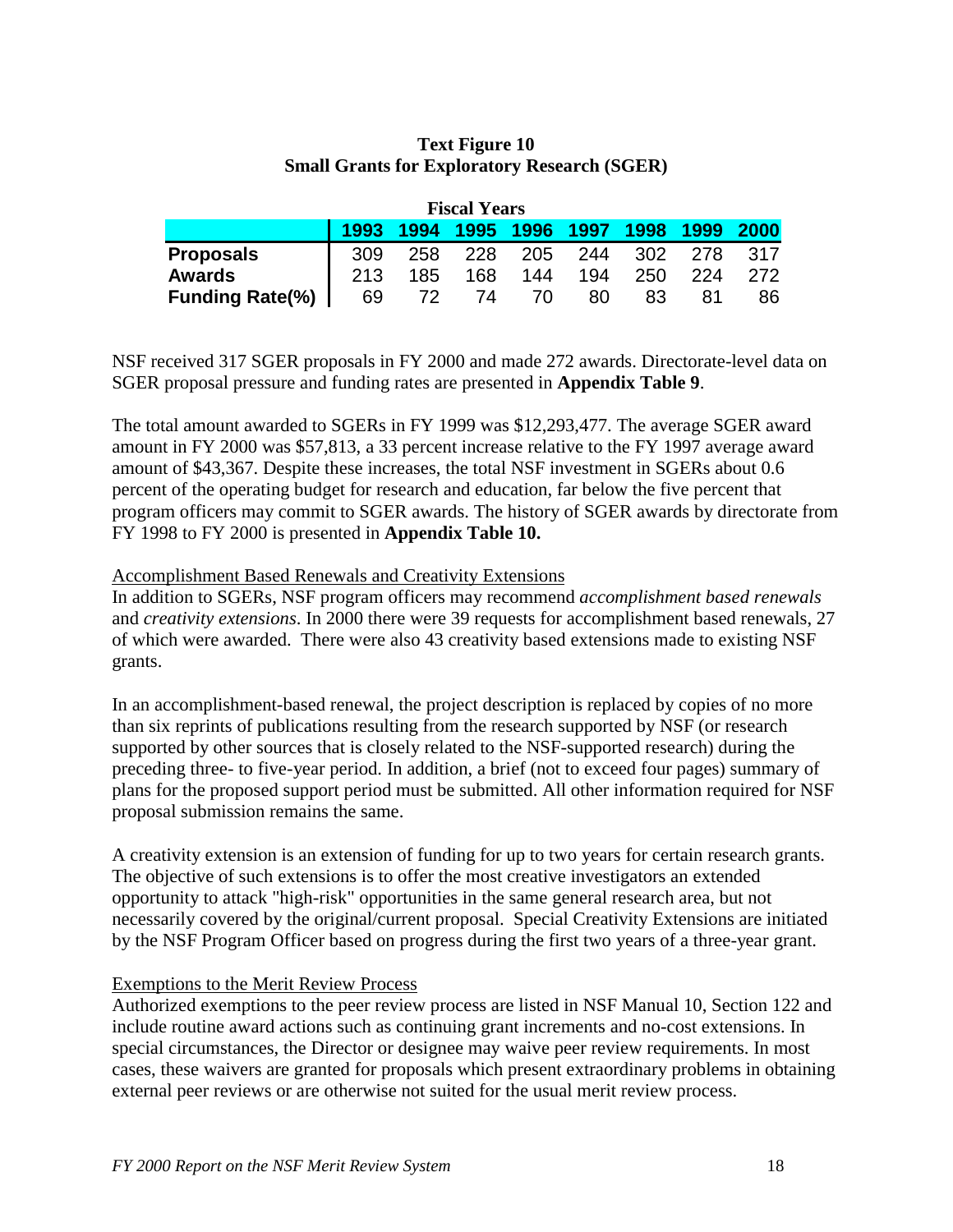However, NSF staff always closely reviews these proposals. Such waivers of peer review were granted five times during FY 2000, compared to seven times during FY 1999.

#### Committees of Visitors (COV)

NSF regularly assesses performance of all aspects of the merit review system, comparing its efficiency, effectiveness, customer satisfaction and integrity against similar processes run by other organizations. For example, panels of external experts called Committees of Visitors (COVs) are convened to review the technical and managerial stewardship of NSF programs on a three-year cycle.<sup>10</sup> In FY 2000, there were approximately 250 COV members participating in this performance assessment process. This process generated 64 reports covering 78 of NSF's approximately 200 programs (see **Appendix Table 11** for a schedule of program evaluations). COVs report on the integrity and efficiency of the processes for proposal review and the quality of results of NSF's programs.

The recommendations of COVs are reviewed by management and taken into consideration by NSF when evaluating existing programs and future directions for the Foundation. Each COV must operate in accordance with the Federal Advisory Committee Act (FACA) of 1972. In compliance with FACA regulations, virtually all COVs are established as subcommittees of an existing chartered directorate advisory committee, and the COV report is reviewed and approved by the parent advisory committee. The cognizant assistant director (AD) provides the parent advisory committee with a written response to each COV report. The COV's report and the AD's response are public documents; some have been publicized in the professional literature.

 $\overline{a}$ 

 $^{10}$  In FY 2000, about 37% of NSF's 200 program portfolio was evaluated by COVs. Approximately 40% of NSF's portfolio was evaluated by COVs in FY 1999. The remaining portions of NSF's portfolio will be evaluated by COVs in FY 2001, to complete the full three-year cycle of assessment of NSF's programs.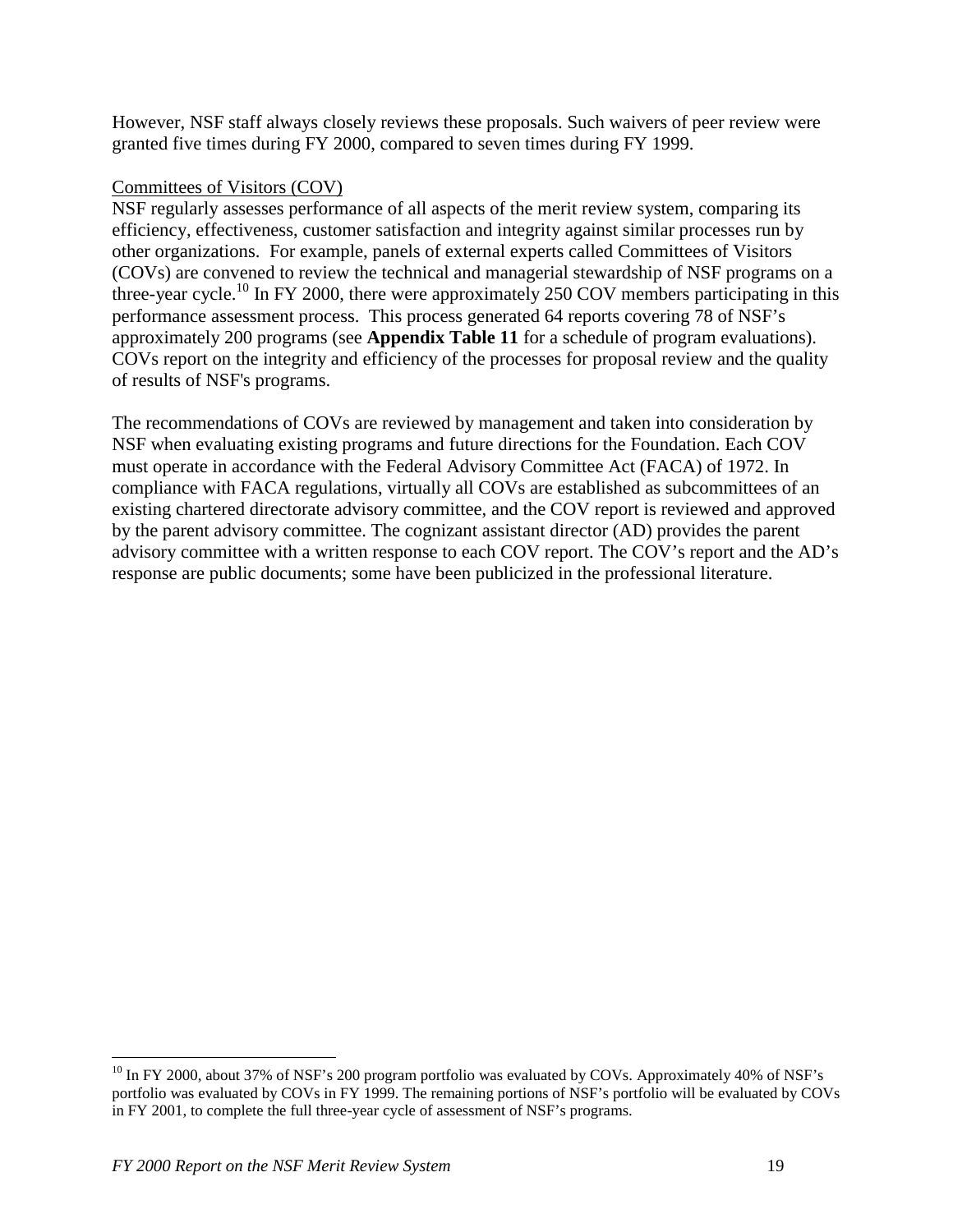FY 2000 Report on the Merit Review System

# **APPENDICES**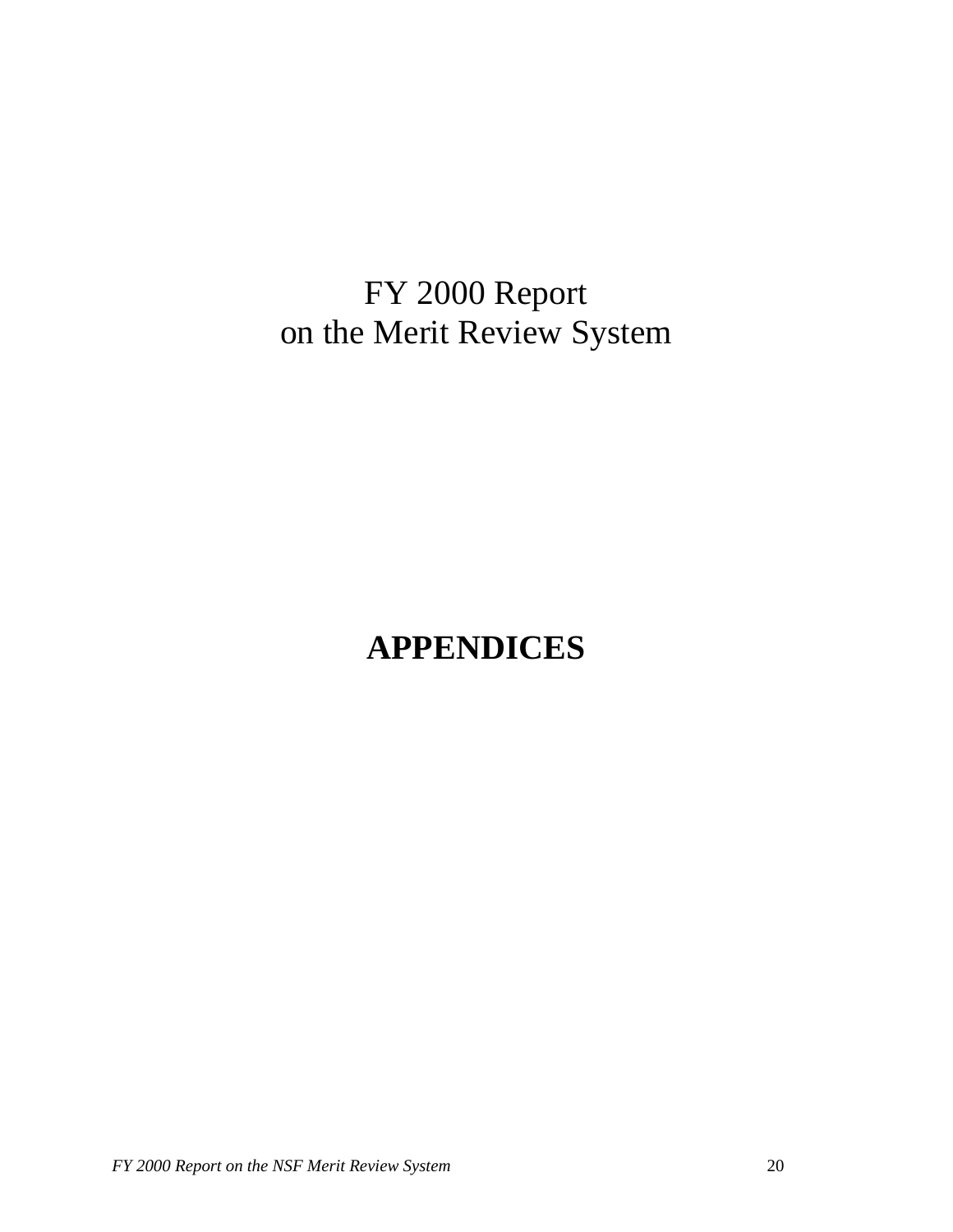#### **Appendix Table 1**

#### **Competitively Reviewed Proposals, Awards and Funding Rates By Directorate, FY 1996 – 2000**

|            |                     |        |        | <b>Fiscal Year</b> |        |        | Five-<br>year | Five-<br>year  |
|------------|---------------------|--------|--------|--------------------|--------|--------|---------------|----------------|
|            |                     | 1996   | 1997   | 1998               | 1999   |        | 2000 Total    | <b>Average</b> |
| <b>NSF</b> | <b>Proposals</b>    | 30,230 | 30,189 | 28,319             | 28,501 | 29,407 | 146,646       | 29,329         |
|            | <b>Awards</b>       | 9,070  | 9,864  | 9,280              | 9,112  | 9,762  | 47,088        | 9,418          |
|            | <b>Funding Rate</b> | 30%    | 33%    | 33%                | 32%    | 33%    | 32%           | 32%            |
| <b>BIO</b> | <b>Proposals</b>    | 5,673  | 5,206  | 4,852              | 4,560  | 4,860  | 25,151        | 5,030          |
|            | <b>Awards</b>       | 1,325  | 1,413  | 1,403              | 1,339  | 1,424  | 6,904         | 1,381          |
|            | <b>Funding Rate</b> | 23%    | 27%    | 29%                | 29%    | 29%    | 27%           | 27%            |
| <b>CSE</b> | <b>Proposals</b>    | 1,929  | 2,010  | 2,036              | 2,295  | 3,012  | 11,282        | 2,256          |
|            | <b>Awards</b>       | 645    | 731    | 707                | 763    | 921    | 3,767         | 753            |
|            | <b>Funding Rate</b> | 33%    | 36%    | 35%                | 33%    | 31%    | 33%           | 33%            |
| <b>EHR</b> | <b>Proposals</b>    | 3,732  | 3,369  | 3,511              | 2,847  | 2,710  | 16,169        | 3,234          |
|            | <b>Awards</b>       | 1,326  | 1,191  | 1,211              | 819    | 937    | 5,484         | 1,097          |
|            | <b>Funding Rate</b> | 36%    | 35%    | 34%                | 29%    | 35%    | 34%           | 34%            |
| <b>ENG</b> | <b>Proposals</b>    | 5,953  | 6,073  | 5,535              | 5,415  | 6,012  | 28,988        | 5,798          |
|            | <b>Awards</b>       | 1,380  | 1,570  | 1,382              | 1,467  | 1,531  | 7,330         | 1,466          |
|            | <b>Funding Rate</b> | 23%    | 26%    | 25%                | 27%    | 25%    | 25%           | 25%            |
| <b>GEO</b> | <b>Proposals</b>    | 3,723  | 3,946  | 3,318              | 3,443  | 3,463  | 17,893        | 3,579          |
|            | <b>Awards</b>       | 1,161  | 1,333  | 1,228              | 1,313  | 1,358  | 6,393         | 1,279          |
|            | <b>Funding Rate</b> | 31%    | 34%    | 37%                | 38%    | 39%    | 36%           | 36%            |
| <b>MPS</b> | <b>Proposals</b>    | 4,953  | 5,536  | 5,264              | 5,204  | 5,284  | 26,241        | 5,248          |
|            | <b>Awards</b>       | 1,812  | 1,993  | 1,834              | 1,900  | 2,035  | 9,574         | 1,915          |
|            | <b>Funding Rate</b> | 37%    | 36%    | 35%                | 37%    | 39%    | 36%           | 36%            |
| <b>SBE</b> | <b>Proposals</b>    | 3,456  | 3,287  | 3,093              | 4,017  | 3,345  | 17,198        | 3,440          |
|            | <b>Awards</b>       | 1,140  | 1,224  | 1,264              | 1,212  | 1,260  | 6,100         | 1,220          |
|            | <b>Funding Rate</b> | 33%    | 37%    | 41%                | 30%    | 38%    | 35%           | 35%            |
| Other      | <b>Proposals</b>    | 811    | 762    | 710                | 720    | 721    | 3,724         | 745            |
|            | <b>Awards</b>       | 281    | 409    | 251                | 299    | 296    | 1,536         | 307            |
|            | <b>Funding Rate</b> | 26%    | 54%    | 35%                | 41%    | 41%    | 41%           | 41%            |

**Notes**: Competitively reviewed" proposals and awards refer to proposal actions for research, education and training which are processed through NSF's external merit review system each year. These figures do not include 6,683 second-year and later incremental awards during FY 2000 for "continuing grants' which are competitively reviewed in the first year of the award. Also excluded are 3,013 supplements, which are not subject to external merit review, and 217 contracts, which are reviewed with special criteria. "Other" organizational units include Office of Polar Programs and Office of Integrative Activities Source: NSF Enterprise Information System, as of December 18, 2000.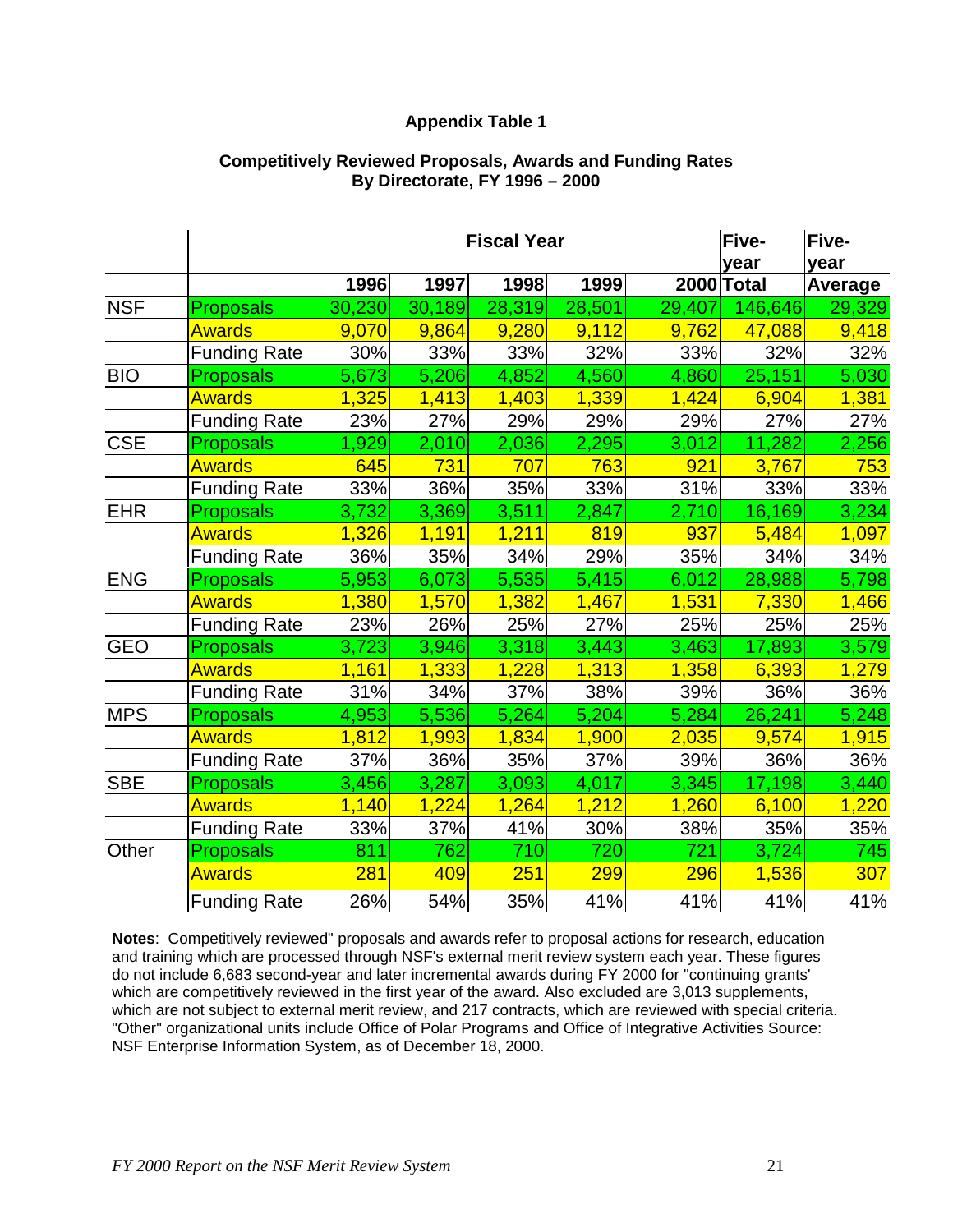#### **Appendix Table 2 Competitively Reviewed Proposals, Awards and Funding Rates By PI Characteristics, FY 1993 – 2000**

|                     |                        |        |        | <b>Fiscal Year</b> |        |        |        |        |        |
|---------------------|------------------------|--------|--------|--------------------|--------|--------|--------|--------|--------|
|                     |                        | 1993   | 1994   | 1995               | 1996   | 1997   | 1998   | 1999   | 2000   |
| All Pls             | <b>Proposals</b>       | 30,003 | 30,396 | 30,697             | 30,230 | 30,189 | 28,319 | 28,501 | 29,407 |
|                     | <b>Awards</b>          | 9,148  | 9,973  | 9,560              | 9,070  | 9,864  | 9,280  | 9,112  | 9,762  |
|                     | Funding<br>Rate        | 30%    | 33%    | 31%                | 30%    | 33%    | 33%    | 32%    | 33%    |
| Female PIs          | <b>Proposals</b>       | 4,472  | 4,841  | 4,954              | 5,180  | 5,384  | 5,600  | 5,297  | 5,488  |
|                     | <b>Awards</b>          | 1,461  | 1,649  | 1,587              | 1,665  | 1,937  | 1,910  | 1,663  | 1,932  |
|                     | <b>Funding</b><br>Rate | 33%    | 34%    | 32%                | 32%    | 36%    | 34%    | 31%    | 35%    |
| Male Pls            | <b>Proposals</b>       | 25,135 | 25,035 | 25,146             | 24,716 | 24,475 | 22,406 | 22,949 | 23,589 |
|                     | <b>Awards</b>          | 7,562  | 8,027  | 7,634              | 7,295  | 7,803  | 7,232  | 7,368  | 7,733  |
|                     | Funding<br>Rate        | 30%    | 32%    | 30%                | 30%    | 32%    | 32%    | 32%    | 33%    |
| <b>Minority PIs</b> | <b>Proposals</b>       | 1,429  | 1,466  | 1,518              | 1,542  | 1,429  | 1,384  | 1,426  | 1,487  |
|                     | <b>Awards</b>          | 401    | 432    | 412                | 483    | 443    | 402    | 422    | 482    |
|                     | Funding<br>Rate        | 28%    | 29%    | 27%                | 31%    | 31%    | 29%    | 30%    | 32%    |
| <b>New PIs</b>      | <b>Proposals</b>       | 14,280 | 14,561 | 14,185             | 13,619 | 13,288 | 12,222 | 11,809 | 12,320 |
|                     | <b>Awards</b>          | 3,024  | 3,596  | 3,362              | 3,020  | 3,286  | 3,060  | 2,669  | 2,971  |
|                     | Funding<br>Rate        | 21%    | 25%    | 24%                | 22%    | 25%    | 25%    | 23%    | 24%    |
| <b>Prior PIs</b>    | <b>Proposals</b>       | 15,723 | 15,835 | 16,512             | 16,611 | 16,901 | 16,097 | 16,692 | 17,087 |
|                     | <b>Awards</b>          | 6,124  | 6,377  | 6,198              | 6,050  | 6,578  | 6,220  | 6,443  | 6,791  |
|                     | Funding<br>Rate        | 39%    | 40%    | 38%                | 36%    | 39%    | 39%    | 39%    | 40%    |

**Notes :** Competitively reviewed" proposals and awards refer to proposal actions for research, education and training which are processed through NSF's external merit review system each year. "Gender" is based on self-reported information from the PI's most recent proposal. "Minority" is based on the PI's ethnic/racial status as reported to NSF on the most recent proposal. PIs can decline to report their ethnic/racial status. Includes American Indian, Alaskan Native, Black, Hispanic, and Pacific Islander and excludes Asian and White-Not of Hispanic Origin.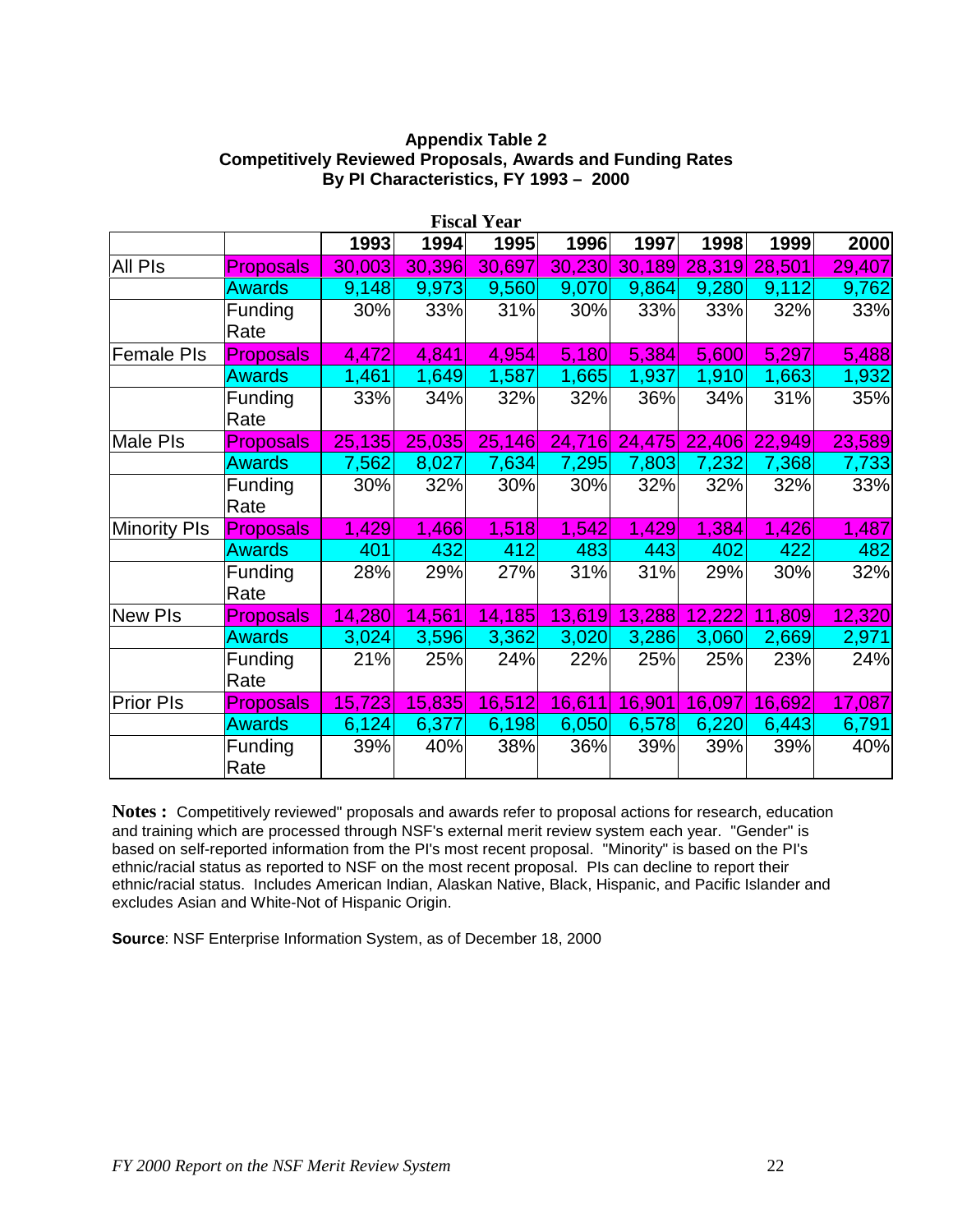#### **Appendix Table 3 Median and Average Award Amounts by Directorate Research Grants FY 1996 – 2000**

|            |               |          | <b>Fiscal Year</b> |           |          |                     |
|------------|---------------|----------|--------------------|-----------|----------|---------------------|
|            |               | 1996     | 1997               | 1998      | 1999     | 2000                |
| <b>NSF</b> | <b>Median</b> | \$60,321 | \$65,367           | \$70,000  | \$73,813 | \$78,285            |
|            | Average       | \$74,250 | \$80,225           | \$88,677  |          | \$93,282 \$105,839  |
| <b>BIO</b> | <b>Median</b> | \$75,741 | \$82,500           | \$87,833  |          | \$94,039 \$100,000  |
|            | Average       | \$82,972 | \$86,870           | \$103,336 |          | \$116,452 \$119,780 |
| <b>CSE</b> | Median        | \$56,671 | \$72,231           | \$74,145  |          | \$82,540 \$100,000  |
|            | Average       | \$84,680 | \$91,235           | \$98,380  |          | \$111,523 \$157,247 |
| <b>ENG</b> | <b>Median</b> | \$66,616 | \$70,722           | \$73,333  | \$75,000 | \$76,105            |
|            | Average       | \$71,996 | \$76,586           | \$85,083  | \$87,211 | \$88,216            |
| <b>GEO</b> | <b>Median</b> | \$61,046 | \$64,328           | \$68,323  | \$66,863 | \$74,462            |
|            | Average       | \$78,849 | \$78,670           | \$85,765  | \$86,336 | \$96,538            |
| <b>MPS</b> | <b>Median</b> | \$60,000 | \$63,708           | \$72,040  | \$78,061 | \$76,716            |
|            | Average       | \$80,882 | \$89,074           | \$93,367  | \$96,914 | \$109,185           |
| <b>SBE</b> | <b>Median</b> | \$26,836 | \$30,916           | \$35,140  | \$39,226 | \$46,400            |
|            | Average       | \$36,401 | \$45,335           | \$49,480  | \$52,939 | \$50,983            |
| O/D        | <b>Median</b> | \$75,554 | \$70,452           | \$84,440  | \$82,059 | \$76,228            |
|            | Average       |          | \$93,512 \$101,448 | \$109,690 |          | \$113,374 \$127,571 |

**Note**: Median and average are based on competitively reviewed research awards.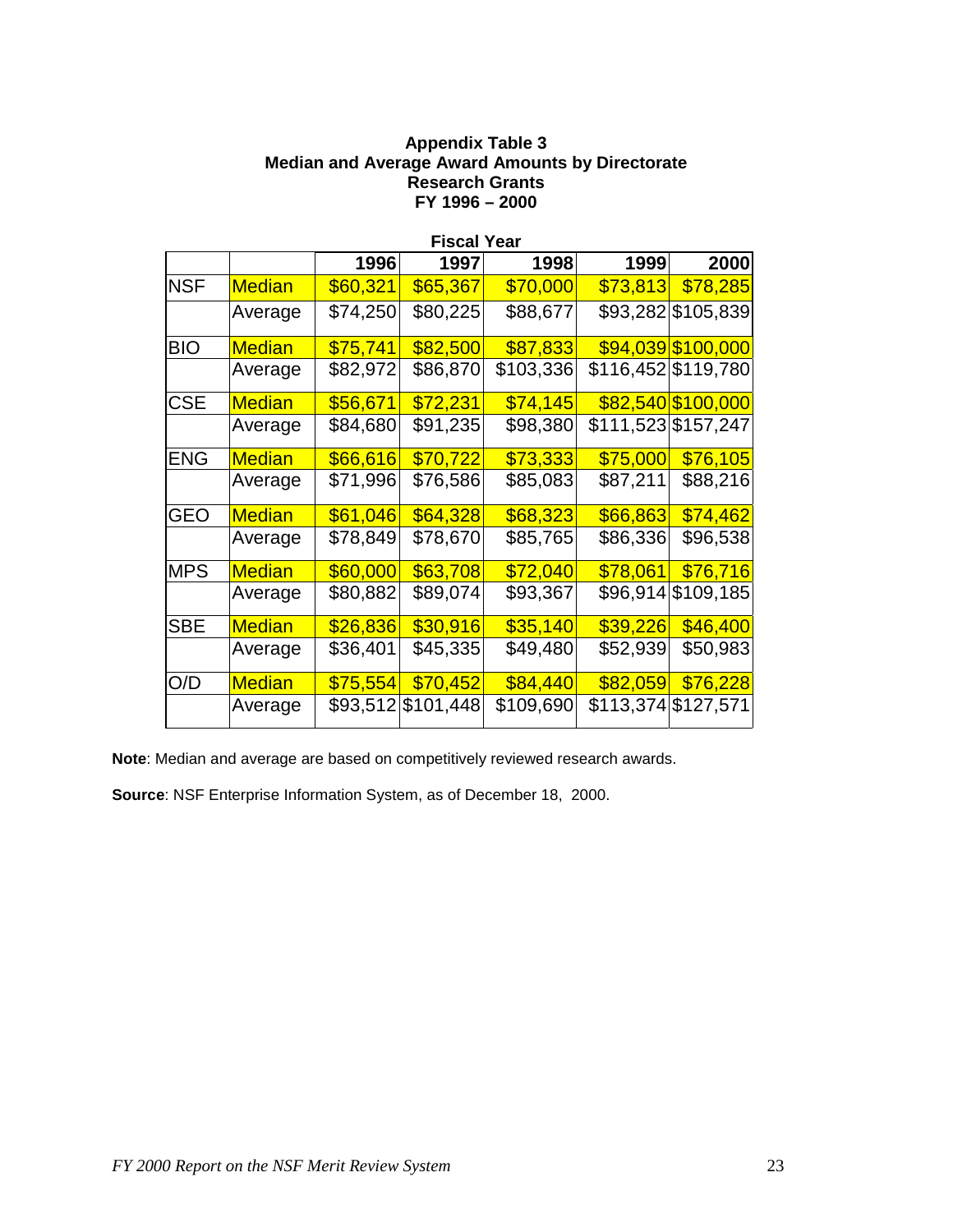|           | Total            | Mail + Panel     |     | <b>Mail-Only</b>         |                | <b>Panel-Only</b>        |     |
|-----------|------------------|------------------|-----|--------------------------|----------------|--------------------------|-----|
| <b>FY</b> | <b>Proposals</b> | <b>Proposals</b> |     | <b>Percent Proposals</b> | <b>Percent</b> | <b>Proposals Percent</b> |     |
| 2000      | 28,559           | 10,786           | 38% | 4,758                    | 17%            | 13,015                   | 46% |
| 1999      | 27,724           | 10,207           | 37% | 5,220                    | <b>19%</b>     | 12,297                   | 44% |
| 1998      | 27,161           | 9,760            | 36% | 5,808                    | 21%            | 11,593                   | 43% |
| 1997      | 29,141           | 10,230           | 35% | 6,599                    | 23%            | 12,312                   | 42% |
| 1996      | 29,244           | 9,753            | 33% | 6,714                    | 23%            | 12,777                   | 44% |
| 1995      | 29,757           | 9,752            | 33% | 7,391                    | 25%            | 12,614                   | 42% |
| 1994      | 29,481           | 8,407            | 29% | 7,453                    | 25%            | 13,621                   | 46% |
| 1993      | 28,491           | 8,258            | 29% | 7,773                    | 27%            | 12,460                   | 44% |
| 1992      | 28,278           | 8,279            | 29% | 8,703                    | 31%            | 11,296                   | 40% |
| 1991      | 27,337           | 8,347            | 31% | 8,090                    | 30%            | 10,900                   | 40% |

#### **Appendix Table 4 Methods of NSF Proposal Review FY 1991-2000**

**Note:** "O/D" includes the Office of Polar Programs and the Office of Integrative Activities. Panel-Only includes cases where panelist was mailed proposal for review prior to panel.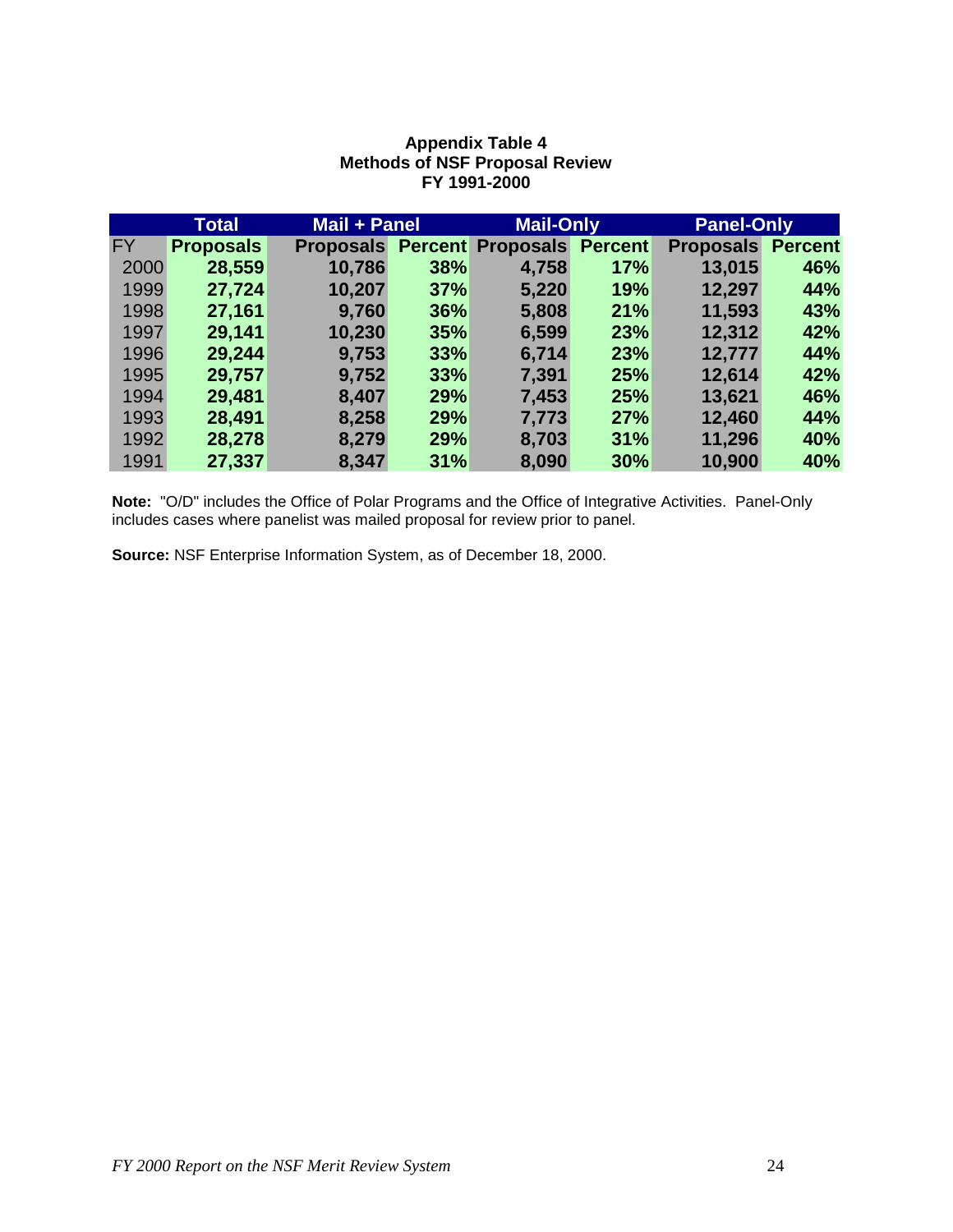#### **Appendix Table 5 Methods of NSF Proposal Review By Directorate, FY 2000**

|                    | <b>Total</b>     | Mail + Panel |     | <b>Mail-Only</b>                   |                | <b>Panel-Only</b>        |     |
|--------------------|------------------|--------------|-----|------------------------------------|----------------|--------------------------|-----|
| <b>Directorate</b> | <b>Proposals</b> |              |     | <b>Proposals Percent Proposals</b> | <b>Percent</b> | <b>Proposals Percent</b> |     |
| <b>NSF</b>         | 28,559           | 10,786       | 38% | 4,758                              | 17%            | 13,015                   | 46% |
| <b>BIO</b>         | 4,654            | 3,610        | 78% | 119                                | 3%             | 925                      | 20% |
| <b>CSE</b>         | 2,938            | 335          | 11% | 152                                | 5%             | 2,451                    | 83% |
| <b>EHR</b>         | 2,846            | 147          | 5%  | 103                                | 4%             | 2,596                    | 91% |
| <b>ENG</b>         | 5,815            | 435          | 7%  | 584                                | 10%            | 4,796                    | 82% |
| <b>IGEO</b>        | 3,364            | 2,569        | 76% | 628                                | 19%            | 167                      | 5%  |
| <b>MPS</b>         | 5,098            | 1,443        | 28% | 2,293                              | 45%            | 1,362                    | 27% |
| <b>SBE</b>         | 3,205            | 1,991        | 62% | 641                                | 20%            | 573                      | 18% |
| <b>Other</b>       | 639              | 256          | 40% | 238                                | 37%            | 145                      | 23% |

**Note:** "O/D" includes the Office of Polar Programs and the Office of Integrative Activities. Panel-Only includes cases where panelist was mailed proposal for review prior to panel.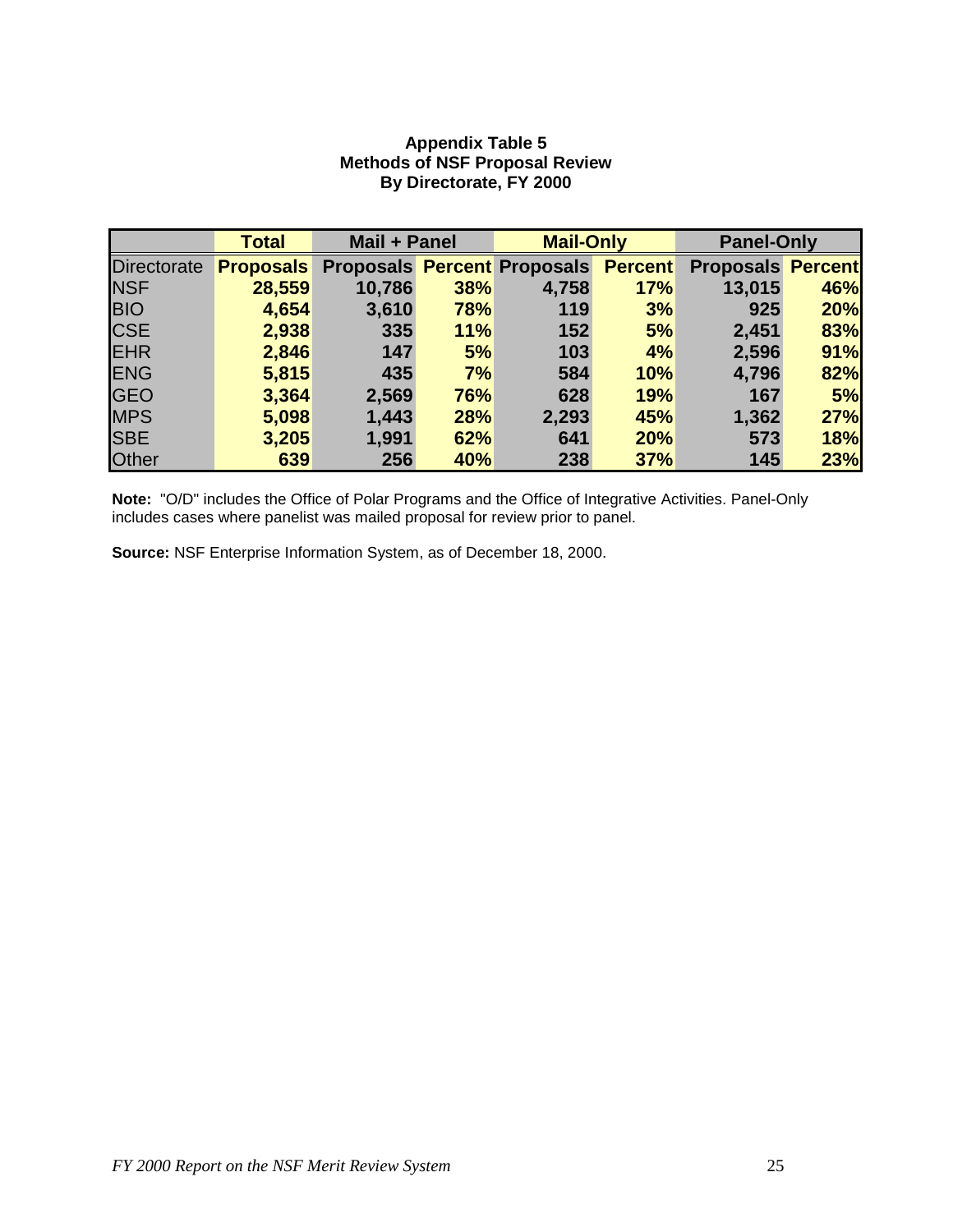| <b>Appendix Table 6</b>                       |
|-----------------------------------------------|
| <b>Average Number of Reviews per Proposal</b> |
| By Method and Directorate, FY 2000            |

|                    |                  | <b>Methods Of Review</b> |        |                  |                   |  |  |
|--------------------|------------------|--------------------------|--------|------------------|-------------------|--|--|
| <b>Directorate</b> |                  | All Methods Mail + Panel |        | <b>Mail-Only</b> | <b>Panel-Only</b> |  |  |
| <b>BIO</b>         | <b>Reviews</b>   | 72,921                   | 60,092 | 619              | 12,210            |  |  |
|                    | <b>Proposals</b> | 4,654                    | 3,610  | <b>119</b>       | 925               |  |  |
|                    | Rev/Prop         | 15.7                     | 16.6   | 5.2              | 13.2              |  |  |
|                    |                  |                          |        |                  |                   |  |  |
| <b>CSE</b>         | <b>Reviews</b>   | 13,654                   | 2,174  | 589              | 10,891            |  |  |
|                    | <b>Proposals</b> | 2,938                    | 335    | 152              | 2,451             |  |  |
|                    | Rev/Prop         | 4.6                      | 6.5    | 3.9              | 4.4               |  |  |
|                    |                  |                          |        |                  |                   |  |  |
| <b>EHR</b>         | <b>Reviews</b>   | 14,473                   | 761    | 390              | 13,322            |  |  |
|                    | <b>Proposals</b> | 2,846                    | 147    | 103              | 2,596             |  |  |
|                    | Rev/Prop         | 5.1                      | 5.2    | 3.8              | 5.1               |  |  |
|                    |                  |                          |        |                  |                   |  |  |
| <b>ENG</b>         | <b>Reviews</b>   | 22,896                   | 2,189  | 2,592            | 18,115            |  |  |
|                    | <b>Proposals</b> | 5,815                    | 435    | 584              | 4,796             |  |  |
|                    | Rev/Prop         | 3.9                      | 5.0    | 4.4              | 3.8               |  |  |
|                    |                  |                          |        |                  |                   |  |  |
| <b>GEO</b>         | <b>Reviews</b>   | 36,291                   | 31,716 | 3,471            | 1,104             |  |  |
|                    | <b>Proposals</b> | 3,364                    | 2,569  | 628              | 167               |  |  |
|                    | Rev/Prop         | 10.8                     | 12.3   | 5.5              | 6.6               |  |  |
|                    |                  |                          |        |                  |                   |  |  |
| <b>MPS</b>         | <b>Reviews</b>   | 43,444                   | 17,111 | 10,955           | 15,378            |  |  |
|                    | <b>Proposals</b> | 5,098                    | 1,443  | 2,293            | 1,362             |  |  |
|                    | Rev/Prop         | 8.5                      | 11.9   | 4.8              | 11.3              |  |  |
|                    |                  |                          |        |                  |                   |  |  |
| <b>SBE</b>         | <b>Reviews</b>   | 34,554                   | 27,277 | 2,407            | 4,870             |  |  |
|                    | <b>Proposals</b> | 3,205                    | 1,991  | 641              | 573               |  |  |
|                    | Rev/Prop         | 10.8                     | 13.7   | 3.8              | 8.5               |  |  |
|                    |                  |                          |        |                  |                   |  |  |
| O/D                | <b>Reviews</b>   | 3,633                    | 2,033  | 1,062            | 538               |  |  |
|                    | <b>Proposals</b> | 638                      | 255    | 238              | 145               |  |  |
|                    | Rev/Prop         | 5.7                      | 8.0    | 4.5              | 3.7               |  |  |

**Notes:** Peers participating as both a mail and panel reviewer for the same proposal are counted as one review in this table.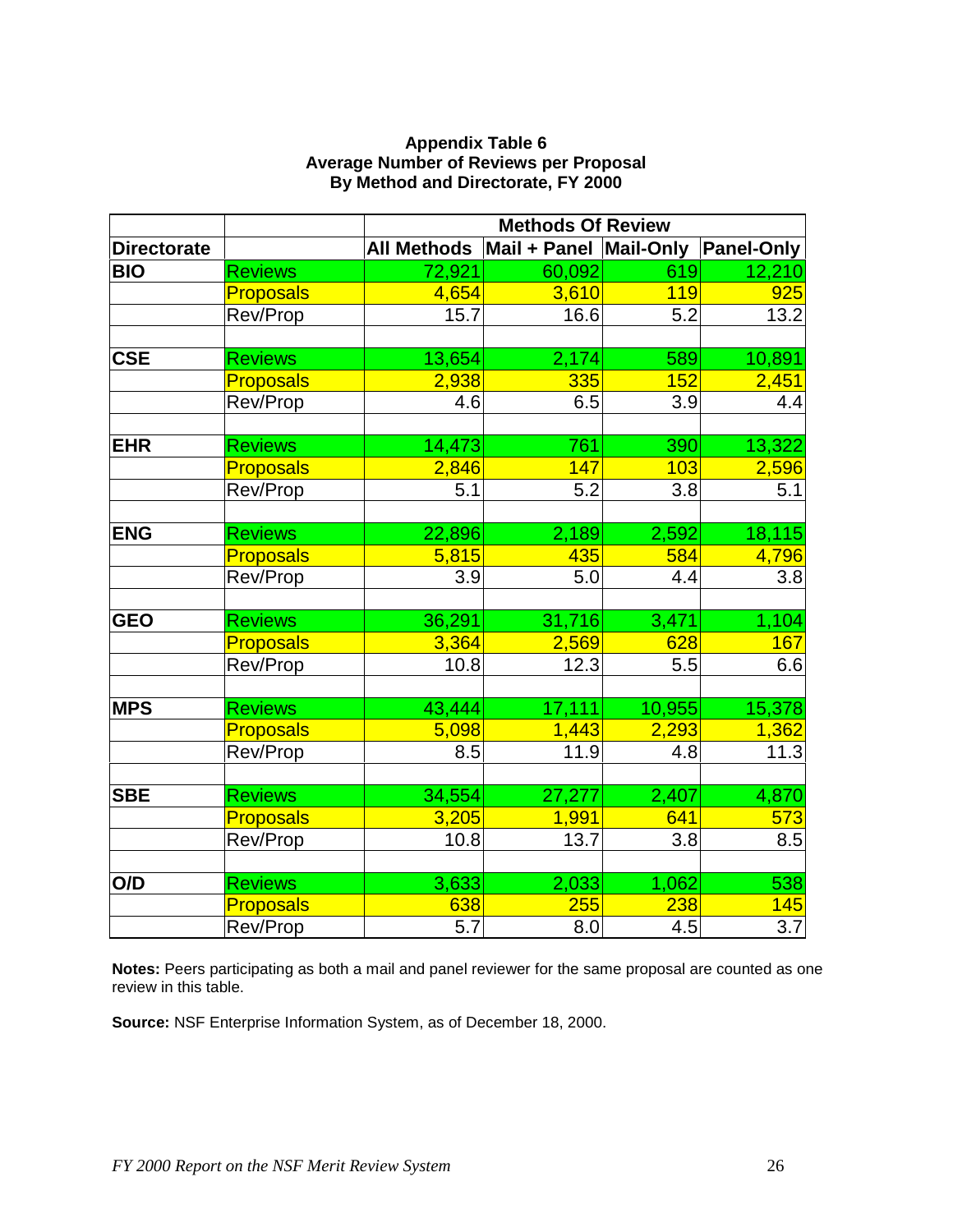#### **Appendix Table 7**



Number of FY 2000 Proposals -- 9,369 Declines, 3,518 Awards





Number of FY 2000 Proposals -- 2,635 Declines, 2.016 Awards



**Distribution of Average Reviewer Ratings Mail and Panel Reviewed**

Number of FY 2000 Proposals -- 7,491 Declines, 3,170 Awards

*FY 2000 Report on the NSF Merit Review System* 27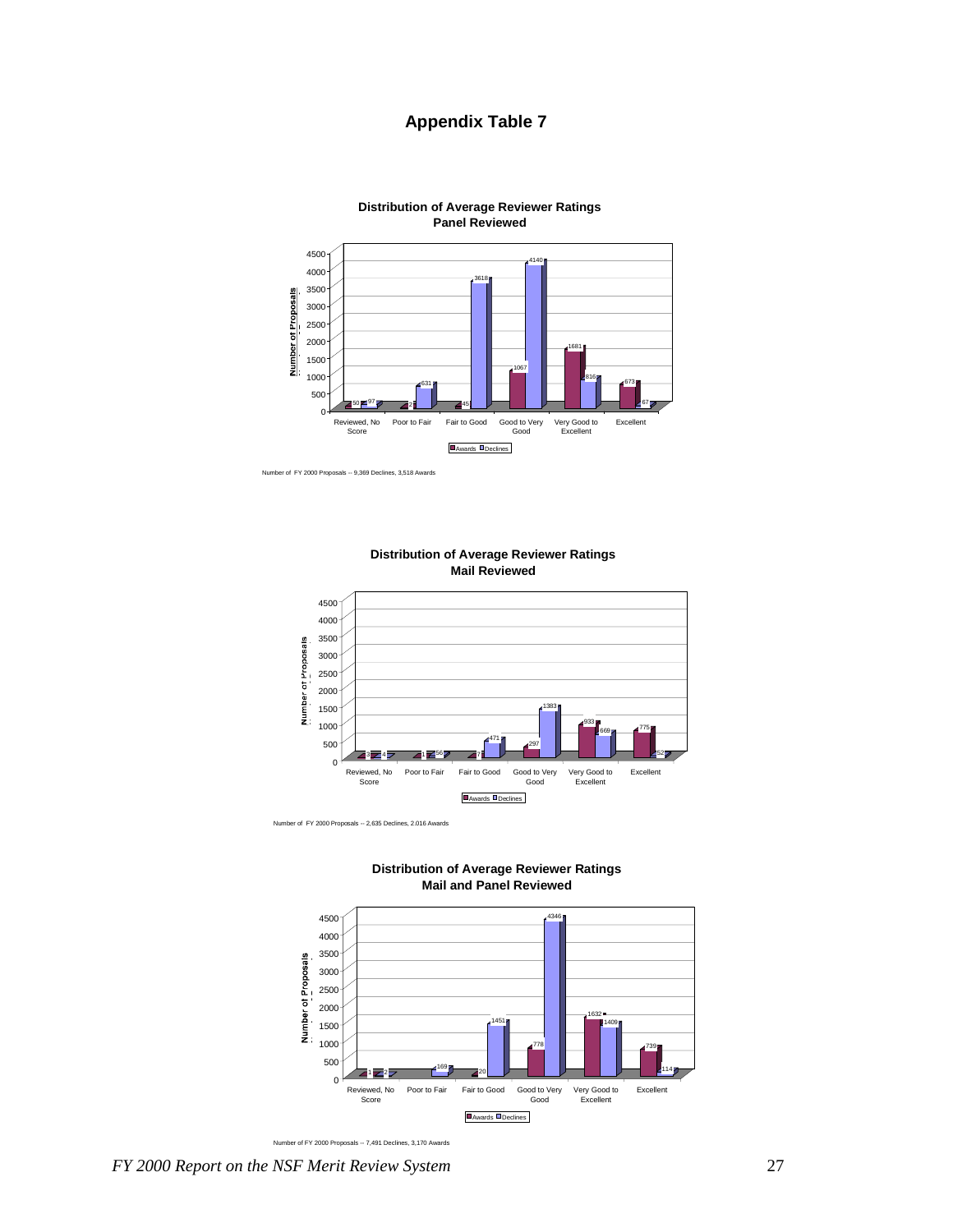#### **Appendix Table 8**

|                                               |                                                | <b>Fiscal Year</b> |                |                |                 |                |                |
|-----------------------------------------------|------------------------------------------------|--------------------|----------------|----------------|-----------------|----------------|----------------|
|                                               |                                                | 1995               | 1996           | 1997           | 1998            | 1999           | 2000           |
| First Level Reviews (by Assistant Directors): |                                                |                    |                |                |                 |                |                |
| <b>BIO</b>                                    | Request                                        | 4                  | 3              | 4              | 6               | 4              | 0              |
|                                               | - Upheld                                       | 4                  | 3              | $\overline{2}$ | 6               | 4              | $\overline{0}$ |
|                                               | - Reversed                                     | 0                  | 0              | $\overline{2}$ | 0               | 0              | 0              |
| <b>CISE</b>                                   | Request                                        | 3                  | 1              | $\overline{2}$ | 3               | 1              | $\overline{2}$ |
|                                               | - Upheld                                       | 3                  | 1              | $\overline{2}$ | 3               | 1              | 1              |
|                                               | - Reversed                                     | 0                  | 0              | 0              | $\overline{0}$  | 0              | 0              |
|                                               | - Pending                                      | 0                  | 0              | 0              | 0               | 0              | 1              |
| <b>EHR</b>                                    | Request                                        | $\overline{3}$     | 8              | 4              | 6               | 3              | $\overline{4}$ |
|                                               | - Upheld                                       | 3                  | 8              | 4              | 5               | 3              | 4              |
|                                               | - Reversed                                     | 0                  | 0              | 0              | 1               | 0              | 0              |
| <b>ENG</b>                                    | Request                                        | $\overline{3}$     | 5              | 9              | 5               | 4              | 6              |
|                                               | - Upheld                                       | 3                  | 5              | 9              | 4               | 4              | 6              |
|                                               | - Reversed                                     | 0                  | 0              | 0              | 0               | 0              | 0              |
| <b>GEO</b>                                    | Request                                        | $\overline{5}$     | $\overline{4}$ | $\overline{2}$ | $\overline{2}$  | $\overline{2}$ | $\overline{2}$ |
|                                               | - Upheld                                       | 5                  | 4              | $\overline{2}$ | $\overline{2}$  | 1              | $\overline{2}$ |
|                                               | - Reversed                                     | 0                  | 0              | 0              | $\overline{0}$  | 0              | $\overline{0}$ |
| <b>MPS</b>                                    | Request                                        | 18                 | 20             | 17             | $\overline{25}$ | 20             | 18             |
|                                               | - Upheld                                       | 17                 | 19             | 15             | 22              | 19             | 17             |
|                                               | - Reversed                                     | 1                  | 1              | 2              | $\overline{c}$  | 0              | 1              |
| <b>SBE</b>                                    | Request                                        | $\overline{2}$     | 1              | $\overline{2}$ | $\overline{3}$  | $\overline{0}$ | 1              |
|                                               | - Upheld                                       | $\overline{2}$     | 1              | 1              | 3               | 1              | 1              |
|                                               | - Reversed                                     | 0                  | 0              | 0              | 0               | 0              | 0              |
| Other                                         | Request                                        | $\overline{0}$     | 4              | 0              | $\overline{0}$  | 0              | $\overline{0}$ |
|                                               | - Upheld                                       | 0                  | 4              | 0              | $\Omega$        | 0              | 0              |
|                                               | - Reversed                                     | 0                  | 0              | $\Omega$       | $\overline{0}$  | $\mathbf 0$    | $\overline{0}$ |
|                                               | Second Level Reviews (by Deputy Director):     |                    |                |                |                 |                |                |
| O/DD                                          | Request                                        | 11                 | 7              | 4              | 3               | $\overline{2}$ | 6              |
|                                               | - Upheld                                       | 10                 | 7              | 4              | 3               | 1              | 5              |
|                                               | - Reversed                                     | 0                  | 0              | 0              | 0               | 0              | 1              |
|                                               | <b>Total Reviews First &amp; Second Level:</b> |                    |                |                |                 |                |                |
| <b>NSF</b>                                    | <b>Request</b>                                 | 38                 | 46             | 39             | 53              | 36             | 41             |
|                                               | - Upheld                                       | 37                 | 45             | 34             | 48              | 34             | 38             |
|                                               | - Reversed                                     | 1                  | 1              | 4              | 3               | $\bf{0}$       | $\overline{2}$ |
|                                               | - Pending                                      | $\bf{0}$           | $\bf{0}$       | $\mathbf 0$    | $\mathbf 0$     | $\bf{0}$       | $\overline{1}$ |

#### **Requests for Formal Reconsideration of Declined Proposals By Directorate, FY 1995 - 2000**

Notes: The number of decisions (upheld or reversed) may not equal the number of requests in each year due to carryover of pending reconsideration request.

Source: Office of the Director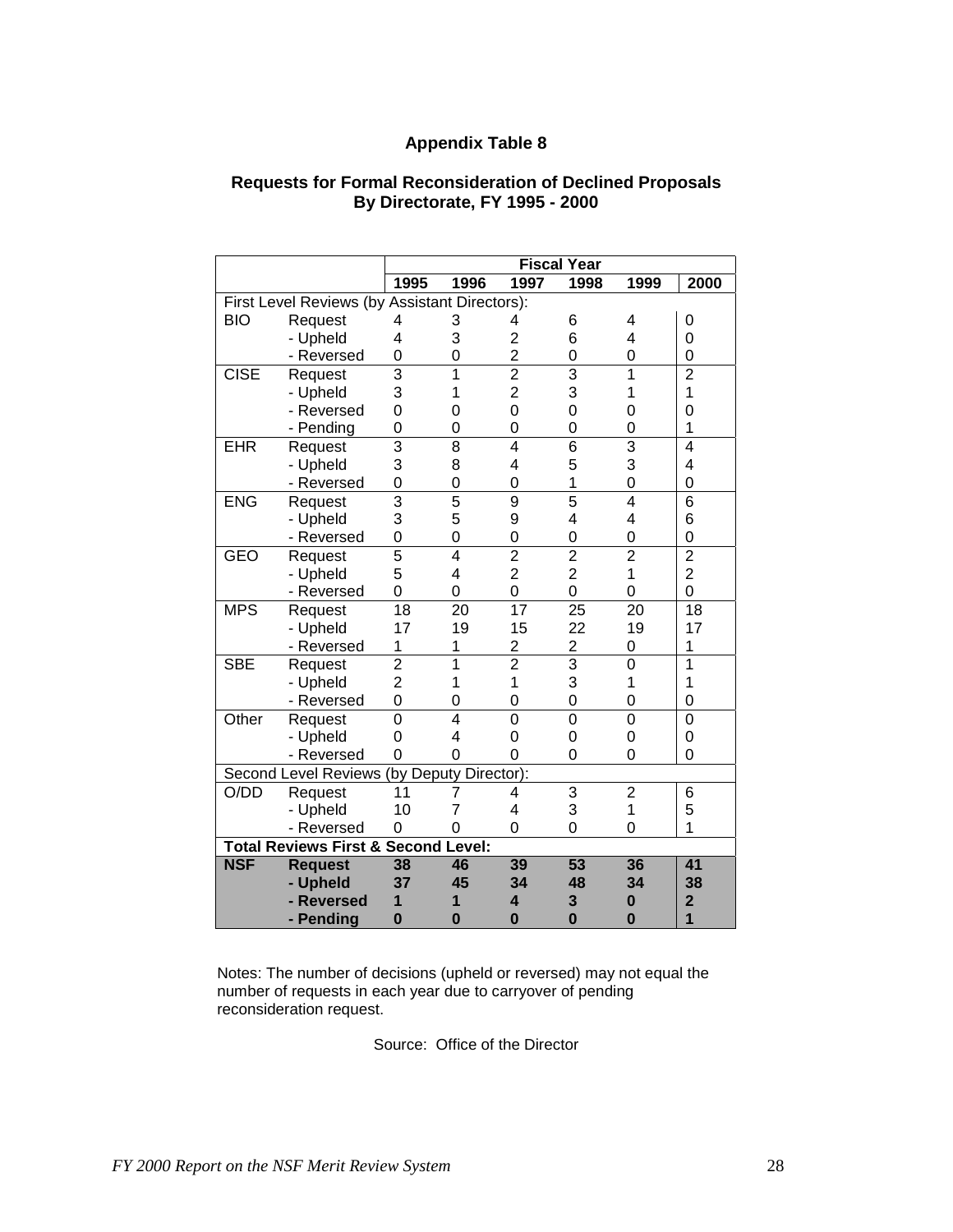#### **Appendix Table 9 Small Grants for Exploratory Research (SGER) Proposals, Awards and Funding Rates By Directorate, FY 1993 – 2000**

|            |                  | <b>Fiscal Year</b> |      |      |                 | Eight-<br>year | Eight-<br>year  |                |      |        |                |
|------------|------------------|--------------------|------|------|-----------------|----------------|-----------------|----------------|------|--------|----------------|
|            |                  | 1993               | 1994 | 1995 | 1996            | 1997           | 1998            | 1999           | 2000 | Total  | Average        |
| <b>NSF</b> | <b>Proposals</b> | 309                | 258  | 228  | 205             | 244            | 302             | 277            | 317  | 2,140  | 268            |
|            | <b>Awards</b>    | 213                | 185  | 168  | 144             | 194            | 250             | 223            | 272  | 1,649  | 206            |
|            | Funding<br>Rate  | 69%                | 72%  | 74%  | 70%             | 80%            | 83%             | 81%            | 86%  | 77%    | 77%            |
| <b>BIO</b> | <b>Proposals</b> | 80                 | 63   | 56   | 50 <sub>l</sub> | 44             | 59              | 48             | 61   | 461    | 58             |
|            | <b>Awards</b>    | 57                 | 39   | 40   | 28              | 29             | 48              | 36             | 46   | 323    | 40             |
|            | Funding<br>Rate  | 71%                | 62%  | 71%  | 56%             | 66%            | 81%             | 75%            | 75%  | 70%    | 70%            |
| <b>CSE</b> | <b>Proposals</b> | 15                 | 11   | 18   | 22              | 23             | 21              | 24             | 28   | 162    | 20             |
|            | <b>Awards</b>    | 11                 | 9    | 18   | 19              | 23             | 20              | 22             | 27   | 149    | 19             |
|            | Funding<br>Rate  | 73%                | 82%  | 100% | 86%             | 100<br>$\%$    | 95%             | 92%            | 96%  | 92%    | 92%            |
| <b>EHR</b> | <b>Proposals</b> | 9                  | 5    | 5    |                 |                | 9               | 15             | 26   | 77     | 10             |
|            | <b>Awards</b>    | $\overline{9}$     | 5    | 5    |                 | 6              | 8               | 14             | 26   | 74     | $\overline{9}$ |
|            | Funding<br>Rate  | 100% 100           | $\%$ | 100% | 100%            | 86%            | 89%             | 93% 100        | $\%$ | $96\%$ | 96%            |
| <b>ENG</b> | <b>Proposals</b> | 94                 | 83   | 65   | 59              | 68             | 95              | 89             | 81   | 634    | 79             |
|            | <b>Awards</b>    | 67                 | 61   | 52   | 45              | 57             | 72              | 75             | 72   | 501    | 63             |
|            | Funding<br>Rate  | 71%                | 73%  | 80%  | 76%             | 84%            | 76%             | 84%            | 89%  | 79%    | $79\sqrt{ }$   |
| <b>GEO</b> | <b>Proposals</b> | 41                 | 36   | 28   | 27              | 40             | 56              | 44             | 51   | 323    | 40             |
|            | <b>Awards</b>    | 37                 | 33   | 22   | 23              | 38             | 54              | 40             | 45   | 292    | 37             |
|            | Funding<br>Rate  | 90%                | 92%  | 79%  | 85%             | 95%            | 96%             | 91%            | 88%  | 90%    | 90%            |
| <b>MPS</b> | <b>Proposals</b> | 44                 | 42   | 35   | 27              | 32             | 17              | 33             | 22   | 252    | 32             |
|            | <b>Awards</b>    | 17                 | 25   | 16   | 12              | 13             | 10              | 16             | 12   | 121    | 15             |
|            | Funding<br>Rate  | 39%                | 60%  | 46%  | 44%             | 41%            | 59%             | 48%            | 55%  | 48%    | 48%            |
| <b>SBE</b> | <b>Proposals</b> | $28\vert$          | 12   | 15   | 14              | 19             | 30 <sup>2</sup> | 16             | 31   | 165    | 21             |
|            | <b>Awards</b>    | 17                 | 8    | 9    | 11              | 18             | 25              | 12             | 28   | 128    | 16             |
|            | Funding<br>Rate  | 61%                | 67%  | 60%  | 79%             |                | 95% 83%         | 75%            | 90%  | 78%    | 78%            |
| <b>OPP</b> | <b>Proposals</b> |                    | 11   | 11   | 6               | 11             | 15              | 8 <sup>1</sup> | 17   | 69     | 10             |
|            | <b>Awards</b>    | 7                  | 10   | 11   | 6 <sup>1</sup>  | 10             | 13              | 8              | 16   | 65     | $\overline{9}$ |
|            | Funding<br>Rate  | 100%               |      |      | 91% 100% 100%   | 91%            | 87%             | 100%           | 94%  | 94%    | 94%            |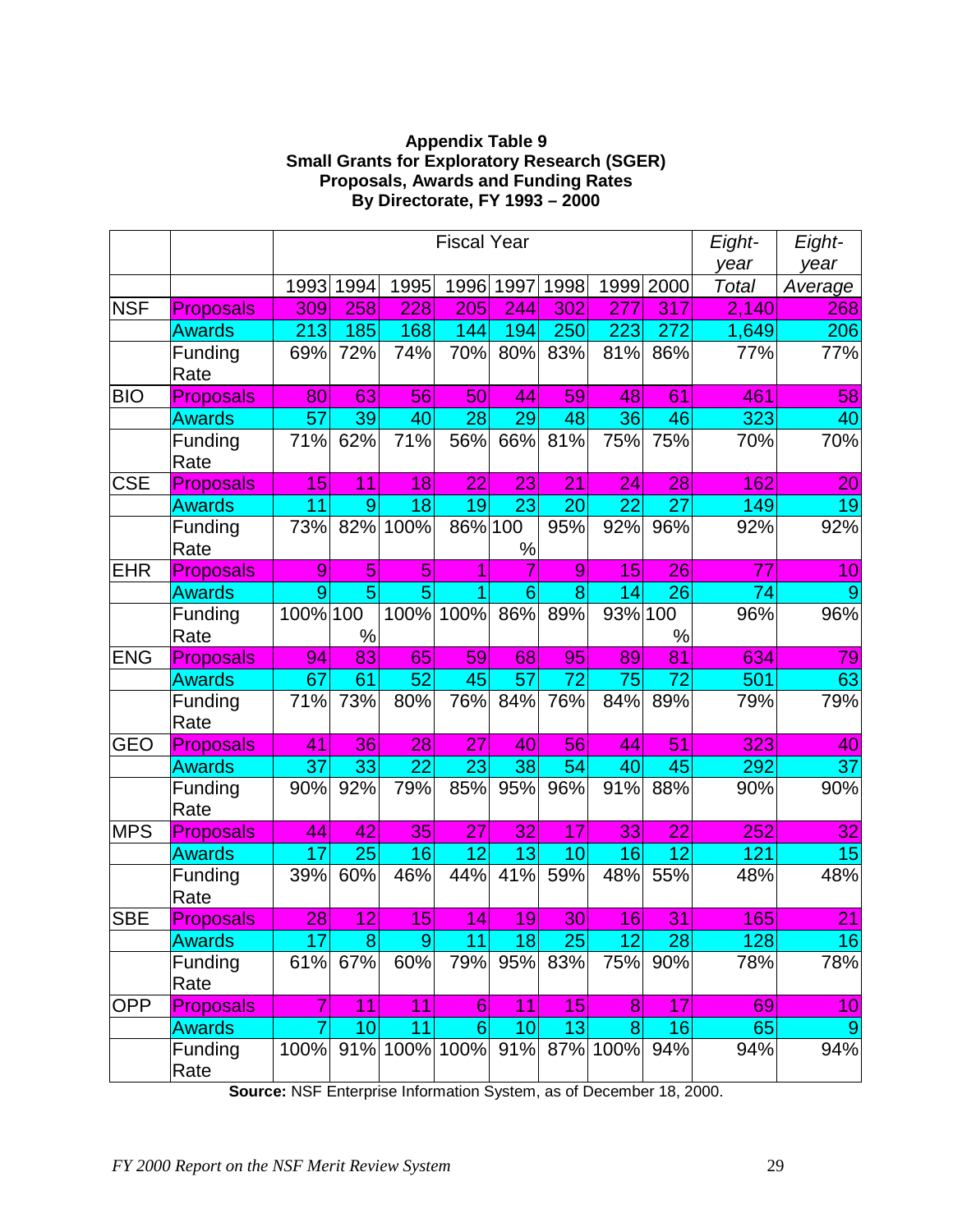#### **Appendix Table 10 Small Grants for Exploratory Research (SGER) Funding Trends by Directorate, FY 1998 – 2000**

|            |            |                           | <b>Fiscal Year</b>          |                           |                                     |  |  |  |  |
|------------|------------|---------------------------|-----------------------------|---------------------------|-------------------------------------|--|--|--|--|
|            |            | 1998                      | 1999                        | 2000                      | % of 2000<br><b>Current</b><br>Plan |  |  |  |  |
| <b>NSF</b> | Total \$   |                           | $$12,320,200$ $$12,293,477$ | \$15,725,176              | 0.6%                                |  |  |  |  |
|            | Awards     | 250                       | 223                         | 272                       |                                     |  |  |  |  |
|            | Average \$ | 49,281<br>$\mathsf{\$}$   | $\overline{\$}$<br>55,128   | $\overline{\$}$<br>57,813 |                                     |  |  |  |  |
| <b>BIO</b> | Total \$   | \$2,496,514               | \$1,984,457                 | \$2,553,923               | 0.6%                                |  |  |  |  |
|            | Awards     | 48                        | 36                          | 46                        |                                     |  |  |  |  |
|            | Average \$ | \$52,011                  | $\overline{\$}$ 55,124      | $\frac{1}{2}$ 55,520      |                                     |  |  |  |  |
| <b>CSE</b> | Total \$   | \$1,330,556               | $\overline{$1,739,513}$     | \$1,634,881               | 0.4%                                |  |  |  |  |
|            | Awards     | 20                        | 22                          | 27                        |                                     |  |  |  |  |
|            | Average \$ | $\frac{1}{2}$<br>66,528   | \$79,069                    | $\frac{1}{2}$<br>60,551   |                                     |  |  |  |  |
| <b>EHR</b> | Total \$   | \$597,469                 | \$971,346                   | \$2,326,298               | 0.3%                                |  |  |  |  |
|            | Awards     | 8                         | 14                          | 26                        |                                     |  |  |  |  |
|            | Average \$ | 74,684<br>$\overline{\$}$ | 69,382<br>$\overline{\$}$   | $\overline{\$}$<br>89,473 |                                     |  |  |  |  |
| <b>ENG</b> | Total \$   | \$4,080,144               | \$4,371,965                 | \$4,757,413               | 1.3%                                |  |  |  |  |
|            | Awards     | 72                        | 75                          | 72                        |                                     |  |  |  |  |
|            | Average \$ | $\mathsf{\$}$<br>56,669   | $\sqrt{58,293}$             | $\overline{\$}$<br>66,075 |                                     |  |  |  |  |
| <b>GEO</b> | Total \$   | \$2,143,438               | \$1,464,750                 | \$1,929,147               | 0.4%                                |  |  |  |  |
|            | Awards     | 54                        | 40                          | 45                        |                                     |  |  |  |  |
|            | Average \$ | $\mathfrak{S}$<br>39,693  | 36,619<br>$\mathbb S$       | $\mathbb S$<br>42,870     |                                     |  |  |  |  |
| <b>MPS</b> | Total \$   | \$497,735                 | \$908,436                   | \$767,216                 | 0.1%                                |  |  |  |  |
|            | Awards     | 10                        | 16                          | 12                        |                                     |  |  |  |  |
|            | Average \$ | $\overline{\$}$<br>49,774 | 56,777<br>$\overline{\$}$   | $\overline{\$}$<br>63,935 |                                     |  |  |  |  |
| <b>SBE</b> | Total \$   | \$661,043                 | \$534,126                   | \$878,781                 | 0.6%                                |  |  |  |  |
|            | Awards     | 25                        | 12                          | 28                        |                                     |  |  |  |  |
|            | Average \$ | $\mathfrak{S}$<br>26,442  | 44,511<br>$\mathbb S$       | 31,385<br>$\mathbb S$     |                                     |  |  |  |  |
| O/D        | Total \$   | \$513,301                 | \$318,884                   | \$877,517                 | 0.7%                                |  |  |  |  |
|            | Awards     | 13                        | 8                           | 16                        |                                     |  |  |  |  |
|            | Average \$ | $\overline{\$}$<br>39,485 | $\overline{\$}$<br>39,861   | $\overline{\$}$<br>54,845 |                                     |  |  |  |  |
|            |            |                           |                             |                           |                                     |  |  |  |  |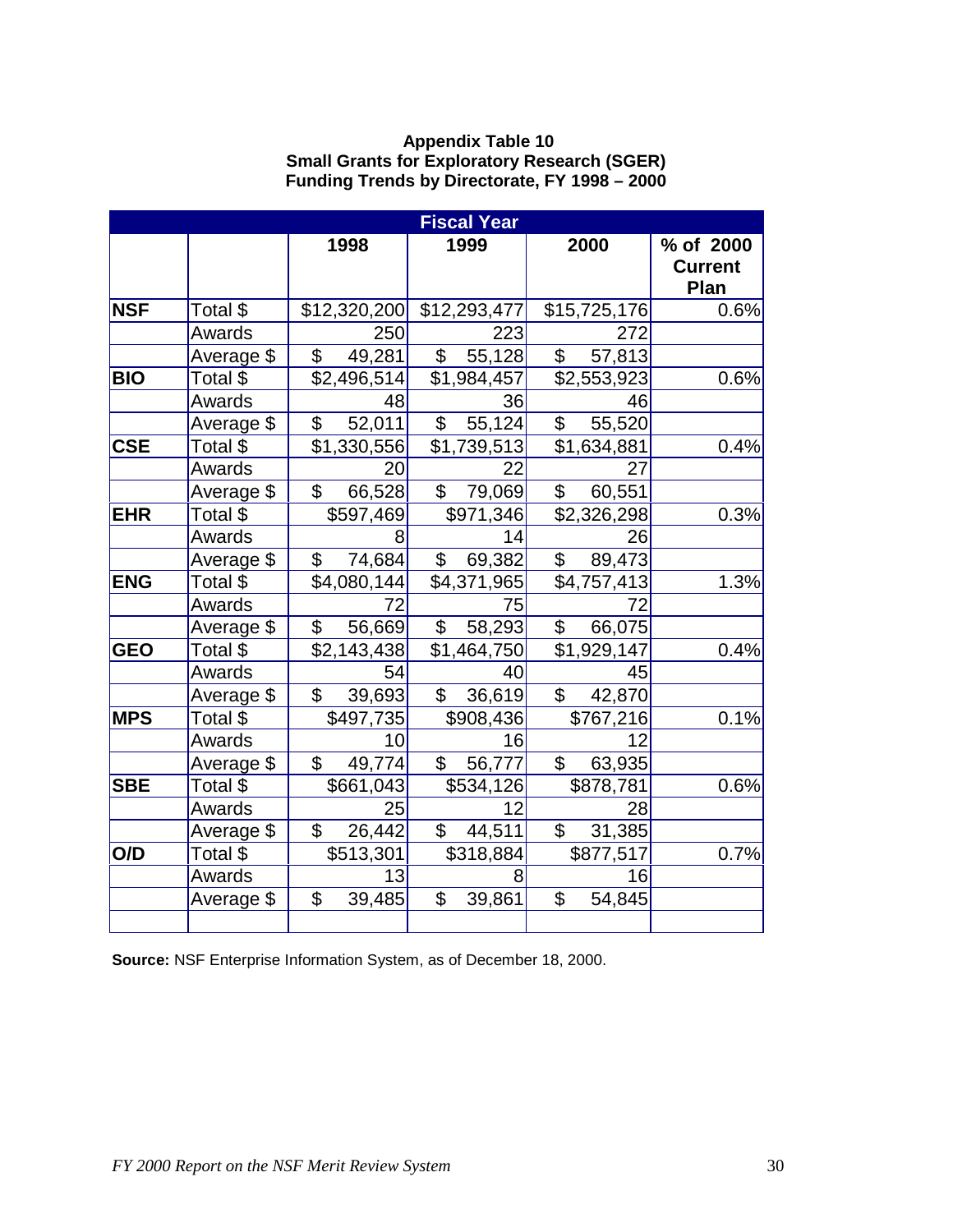### **Appendix Table 11**

### **Committee of Visitors Meetings By Directorate**

#### **(COV meetings held during FY 2000 are highlighted in bold font)**

| Directorate                                     | <b>Fiscal Year</b> |  |
|-------------------------------------------------|--------------------|--|
| Division                                        | of Most            |  |
| Programs                                        | <b>Recent COV</b>  |  |
| <b>Biological Sciences</b>                      |                    |  |
|                                                 |                    |  |
| <b>Biological Infrastructure</b>                |                    |  |
| <b>Instrumentation &amp; Related Activities</b> | 2000               |  |
| <b>Research Resources (new)</b>                 | 2000               |  |
| Training (new)                                  | 2000               |  |
| <b>Plant Genome</b>                             |                    |  |
| <b>Environmental Biology</b>                    |                    |  |
| <b>Ecological Studies</b>                       | 1999               |  |
| <b>Systematic &amp; Population Biology</b>      | 2000               |  |
| Integrative Biology & Neuroscience              |                    |  |
| Neuroscience                                    | 1999               |  |
| <b>Developmental Mechanisms</b>                 | 2000               |  |
| Physiology & Ethnology                          | 1998               |  |
| Molecular & Cellular Biosciences                |                    |  |
| <b>Biomolecular Structure &amp; Function</b>    | 2000               |  |
| <b>Biomolecular Processes</b>                   | 2000               |  |
| Cell Biology                                    | 1998               |  |
| Genetics                                        | 1999               |  |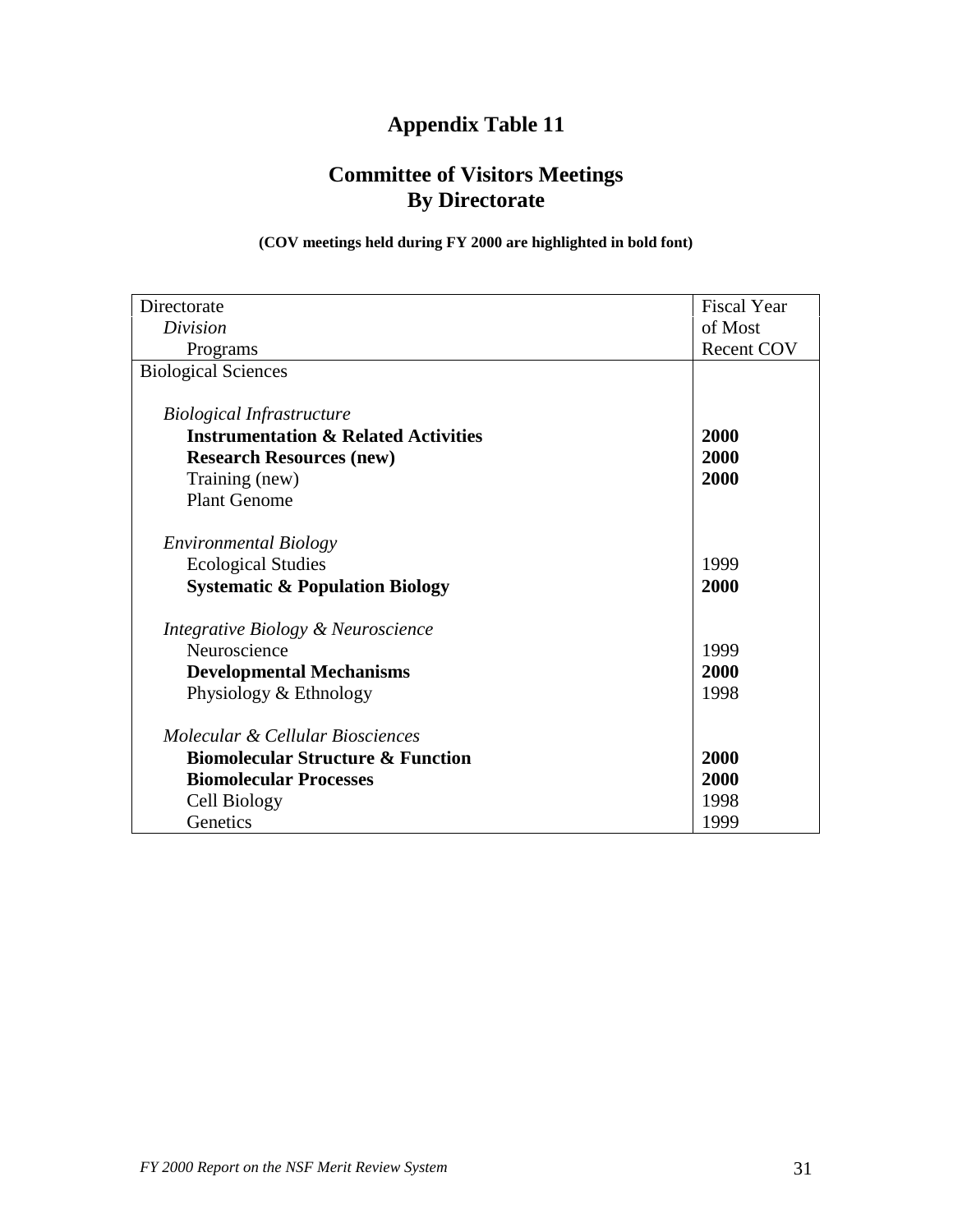| Directorate                                                  | <b>Fiscal Year</b> |
|--------------------------------------------------------------|--------------------|
| Division                                                     | of Most            |
| Programs                                                     | Recent COV         |
| Computer and Information Science and Engineering             |                    |
|                                                              |                    |
| Advanced Computational Infrastructure and Research           |                    |
| <b>Advanced Computational Research</b>                       | 1998               |
| Partnerships for Advanced Computational Infrastructure       | 1999               |
| Large Scientific and Software Data Set Visualization         |                    |
| Terascale Computing System (one time only)                   |                    |
|                                                              |                    |
| <b>Computer-Computation Research</b>                         |                    |
| <b>Communications</b>                                        | 2000               |
| <b>Computer Systems Architecture</b>                         | 2000               |
| <b>Design Automation</b>                                     | 2000               |
| <b>Numeric, Symbolic &amp; Geometric Computation</b>         | 2000               |
| <b>Operating Systems and Compilers</b>                       | 2000               |
| <b>Signal Processing Systems</b>                             | 2000               |
| <b>Software Engineering and Languages</b>                    | 2000               |
| <b>Theory of Computing</b>                                   | 2000               |
|                                                              |                    |
| <b>Information and Intelligent Systems</b>                   |                    |
| <b>Computation and Social Systems</b>                        | 2000               |
| Human Computer Interaction                                   | 1999               |
| Knowledge & Cognitive Systems                                | 1999               |
| Robotics & Human Augmentation                                | 1999               |
| <b>Information and Data Management</b>                       | 1999               |
| <b>Special Projects</b>                                      |                    |
|                                                              |                    |
| Advanced Networking Infrastructure and Research (was NSFNET) |                    |
| <b>Networking Research</b>                                   | 2000               |
| Special Projects in Networking Research (new in 1998)        | 2000               |
| <b>Advanced Networking Infrastructure</b>                    | 2000               |
|                                                              |                    |
| <b>Experimental and Integrative Activities</b>               |                    |
| <b>Experimental Partnerships</b>                             | 1996               |
| <b>Research Infrastructure</b>                               | 1995               |
| Advanced Distributed Resources for Experiments (new in 1998) |                    |
| Minority Institutions Infrastructure                         | 1995               |
| Digital Government (new in 1998)                             |                    |
| <b>Instrumentation Grants for Research</b>                   | 1999               |
| <b>Education Innovation</b>                                  | 1995               |
| Next Generation Software (new in 1998)                       |                    |
| <b>**CISE Postdoctoral Research Associates</b>               |                    |
| **NSF-CONACyT Collaborative Research                         |                    |
| ***Collaborative Research on Learning Technologies           |                    |
| ***Combined Research-Curriculum Development                  |                    |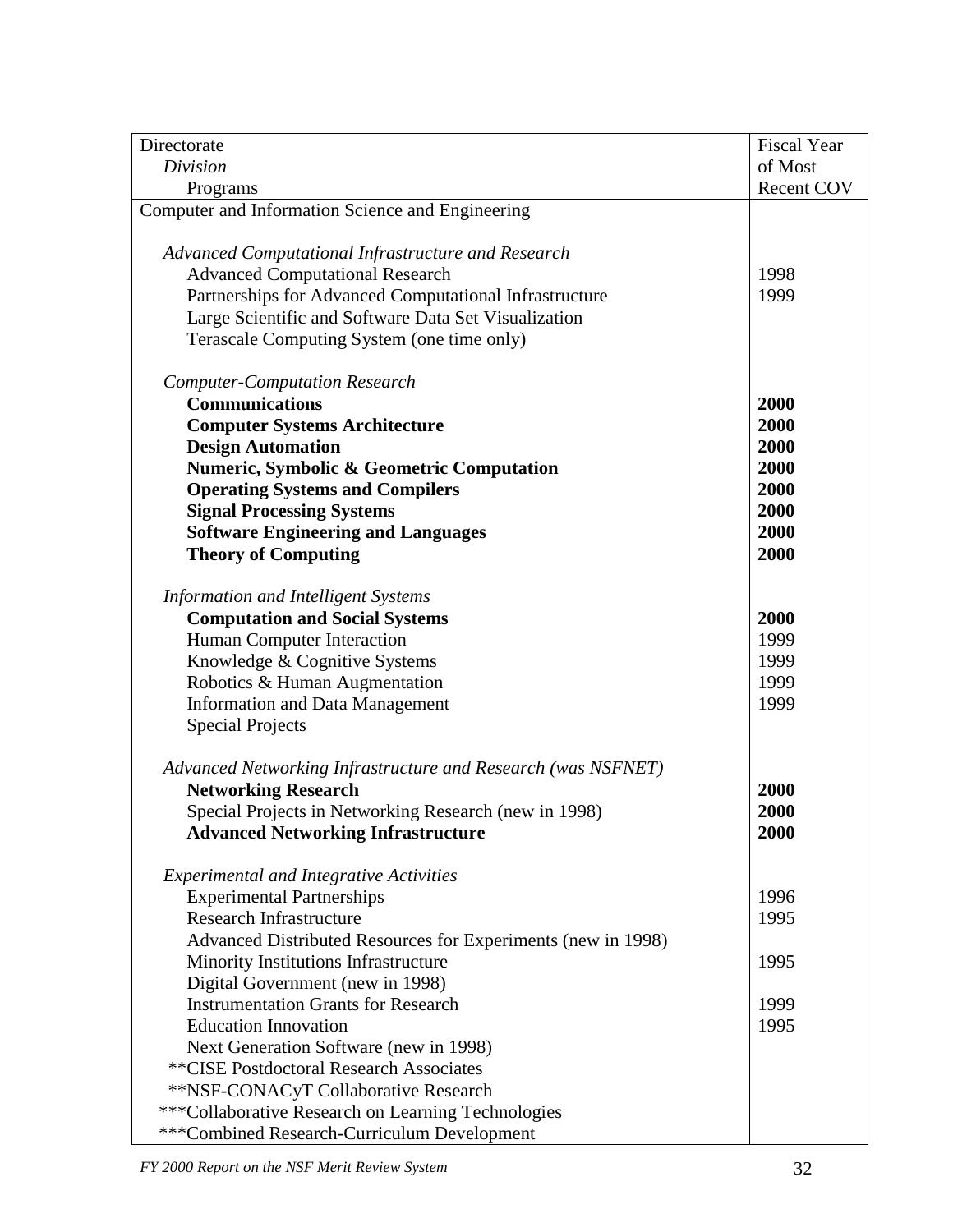\*\*EIA monitored, managed/reviewed by Division in Partnership with Engineering \*\*\*In partnership with EHR

| Directorate                                                            | <b>Fiscal Year</b> |
|------------------------------------------------------------------------|--------------------|
| <b>Division</b>                                                        | of Most            |
| Programs                                                               | Recent COV         |
| <b>Education and Human Resources</b>                                   |                    |
|                                                                        |                    |
| <b>Educational Systemic Reform</b>                                     |                    |
| <b>Statewide Systemic Initiatives</b>                                  | 1997               |
| Urban Systemic Initiatives                                             | 1999               |
| <b>Rural Systemic Initiatives</b>                                      | 1997               |
| <b>Urban Systemic Programs</b>                                         |                    |
| <b>EPSCoR</b>                                                          | 1996               |
|                                                                        |                    |
| Elementary, Secondary & Informal Education                             |                    |
| <b>Informal Science Education</b>                                      | 1998               |
| <b>Teacher Enhancement</b>                                             | 2000               |
| <b>Instructional Materials Development</b>                             | 1997               |
| <b>Presidential Awards for Excellence in Mathematics</b>               | 2000               |
|                                                                        |                    |
| <b>Undergraduate Education</b>                                         |                    |
| <b>Teacher Preparation</b>                                             | 2000               |
| <b>Advanced Technological Education</b>                                | 2000               |
| Course, Curriculum, and Laboratory Improvement (new in 1997)           | 2000               |
|                                                                        |                    |
| <b>Graduate Education</b>                                              |                    |
| <b>Graduate Research Fellowships</b>                                   | 1999               |
| <b>NATO Postdoctorate Fellowships</b>                                  | 1997               |
| Presidential Fellowships for Science, Math, Engineering and Technology |                    |
| Education (new in 1997)                                                |                    |
| <b>IGERT</b>                                                           |                    |
| GK-12 Fellows                                                          |                    |
|                                                                        |                    |
|                                                                        |                    |
| Human Resource Development                                             |                    |
| The Louis Stokes Alliances for Minority Participation                  | 1998               |
| Centers for Research Excellence In Science and Technology              | 1997               |
| <b>Programs for Gender Equity in SMET</b>                              | 2000               |
| <b>Programs for Persons with Disabilities</b>                          | 2000               |
| Alliances for Graduate Education and the Professoriate (AGEP)          |                    |
| Historically Black Colleges and Universities (new in 1998)             |                    |
|                                                                        |                    |
| Research, Evaluation & Communication                                   |                    |
| Research on Education Policy & Practice (new in 1996)                  |                    |
| <b>Evaluation</b>                                                      | 2000               |
|                                                                        |                    |
|                                                                        |                    |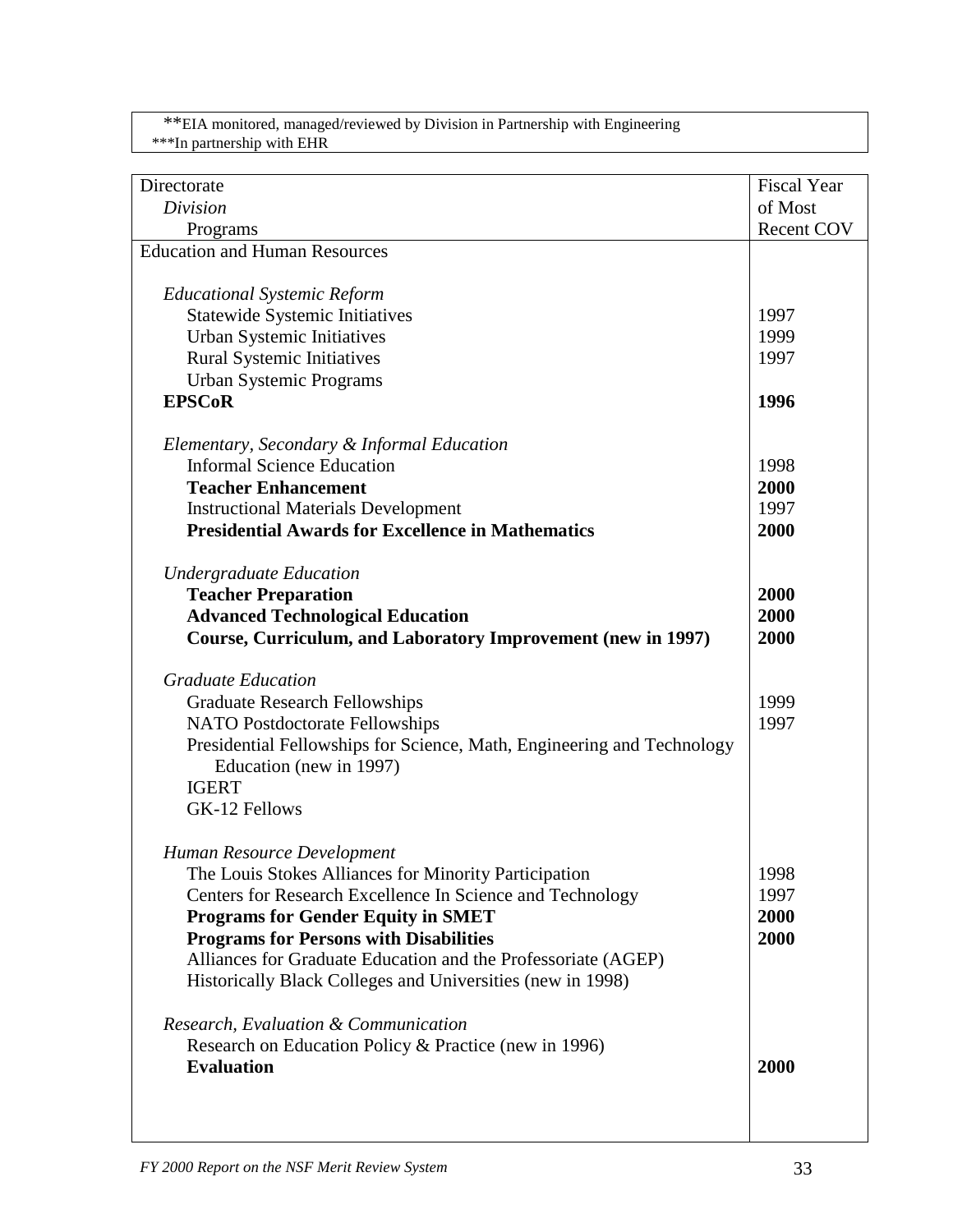| Directorate                                                    | <b>Fiscal Year</b> |
|----------------------------------------------------------------|--------------------|
| Division                                                       | of Most            |
| Programs                                                       | <b>Recent COV</b>  |
| Engineering                                                    |                    |
|                                                                |                    |
| Bioengineering & Environmental Systems                         |                    |
| <b>Biochemical Engineering</b>                                 |                    |
| Ocean Systems                                                  | 1999               |
| Biotechnology                                                  |                    |
| <b>Biomedical Engineering</b>                                  |                    |
| Research to Aid the Disabled                                   |                    |
| <b>Environmental Engineering</b>                               |                    |
| <b>Environmental Technology</b>                                |                    |
|                                                                |                    |
| Civil & Mechanical Systems                                     |                    |
| Dynamic System Modeling, Sensing and Control                   |                    |
| Geotechnical and GeoHazard Systems                             |                    |
| Infrastructure and Information Systems                         |                    |
| Solid Mechanics and Materials Engineering                      |                    |
| <b>Structural Systems and Engineering</b>                      |                    |
| Network for Earthquake Engineering Simulation (new in FY 2000) |                    |
|                                                                |                    |
| Chemical & Transport Systems                                   |                    |
| <b>Chemical Reaction Processes</b>                             | 2000               |
| <b>Interfacial, Transport &amp; Separation Processes</b>       | 2000               |
| Fluid, Particulate & Hydraulic Systems                         | 2000               |
| <b>Thermal Systems</b>                                         | 2000               |
|                                                                |                    |
| Design, Manufacture & Industrial Innovation                    |                    |
| <b>Operations Research &amp; Production Systems</b>            | 2000               |
| <b>Design &amp; Integrated Engineering</b>                     | 2000               |
| <b>Manufacturing Processes &amp; Equipment</b>                 | 2000               |
| <b>Small Business Innovation Research</b>                      | 1998               |
| <b>Innovation &amp; Organizational Change</b>                  | 2000               |
| <b>Grant Opportunities for Academic Liaison with Industry</b>  | 2000               |
| <b>Small Business Technology Transfer</b>                      | 2000               |
|                                                                |                    |
| Electrical & Communications Systems                            |                    |
| Electronics, Photonics and Device Technologies                 | 1996               |
| Control, Networks, and Computational Intelligence              | 1996               |
| <b>Integrative Systems</b>                                     | 1996               |
| Resource and Infrastructure                                    | 1996               |
|                                                                |                    |
| <b>Engineering, Education &amp; Centers</b>                    |                    |
| <b>Engineering Education</b>                                   | 1998               |
| Human Resource Development                                     | 1998               |
| <b>Engineering Research Centers</b>                            | 1998               |
| <b>Industry/Univ. Cooperative Research Centers</b>             | 1998               |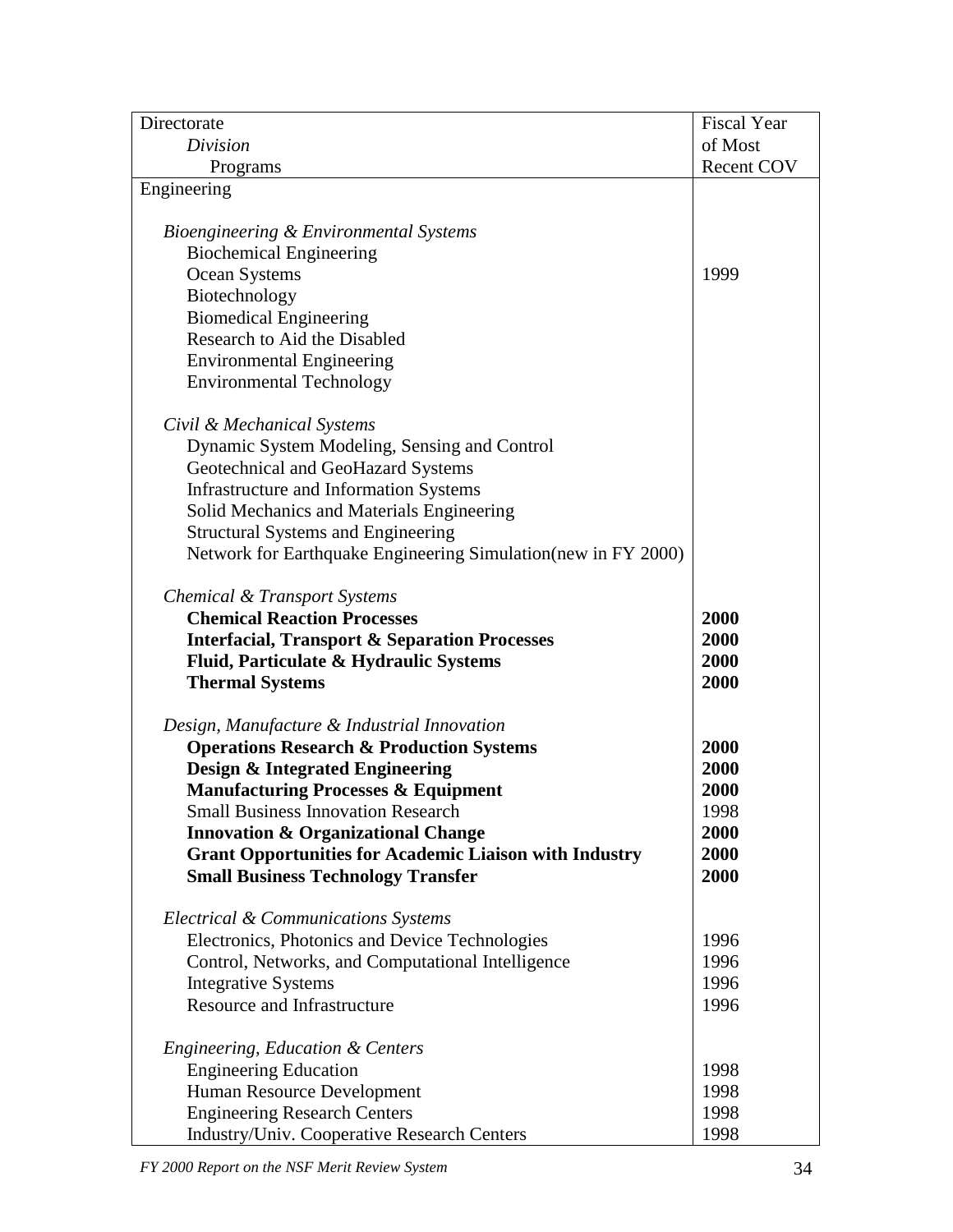| Directorate                                                     | <b>Fiscal Year</b> |
|-----------------------------------------------------------------|--------------------|
| Division                                                        | of Most            |
| Programs                                                        | <b>Recent COV</b>  |
| Geosciences                                                     |                    |
|                                                                 |                    |
| Atmospheric Sciences                                            |                    |
| - Lower Atmospheric Research Section                            |                    |
| <b>Atmospheric Chemistry</b>                                    | 1998               |
| <b>Climate Dynamics</b>                                         | 1998               |
| Meoscale Dynamic Meteorology                                    | 1998               |
| Large-scale Dynamic Meteorology                                 | 1998               |
| <b>Physical Meteorology</b>                                     | 1998               |
| Paleoclimate                                                    |                    |
|                                                                 |                    |
| - Upper Atmospheric Research Section                            |                    |
| <b>Magnetospheric Physics</b>                                   | 1999               |
| <b>Aeronomy</b>                                                 | 1999               |
| <b>Upper Atmospheric Research Facilities</b>                    | 1999               |
| <b>Solar Terrestrial Research</b>                               | 1999               |
|                                                                 |                    |
| UCAR and Lower Atmospheric Facilities Oversight (includes NCAR) | 1997               |
|                                                                 |                    |
| <b>Earth Sciences</b>                                           |                    |
| - Research Grants                                               |                    |
| Tectonics                                                       | 1998               |
| Geology & Paleontology                                          | 1998               |
| <b>Hydrological Sciences</b>                                    | 1998               |
| Petrology & Geochemistry                                        | 1998               |
| - Special Projects                                              |                    |
| <b>Education &amp; Human Resources</b>                          | 1997               |
| <b>Instrumentation &amp; Facilities</b>                         | 1997               |
| <b>Continental Dynamics</b>                                     | 1998               |
| Geophysics                                                      | 1998               |
|                                                                 |                    |
| Ocean Sciences                                                  |                    |
| - Oceanographic Centers & Facilities                            |                    |
| <b>Ship Operations</b>                                          | 1994               |
| Oceanographic Facilities                                        | 1994               |
| Ocean Drilling                                                  | 1994               |
|                                                                 | 1994               |
| Oceanographic Instrumentation & Technical Service               |                    |
| - Ocean Science Research                                        |                    |
| Marine Geology & Geophysics                                     | 1998               |
| <b>Biological Oceanography</b>                                  | 1998               |
| <b>Chemical Oceanography</b>                                    | 1998               |
| Physical Oceanography                                           | 1998               |
| Oceanographic Technology & Interdisciplinary Coordination       | 1998               |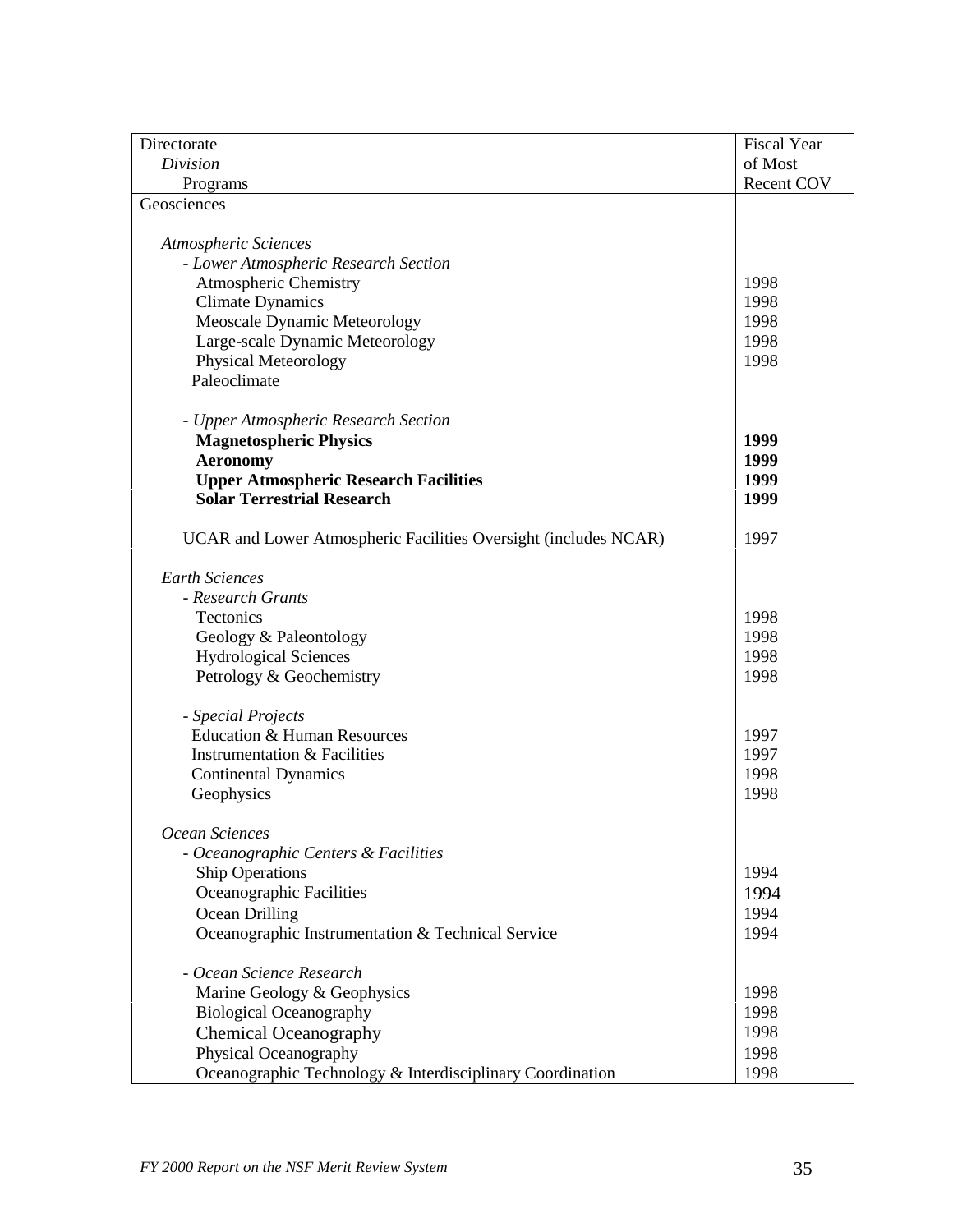| Directorate                                               | <b>Fiscal Year</b> |
|-----------------------------------------------------------|--------------------|
| Division                                                  | of Most            |
| Programs                                                  | <b>Recent COV</b>  |
| Mathematical and Physical Sciences                        |                    |
|                                                           |                    |
| <b>Astronomical Sciences</b>                              |                    |
| <b>Planetary Astronomy</b>                                | 1999               |
| <b>Stellar Astronomy &amp; Astrophysics</b>               | 1999               |
| <b>Galactic Astronomy</b>                                 | 1999               |
| <b>Education, Human Resources and Special Programs</b>    | 1999               |
| <b>Gemini Telescopes Project</b>                          | 1999               |
| <b>National Optical Astronomy Observatories (NOAO)</b>    | 1999               |
| <b>Advanced Technologies &amp; Instrumentation</b>        | 1999               |
| <b>National Radio Astronomy Observatory (NRAO)</b>        | 1999               |
| National Astronomy & Ionosphere Center (NAIC)             | 1999               |
| <b>University Radio Facilities</b>                        | 1999               |
| <b>Electromagnetic Spectrum Management</b>                | 1999               |
| <b>Extragalactic Astronomy and Cosmology</b>              | 1999               |
|                                                           |                    |
| Chemistry                                                 |                    |
| <b>Special Projects</b>                                   | 1998               |
| <b>Chemical Instrumentation</b>                           | 1998               |
| Organic & Macromolecular Chemistry                        | 1998               |
| <b>Organic Dynamics</b>                                   | 1998               |
| Organic Synthesis                                         | 1998               |
| <b>Physical Chemistry</b>                                 | 1998               |
| Theoretical and Computational Chemistry                   | 1998               |
| <b>Experimental Physical Chemistry</b>                    | 1998               |
| Inorganic, Bioinorganic & Organometallic Chemistry        | 1998               |
| Analytical & Surface Chemistry                            | 1998               |
|                                                           |                    |
| <b>Materials Research</b>                                 |                    |
| <b>Condensed Matter Physics</b>                           | 1999               |
| <b>Materials Theory</b>                                   | 1999               |
| Metals, Ceramics & Electronic Materials                   | 1999               |
| <b>Solid-State Chemistry &amp; Polymers</b>               | 1999               |
| National Facilities & Instrumentation                     | 1999               |
| <b>Materials Research Science and Engineering Centers</b> | 1999               |
|                                                           |                    |
| <b>Mathematical Sciences</b>                              |                    |
| <b>Applied Mathematics</b>                                | 1998               |
| Infrastructure                                            | 1998               |
| Geometric Analysis, Topology & Foundations                | 1998               |
| Analysis                                                  | 1998               |
| Algebra & Number Theory                                   | 1998               |
| Statistics & Probability                                  | 1998               |
|                                                           |                    |
| <b>Physics</b>                                            |                    |
|                                                           | 1997               |
| Atomic, Molecular and Optical and Plasma Physics          |                    |
| <b>Elementary Particle Physics</b>                        | 1997               |
| <b>Theoretical Physics</b>                                | 1997               |
| <b>Nuclear Physics</b>                                    | 1997               |
| <b>Gravitational Physics</b>                              | 1997               |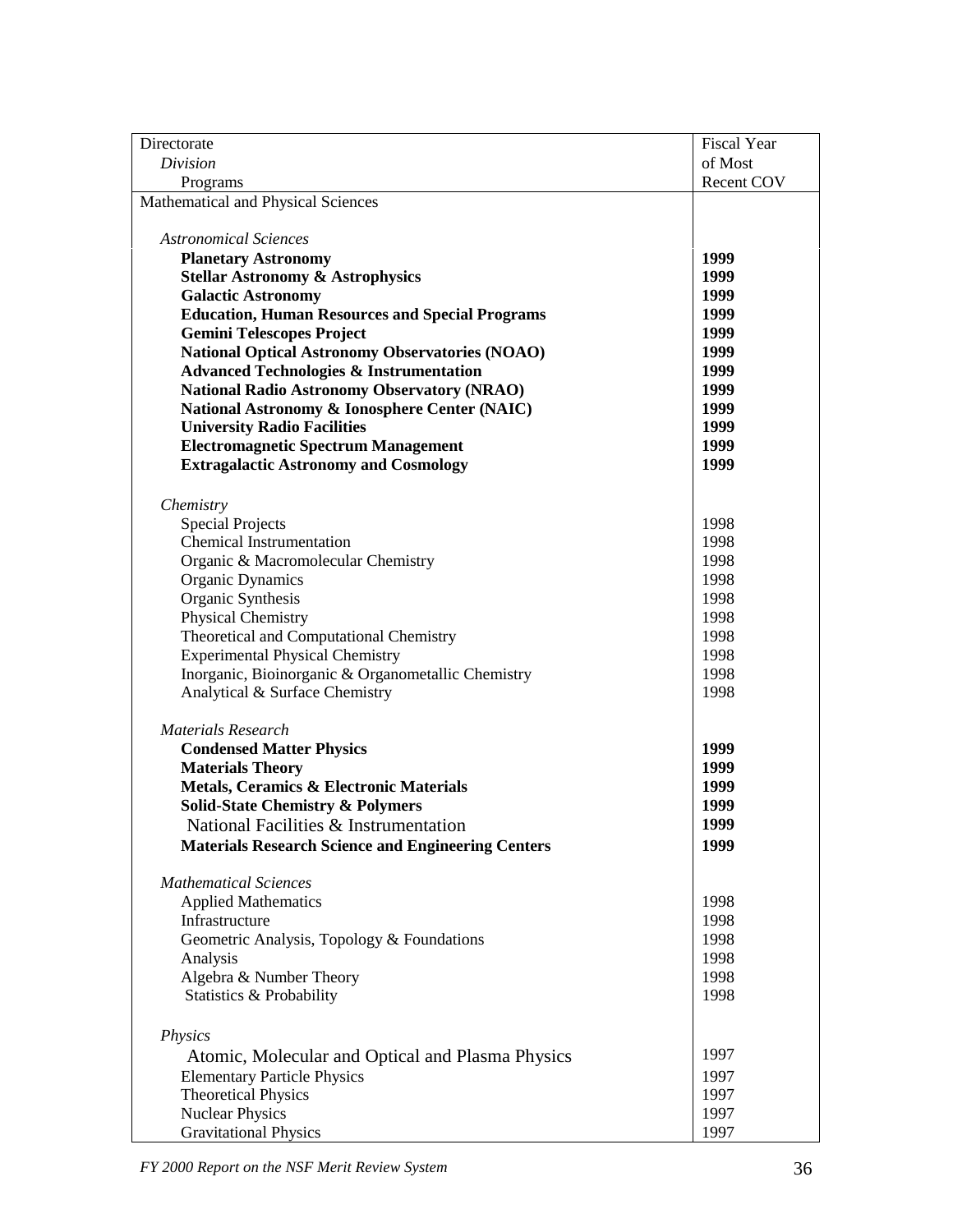| Directorate                                                                    | <b>Fiscal Year</b> |
|--------------------------------------------------------------------------------|--------------------|
| <b>Division</b>                                                                | of Most            |
| Programs                                                                       | <b>Recent COV</b>  |
| Social, Behavioral and Economic Science                                        |                    |
|                                                                                |                    |
| <b>International Programs</b>                                                  | 1999               |
|                                                                                |                    |
| Science Resource Studies (SRS)                                                 |                    |
|                                                                                |                    |
| Social, Behavioral & Economic Research                                         |                    |
| - Economic, Decision & Mgt. Sciences Cluster                                   |                    |
| Economics                                                                      | 1997               |
| Decision, Risk & Management Sciences                                           | 1997               |
| Innovation and Organizational Change (new in 1998)                             |                    |
|                                                                                |                    |
| - Anthropology & Geographic Sciences Cluster                                   |                    |
| <b>Cultural Anthropology</b>                                                   | 1999               |
| <b>Physical Anthropology</b>                                                   | 1999               |
| <b>Archeology</b>                                                              | 1999               |
| Geography                                                                      | 1999               |
|                                                                                |                    |
| - Social & Political Science Cluster                                           |                    |
| Sociology                                                                      | 1996               |
| <b>Political Science</b>                                                       | 1997               |
| Law & Social Science                                                           | 1995               |
|                                                                                |                    |
| - Infrastructure, Methods & Science Studies Cluster<br>Ethics & Values Studies |                    |
|                                                                                | 1996               |
| Science & Technology Studies                                                   | 1996               |
| Methodology, Measurement & Statistics                                          | 1996               |
| - Cognitive, Psych. & Language Sci. Cluster                                    |                    |
| <b>Linguistics</b>                                                             | 1999               |
| <b>Human Cognition &amp; Perception</b>                                        | 1999               |
| <b>Social Psychology</b>                                                       | 1999               |
|                                                                                |                    |